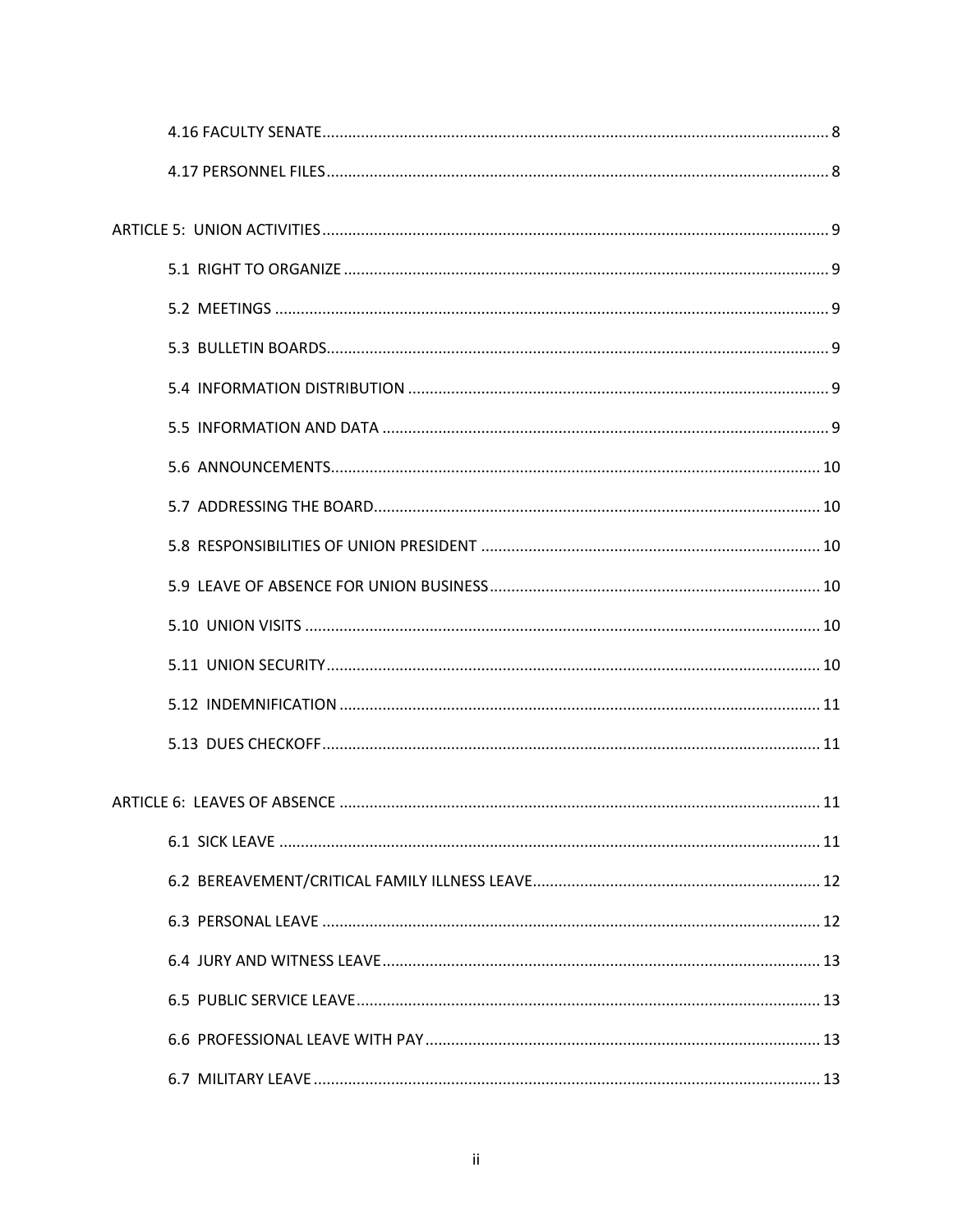| 6.9 EDUCATIONAL AND PROFESSIONAL IMPROVEMENT LEAVE WITHOUT PAY  14 |
|--------------------------------------------------------------------|
|                                                                    |
|                                                                    |
|                                                                    |
|                                                                    |
|                                                                    |
|                                                                    |
|                                                                    |
|                                                                    |
|                                                                    |
|                                                                    |
|                                                                    |
|                                                                    |
|                                                                    |
|                                                                    |
|                                                                    |
|                                                                    |
|                                                                    |
|                                                                    |
|                                                                    |
|                                                                    |
|                                                                    |
|                                                                    |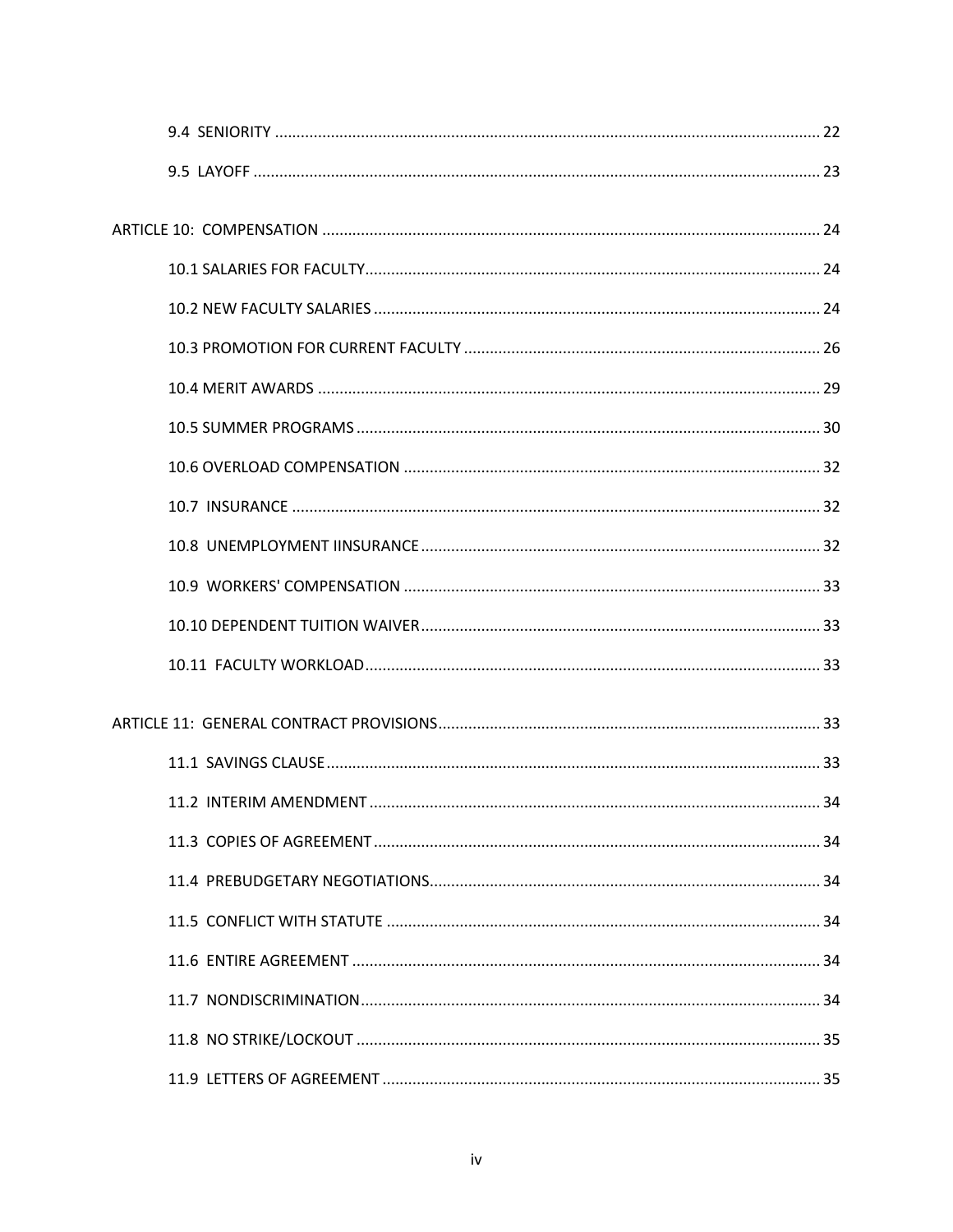| APPENDIX B: MEMORANDUM OF UNDERSTANDING EXISTING FACULTY SALARY STRUCTURE 377 |
|-------------------------------------------------------------------------------|
|                                                                               |
|                                                                               |
| APPENDIX C : 2020-2021 MEMORANDUM OF UNDERSTANDINGS Attached after Index      |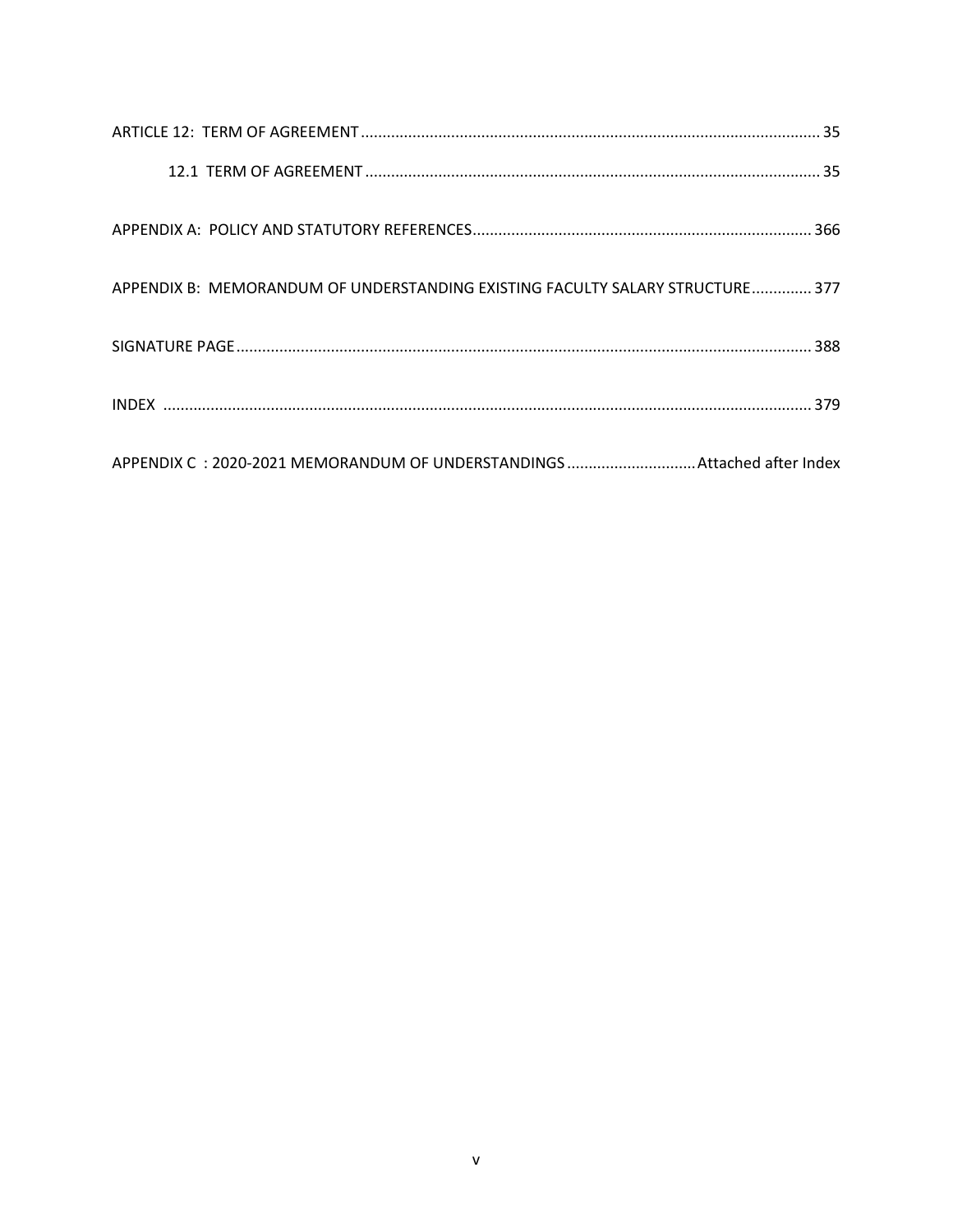# <span id="page-6-0"></span>**ARTICLE 1: PREAMBLE**

## <span id="page-6-1"></span>**1.1 PREAMBLE**

This agreement is entered into by the Board of Regents of Higher Education, hereinafter referred to as the employer, and Helena Teachers' Union, MFPE, NEA, AFT, AFL-CIO, hereinafter referred to as the union.

This agreement is negotiated in accordance with the public employees' collective bargaining act. A purpose of this agreement includes but is not limited to establishing terms and conditions of employment. The parties intend to engender an atmosphere conducive to the development of quality education under the governance of the Board of Regents and to develop an effective and harmonious relationship between the parties.

# <span id="page-6-2"></span>**ARTICLE 2: RECOGNITION**

## <span id="page-6-3"></span>**2.1 RECOGNITION**

A. Recognition

The Board of Regents, hereinafter referred to as the employer, recognizes the Helena Teachers' Union, MFPE, NEA, AFT, AFL-CIO, hereinafter referred to as the union, as the sole and exclusive bargaining representative of all faculty in the bargaining unit. The union recognizes the Board of Regents as the statutory governing body of Helena College.

B. Bargaining Unit

<span id="page-6-4"></span>The bargaining unit covered by this agreement shall include all instructional faculty members with a .5 FTE or greater appointment (nine (9) or more credits per semester) and who are employed for both terms of the academic year. Full-time instructional faculty with an alternative calendar shall also be included in the bargaining unit. Individuals appointed for a single semester are excluded from the bargaining unit. New employees hired into non-teaching positions shall be excluded from the bargaining unit. The bargaining unit status of a current teaching employee who transfers to an instructional related, non-teaching professional position shall be determined at the time of the transfer. The term "faculty member" as used in this agreement means a member of the bargaining unit.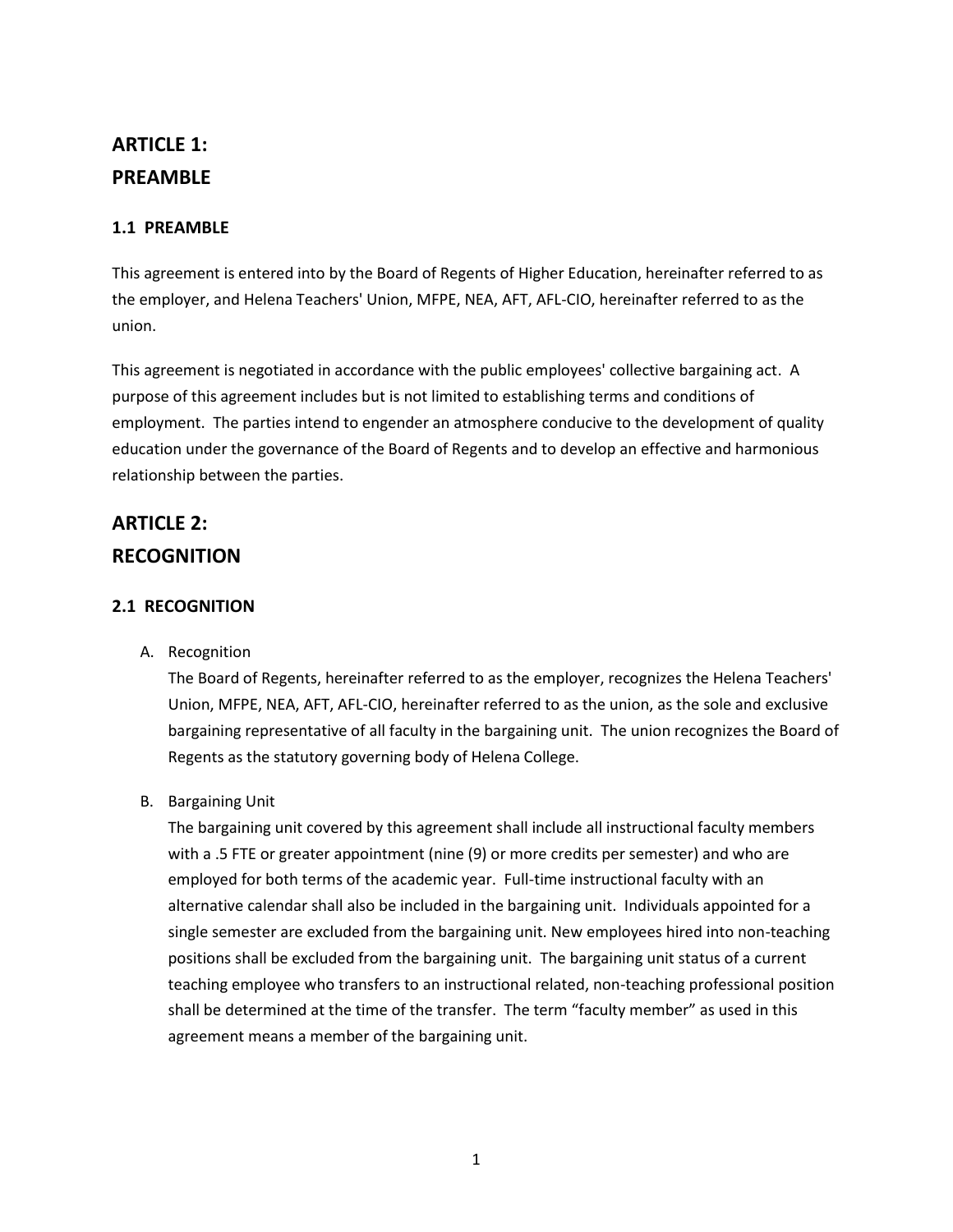# **ARTICLE 3: MANAGEMENT RIGHTS**

## <span id="page-7-0"></span>**3.1 MANAGEMENT RIGHTS**

The parties recognize that the employer retains all rights not specifically relinquished in writing by this contract, including but not limited to those denominated in 39-31-303 MCA.

### <span id="page-7-1"></span>**3.2 MANAGEMENT EVALUATON OF FACULTY**

The parties recognize that there may be a need to keep informal records of critical incidents and other performance related matters. It may also be appropriate to discuss performance problems or exemplary achievements of faculty members outside of the formal evaluation process. Nothing in this agreement may be construed to restrict such activities.

# <span id="page-7-2"></span>**ARTICLE 4: FACULTY RIGHTS AND WORKING CONDITIONS**

## <span id="page-7-3"></span>**4.1 SAFETY**

The employer shall provide a place of employment which does not endanger the health and safety of any faculty member. Faculty members shall notify the employer of any safety or health hazards observed incident to employment. The employer shall investigate the matter and the parties shall cooperate in promoting and initiating appropriate remedial action. If faculty members are required to wear protective clothing or devices, and in the event that required protective clothing or devices become worn out, defective, unsafe or in need of replacement the faculty member will receive up to \$200 reimbursement, during the term of this agreement, toward the original purchase or replacement. A faculty member whose clothing is damaged during the course of instruction either in lab or lecture environments may submit the details of the incident to the Employer, and the Employer has the prerogative to decide what action, if any, is appropriate.

## <span id="page-7-4"></span>**4.2 TRAVEL EXPENSES**

<span id="page-7-5"></span>Faculty members shall be furnished with a state car or be reimbursed for all authorized required travel in accordance with state statutes and policy. Where authorized travel is not required but is job related and beneficial for the faculty member and the employer, reimbursement at less than the statutory rate may be made provided an agreement to that effect is reached between the faculty member and employer prior to the authorized travel.

2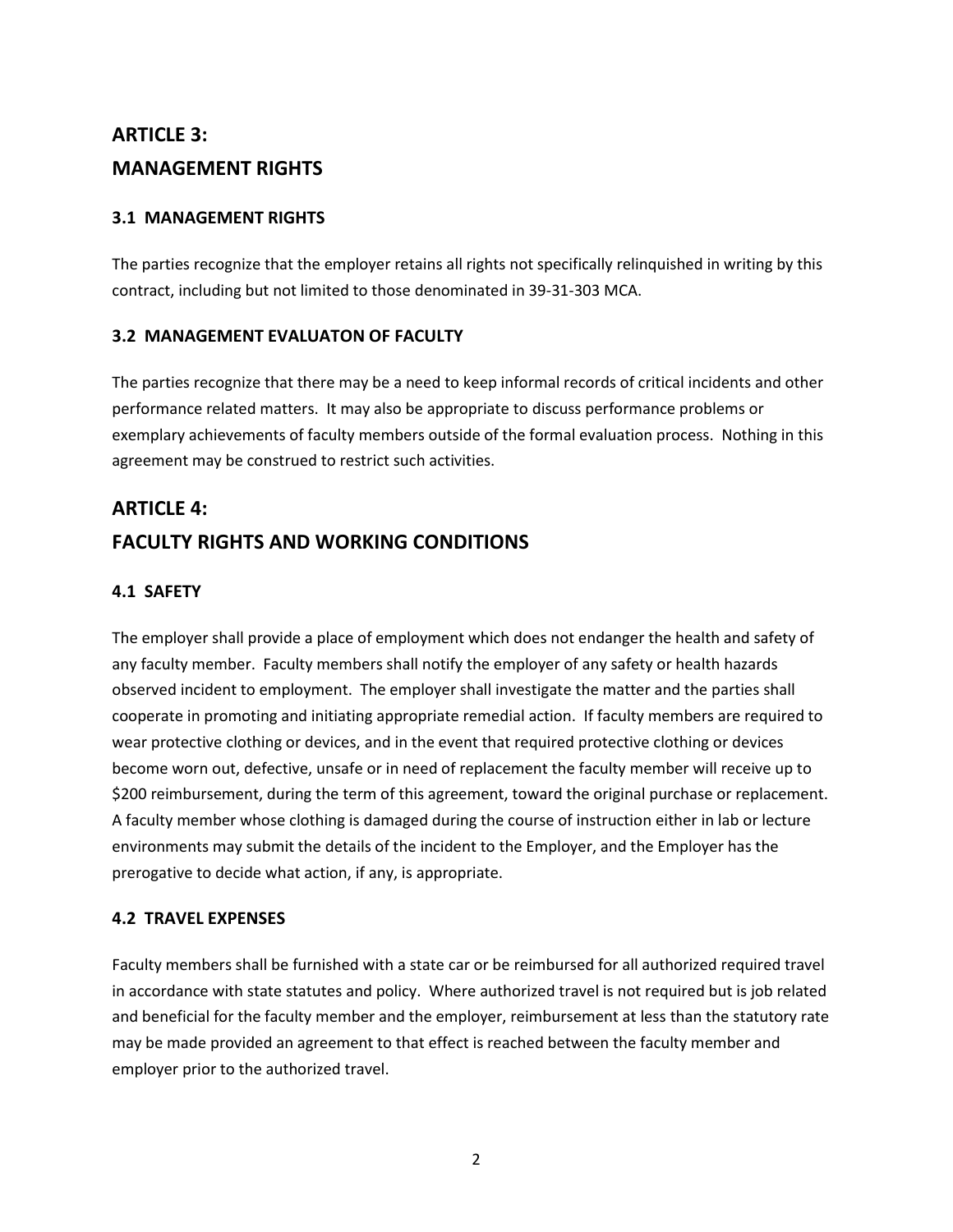## **4.3 PAYROLL DEDUCTIONS**

In addition to the salary deductions required by law, the following payroll deductions may be authorized in writing at no cost to the faculty member: group health insurance, U. S. savings bonds, approved tax sheltered annuities, approved credit unions, union dues, and other deductions approved by the employer.

## <span id="page-8-0"></span>**4.4 SECRETARIAL SUPPORT**

Faculty members shall have access to available services in the areas of computer services, copying, record keeping, and other support services.

## <span id="page-8-1"></span>**4.5 OFFICE SPACE**

The employer recognizes the need for faculty members to have access to space for conducting student counseling or other sensitive situations in private. In those situations where such space is needed and the employee does not have an enclosed office, the employer agrees to provide appropriate accommodations.

## <span id="page-8-2"></span>**4.6 PARKING**

Each faculty member shall be provided parking on College property where they work.

## <span id="page-8-3"></span>**4.7 CLASS AND COURSE ASSIGNMENT**

The instructional assignment of a faculty member should be made in his/her field of competence. There are common instructional components in each discipline that all faculty should be able to teach. Therefore, the need for change of assignment within his/her field for the purpose of providing better service and a higher quality program is acknowledged. Instructional assignments shall be based on a consideration of the needs of students (including the need to make the curriculum available throughout the day and evening), the continued necessity for revitalization and improvement of the instructional program, academic qualifications and expertise of the faculty and, where practical, faculty preference. Instructional assignments shall not be made arbitrarily, capriciously, or with the intent or effect of discriminating against any faculty member.

Faculty members will be given a minimum of five (5) working days prior notification of their tentative course assignments. Faculty members will be informed in writing of any changes to their tentative course assignments necessitated by student enrollment or other unforeseen events as soon as possible.

A faculty member shall not be required to teach both evening and early morning classes unless the faculty member concurs with this kind of assignment or it is necessary for the delivery of a program. If the faculty member does not concur and is required to teach both evening and early morning classes,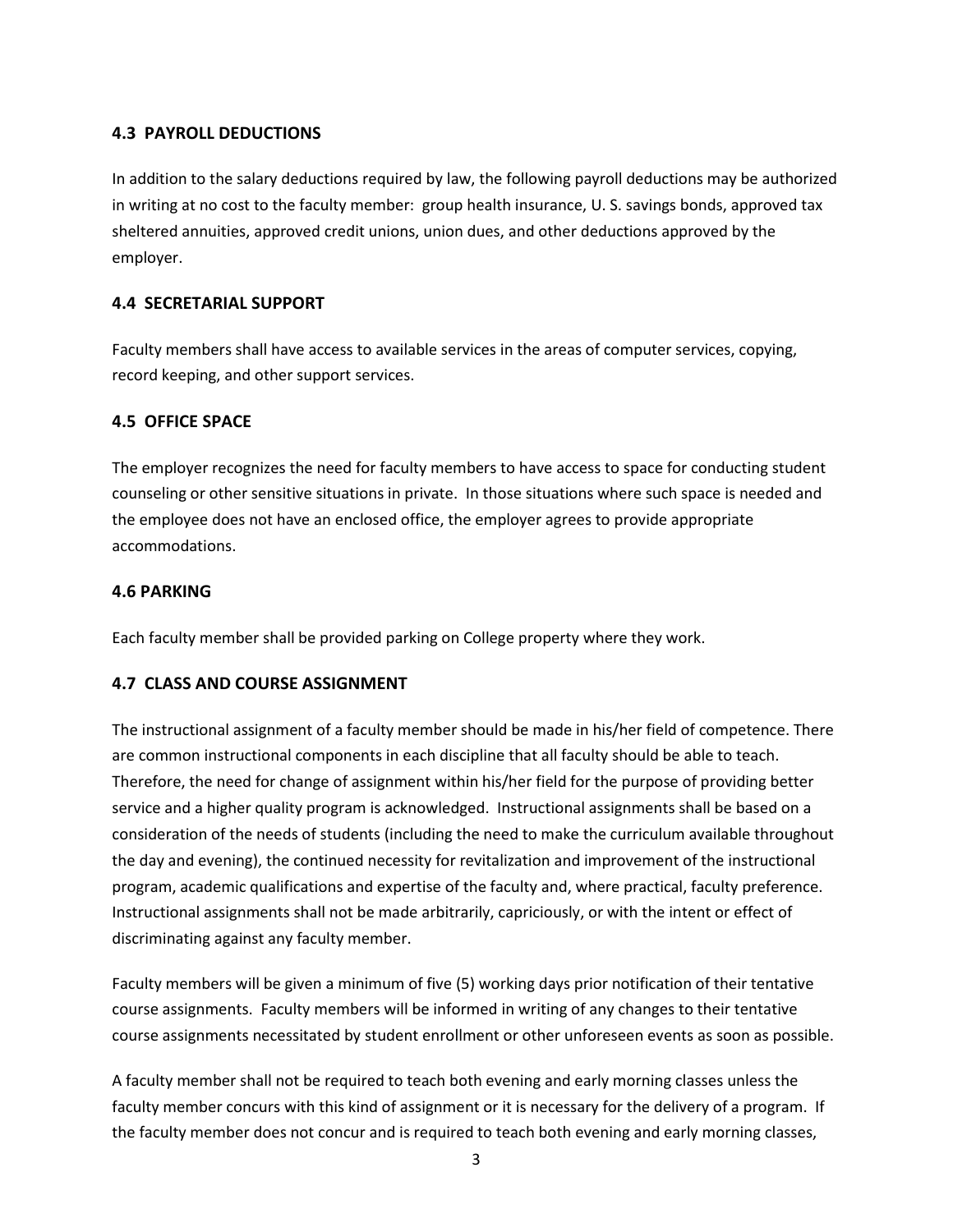the employer must show it made a reasonable effort to consider the best interests of the employee and the best interests of the College. The union will be notified of all such assignments. An involuntary assignment of both evening and early morning classes shall not be extended beyond one semester without an effort by faculty union representatives and administration representatives to reach agreement on the scheduling need.

### <span id="page-9-0"></span>**4.8 FULL-TIME FACULTY MEMBER PROFESSIONAL RESPONSIBILITIES**

Full time faculty members, defined as 1.0 FTE, are hired for 30-32 credit hours per academic calendar contract period. The professional responsibilities of instructional faculty members may include but are not limited to the following: teaching, laboratory supervision, lab/shop/equipment maintenance, curriculum development, assessment of dual credit offerings and review where applicable, professional development, departmental and institutional planning, committee activity and career and academic guidance where applicable, and comprehensive assessment to include student learning, course, program, and institutional assessment as appropriate and necessary.

As a teacher, every faculty member is responsible for the effective instruction, including evaluation of students. All faculty members shall prepare a syllabus for each course they teach. A current copy of each syllabus will be filed with the Office of the Associate Dean/Academic Affairs. Aspects of effective instruction include teaching classes in accordance with official descriptions and meeting classes in accordance with published schedules at on-campus locations, off-campus locations germane to the subject matter, or at other locations approved by the Associate Dean or the Associate Dean's designee. No classes may be taught off-campus or at unscheduled locations at any time by any faculty member without prior approval of the Associate Dean or the Associate Dean's designee.

Faculty members will provide pertinent guidance on their program of study and other academic matters. Faculty members will maintain a responsible, professional relationship with students. The faculty member will carefully ensure equal application of class standards and requirements. Each faculty member has obligations and responsibilities to assist in the proper administration of College affairs. Faculty members may be called upon to serve on committees or attend College functions.

As a scholar, the person is responsible to The College to engage in appropriate professional development activities. Creative or technical work in any field ranks equally with research and scholarly publications.

The above functions and responsibilities should not be thought of as mutually exclusive, but as overlapping and complementary.

<span id="page-9-1"></span>The obligations of teaching faculty members for an academic year shall start four (4) days prior to the beginning of classes starting fall semester and shall extend until two (2) days after the completion of commencement ceremonies at the end of spring semester. Helena College will make every attempt to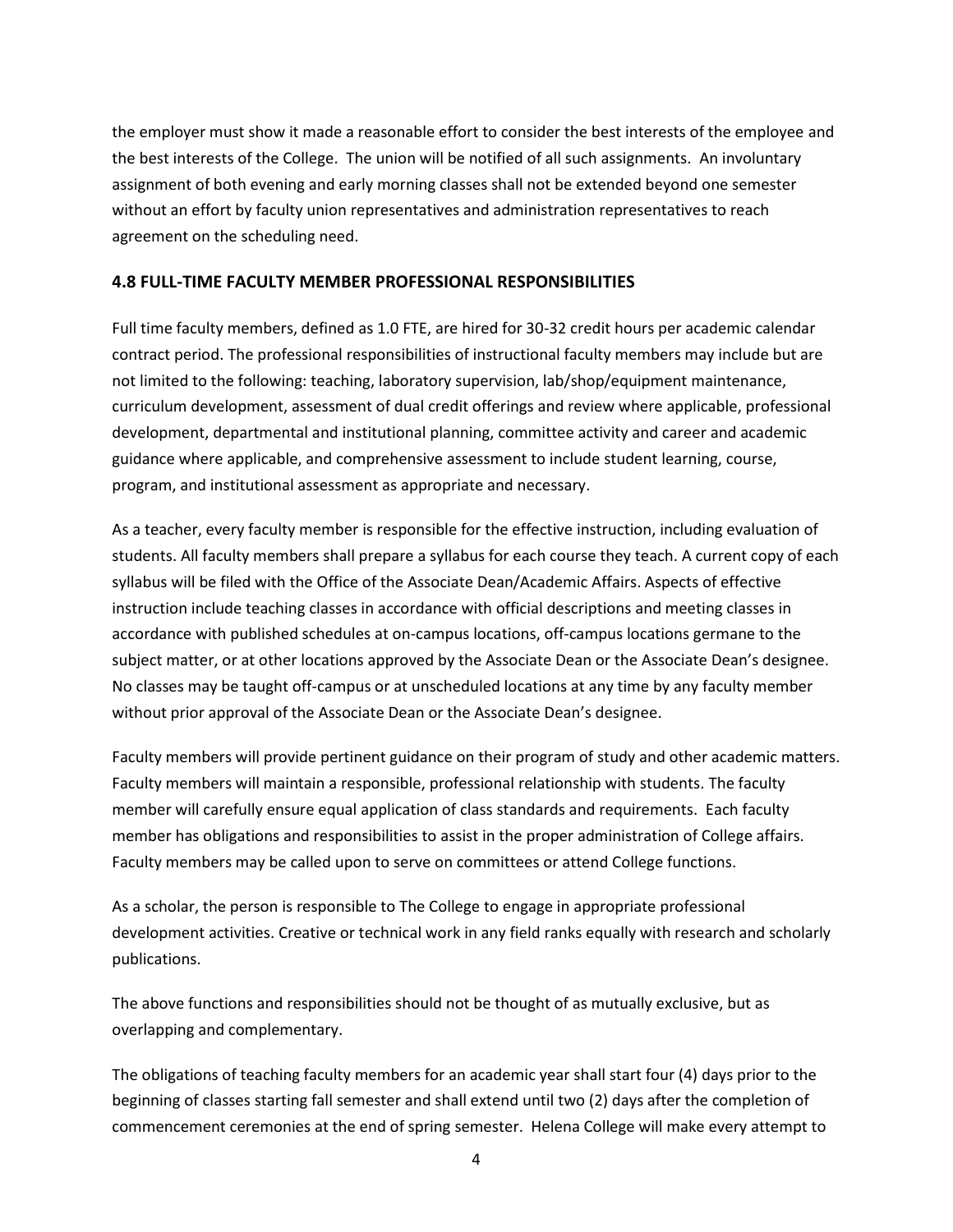provide thirty (30) days' notice for such meetings during non-instructional portions of the academic year. Whenever an academic calendar DOES NOT have the last day of classes on a Friday, the days between end of semester classes and commencement will be protected from institutional duties and left for faculty to fulfill end of semester professional responsibilities. During official breaks in the instructional schedule within an academic year, the needs of the College and the obligations of the faculty do not require faculty to be on campus unless there is a universally self-evident or unforeseen reason to convene. Legitimate "training" days are understood to be universally self-evident. It is the professional responsibility of all faculty to be fully prepared for the first day of instruction.

Faculty may be assigned an alternative calendar at the time of hire or may accept an alternative calendar by mutual agreement. The union shall be informed in writing within twenty (20) working days of any faculty member's alternative calendar. It is acknowledged that the college has priority on the working time of full-time teaching faculty members during the contract period.

## **4.9 PART-TIME FACULTY MEMBER RESPONSIBILITIES**

Part-time faculty members may be hired for less than an entire contract period, or may be hired to perform certain specific assignments. The extent of a part-time faculty member's assignments shall be communicated to part-time faculty members at the commencement of their employment period. The employment of two or more part-time faculty members which causes the displacement of a full-time faculty member in the same instructional area is prohibited when the full-time faculty member is qualified and able to perform the responsibilities assigned the part-time faculty members and such responsibilities equate to a full-time assignment. Unless otherwise specified, part-time faculty members covered by this agreement will receive the benefits contained in this agreement on a pro rata basis.

### <span id="page-10-0"></span>**4.10 LABOR/MANAGEMENT COMMITTEE**

Joint labor-management committees may be established at the College for the purpose of discussing any matters of mutual concern and to improve communications between the employer and members of the bargaining unit. The committees shall consist of not more than three members appointed by the union and three members appointed by the employer. A note taker will be provided by the Employer and summary notes distributed.

<span id="page-10-1"></span>The committees shall meet at a mutually agreeable time, place, and date within a reasonable length of time following the request of either party. Five working days prior to the agreed meeting date, each party shall provide the other with a list of items which it wishes to discuss; however, this requirement may be waived by mutual agreement. The committees may not amend this agreement nor may they be used to bypass the contractual grievance procedure.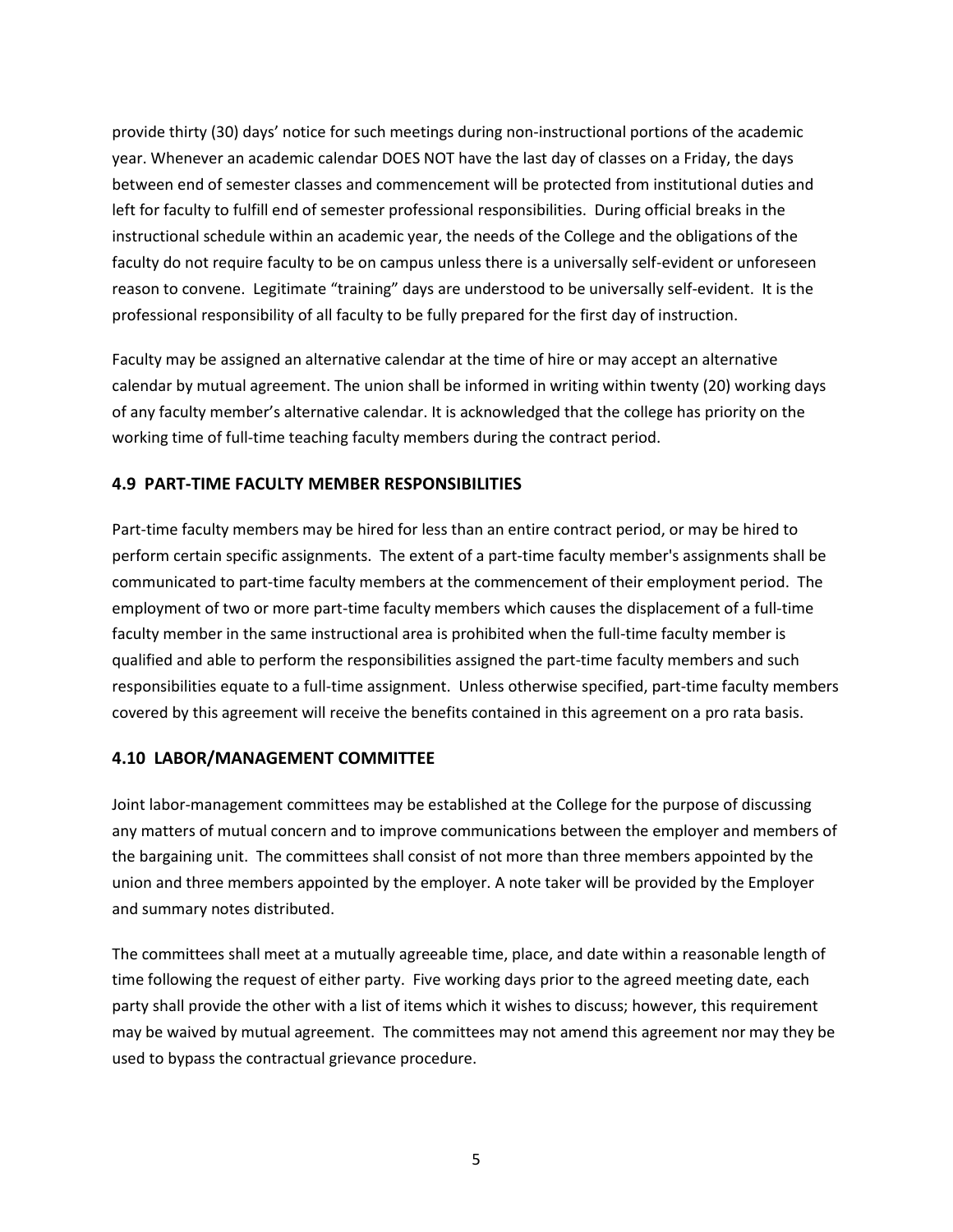## **4.11 COMMITTEES**

The employer recognizes the value of faculty member input in decisions regarding such academic and other matters as the following: program evaluation, curriculum, faculty member development and sabbaticals, professional standards and qualifications, calendar, the selection of academic related faculty members, workplace safety, strategic planning, and employee wellness. The union recognizes that responsibility for making final decisions rests with the employer. Faculty members shall be included on committees which may be established to make recommendations on the aforementioned matters. Appointments on such committees shall be done in consultation with the local union leadership at the College and other appropriate employee groups.

## <span id="page-11-0"></span>**4.12 FACULTY MEMBER VISITATIONS AND EXCHANGE**

Business and industrial training programs and employee exchanges provide a means of sharing ideas, broadening experiences, and updating skills and knowledge. The employer shall encourage participation in such programs and exchanges within available financial resources. Participation in faculty member visitations and exchanges shall be mutually agreed upon by the employer and faculty member. Faculty member requests for participation in training programs or faculty member exchanges shall be considered on a case-by-case basis. The costs, salary, and benefits to be paid shall be agreed upon in writing by the employer and faculty member prior to the commencement of the training, visitations or exchange. Faculty members on such a program will continue to be employees of the Board of Regents, shall continue to accrue seniority, and shall not lose any previously accrued rights or benefits during the visitation or exchange. No leave benefits shall accrue unless the exchange is to another position within the university system. Faculty member visitations and exchanges will include but are not limited to:

- a. exchanges between faculty members covered by this agreement;
- b. private industry visitations or exchanges;
- c. exchanges or visitations at another unit of the university system;
- d. exchanges or visitations outside the state or country; or
- e. training programs.

### <span id="page-11-1"></span>**4.13 SABBATICAL ASSIGNMENTS**

A faculty member who has completed six (6) years of continuous service at the College is eligible to apply for a sabbatical assignment. The granting of sabbatical assignments is subject to the following provisions:

A. The Dean/CEO shall notify College faculty members of the number of sabbaticals available no later than June 1 prior to the deadline for sabbatical assignment. The employee must apply in writing for such leave to the Dean/CEO by November 1 of the year preceding the school year in which the leave is sought. However, under extenuating circumstances, the deadline for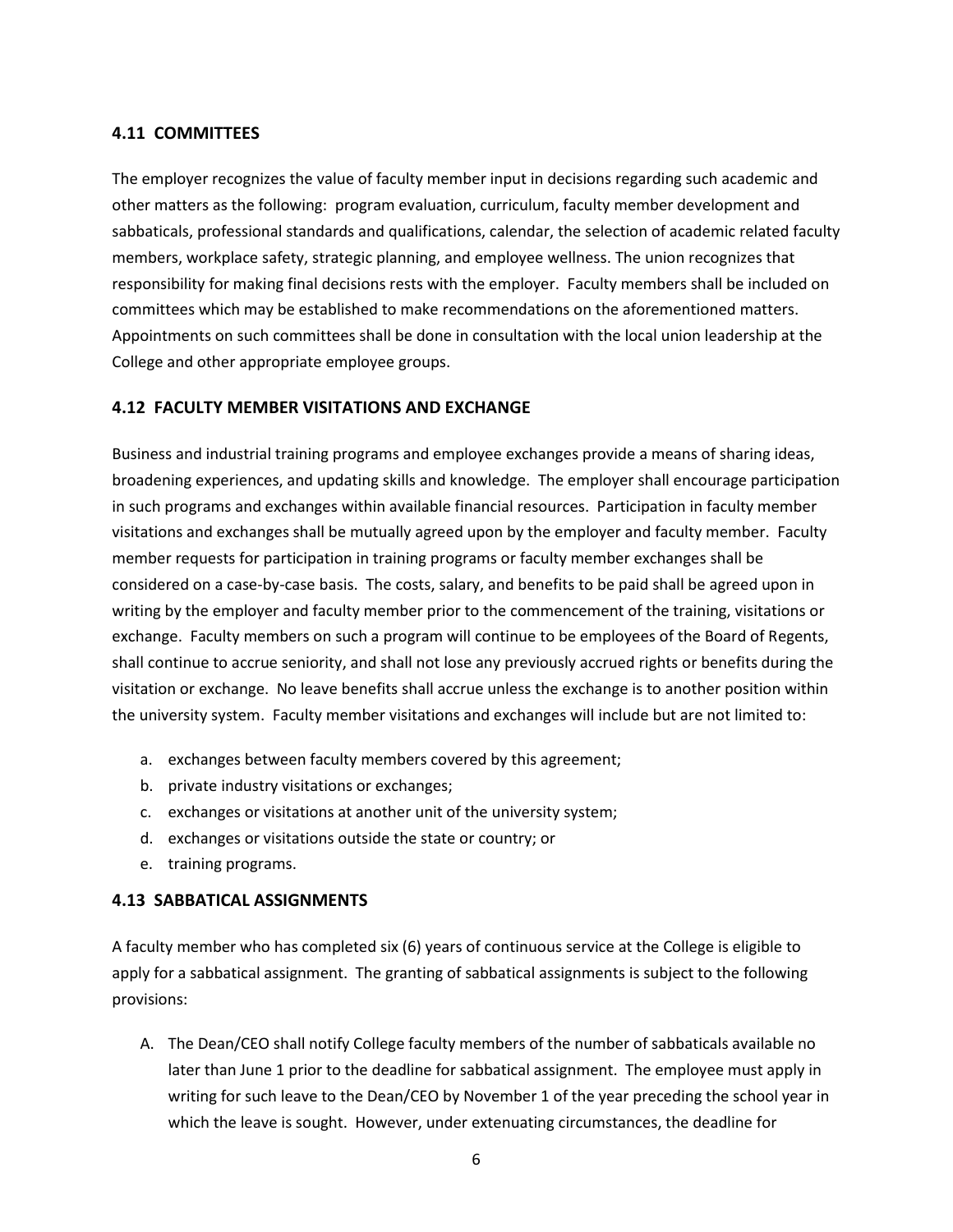application may be waived at the discretion of the Dean/CEO and with approval of the President or designee. The application shall describe the program of professional improvement he/she contemplates pursuing. Candidates for a sabbatical will be notified of the decisions no later than May 1 of the year preceding the school year in which the leave is sought.

- B. Satisfactory programs or projects for sabbatical assignments include research, education, related work in other institutions or private business organizations, or other activities which the Dean/CEO and the President or designee with concurrence of the Board of Regents, agree will improve the staff member professionally, or will benefit the College and the state. If the sabbatical leave is for the purpose of attending school, faculty members must take at least the normal full-time load for their program or approved program as recognized by the Dean/CEO.
- C. Sabbatical assignments shall be for a period of not less than one academic semester or more than one academic year, except that upon approval of the Dean/CEO and President or designee, sabbatical assignments may be granted for a period less than an academic semester.
- D. Faculty members seeking to extend their period of study while on leave after their rights under sabbatical leave have been exhausted may make application for extended leave under the Educational and Professional Improvement Leave section 6.9 of this agreement.
- E. The salary paid during a sabbatical assignment shall be 60% of the employee's academic year salary or a prorated amount for sabbatical assignments of a shorter duration and shall be calculated based on the same methodology as regular faculty. Faculty members on sabbatical shall be allowed to receive reimbursement for expenses directly related to their course of study and shall also be allowed additional compensation not to exceed 40% of their regular salary, upon approval of the President or designee. All outside compensation must be received through the College for reimbursement to the employee. A faculty member on sabbatical leave shall continue to accrue seniority during the period of sabbatical leave and the employer will continue its contributions to the group insurance plan on behalf of the faculty member. No leave benefits shall accrue during a sabbatical assignment.
- F. Any faculty member receiving a sabbatical assignment will be expected to sign a promissory note and written agreement to return to the College for at least one academic year or to reimburse expenses incurred by the employer as a result of the sabbatical assignment.

### <span id="page-12-0"></span>**4.14 FEE WAIVERS**

Any permanent faculty member who works at least three-quarter time (.75 FTE) shall be entitled to a waiver of fees in accordance with Board of Regents policy. The number of courses a faculty member may take may be limited and access to courses shall be on a space available basis.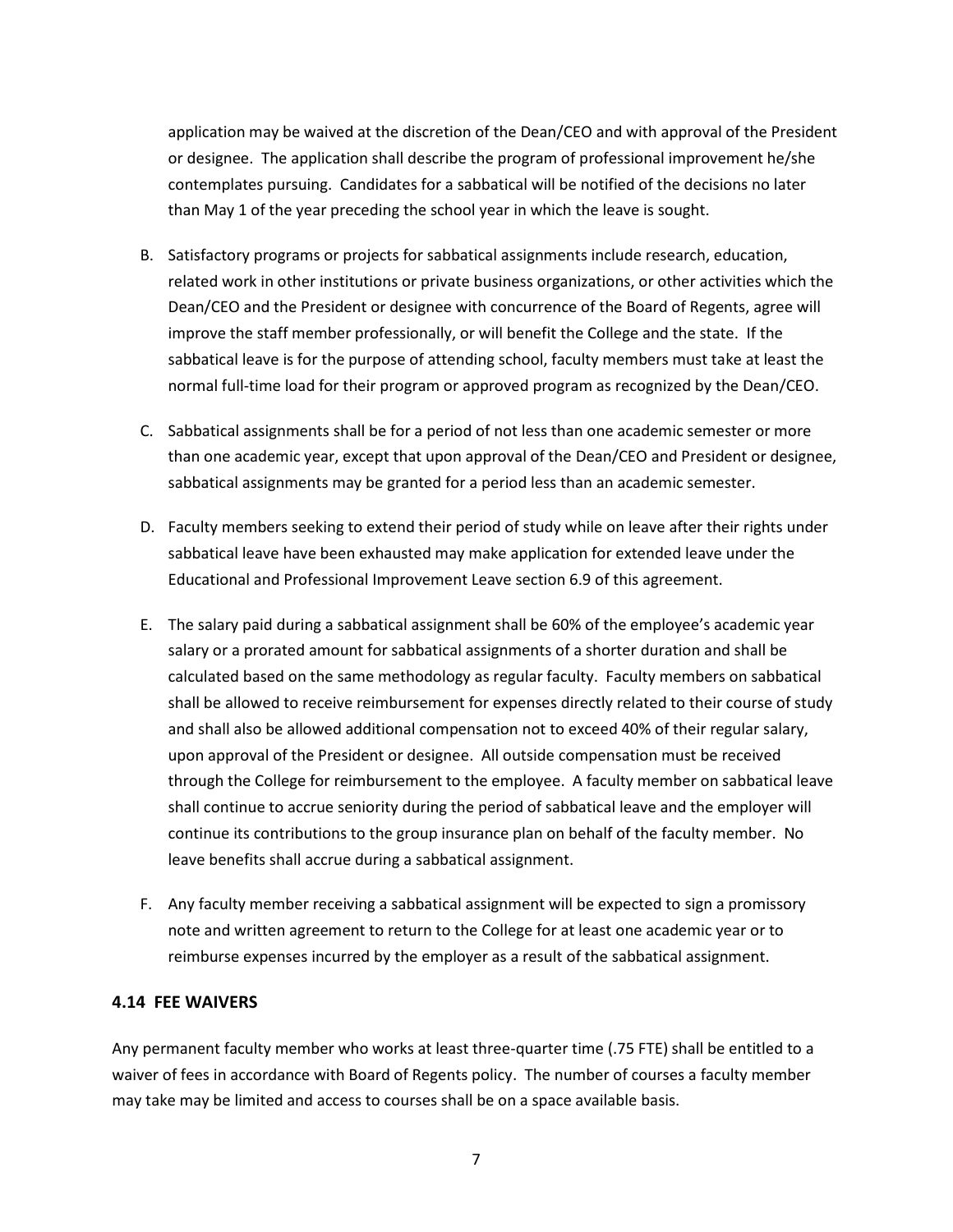### <span id="page-13-0"></span>**4.15 ACADEMIC FREEDOM**

The parties to this agreement acknowledge that academic freedom is important to the fulfillment of the purposes of the Montana University System and Helena College. The welfare and strength of The College and of society at large depends upon the free search for truth and its free expression. To this end The College shall recognize and protect full freedom of inquiry, teaching, research, discussion, study, publication, and, for artists, the creation and exhibition of works of art, without hindrance, restriction, equivocation, and/or reprisal. This right extends to other facets of campus life to include the right of a faculty member to speak on general educational questions or about the administration and operation of The University of Montana, Helena College, and the Montana University System. The right of academic freedom shall be the right of every faculty member whether tenured or untenured.

This agreement recognizes that each faculty member is also a citizen and a member of a learned profession, as well as an employee of an educational institution. When the faculty member speaks or writes as a citizen, the faculty member shall be free from institutional censorship or discipline. When acting as a private citizen, in writing, speech, or actions, the faculty member has an obligation to make it clear that the action, speech, or writing is as an individual and not as a representative of The University of Montana, Helena College, or the Montana University System.

## <span id="page-13-1"></span>**4.16 FACULTY SENATE**

The HTU, as the elected bargaining agent, retains the right to negotiate and reach agreement on all matters pertaining to salaries, benefits, and terms and conditions of employment. Without waiving this right, the HTU and the College recognize the desirability of a democratic governance system for faculty in areas of academic concern. Such a governance system shall be implemented through a democratically elected and representative Faculty Senate.

### <span id="page-13-2"></span>**4.17 PERSONNEL FILES**

The employer shall maintain one official personnel file for each faculty member. All permanent personnel records relating to an individual faculty member, excluding payroll and grievance records, shall be kept in this file.

Faculty members have the right to answer or qualify any evaluation, report, or material filed, and such responses will be attached to the related material in the file. Faculty members shall be permitted to have included in their file material they feel is pertinent to their professional career, performance, and personal qualifications. Faculty members shall be afforded the opportunity to view any document that is to be placed in their personnel file. Any document contained in the faculty member's personnel file which the faculty member has not been afforded an opportunity to view, shall not be used as evidence in any disciplinary or discharge proceeding. The employer must have the faculty member initial or sign a document, include a statement that the faculty member has refused to initial or sign the document or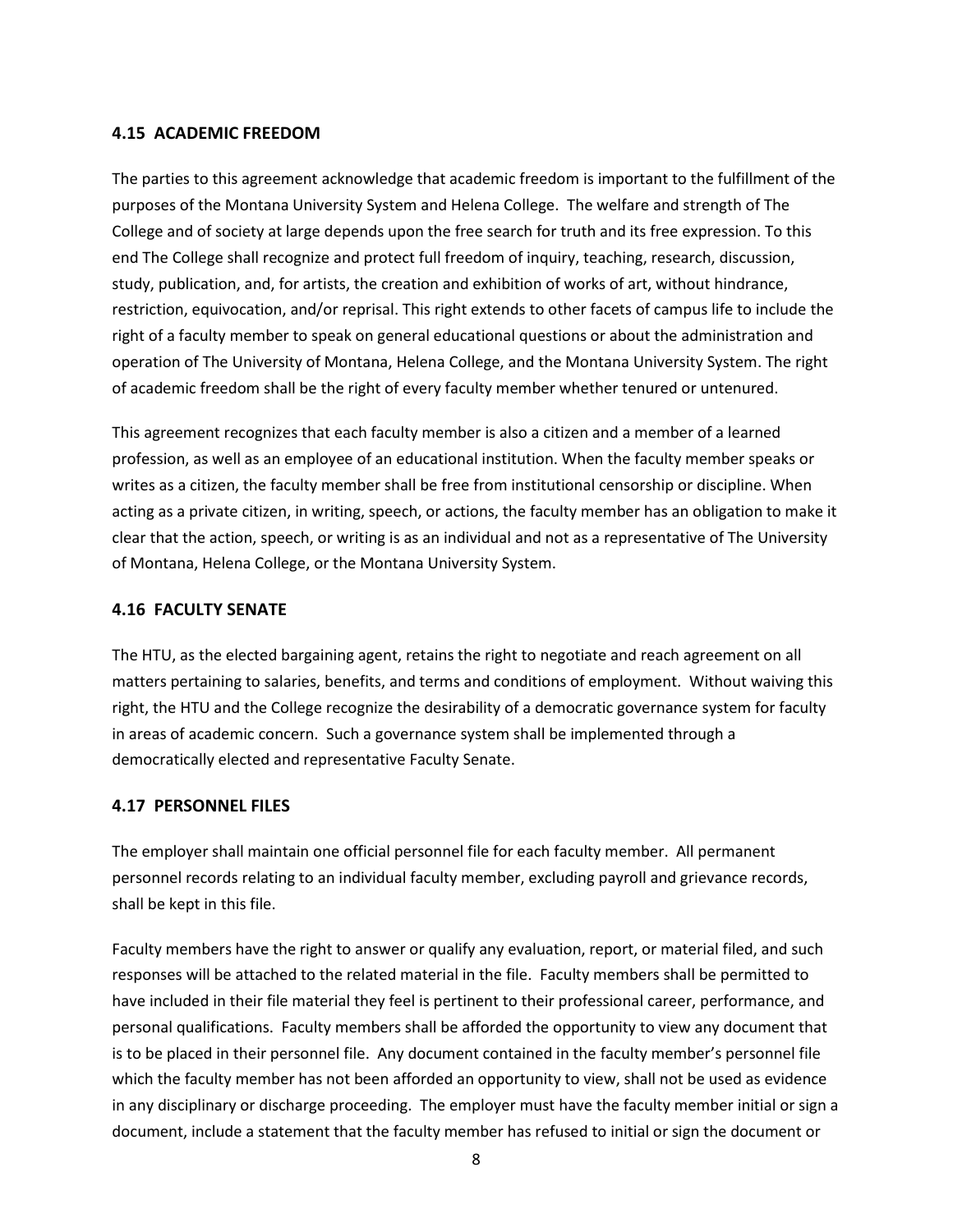provide other evidence that the faculty member had the opportunity to view the document contained in the personnel file.

Faculty members shall have the right to request removal of documents from their personnel file. Documents may be removed from the file with the mutual consent of the faculty member and the Dean/CEO.

# <span id="page-14-0"></span>**ARTICLE 5: UNION ACTIVITIES**

## <span id="page-14-1"></span>**5.1 RIGHT TO ORGANIZE**

The employer recognizes that all faculty members have the right to freely organize, join and support the union and its affiliates for the purpose of engaging in collective bargaining and other concerted activities for mutual aid and protection in accordance with 39-31-301, MCA, except as provided for in this agreement. The employer further agrees that it will not discriminate against any faculty member for exercising any right granted by the Public Employees Bargaining Act or this agreement.

## <span id="page-14-2"></span>**5.2 MEETINGS**

Regular meetings of union membership may be held on College premises. Rooms shall be made available to the union provided previous arrangements with appropriate personnel have been made with regard to reserving space.

## <span id="page-14-3"></span>**5.3 BULLETIN BOARDS**

Upon request of the local union representative, the employer shall assign space for at least one approved bulletin board per building at each College for the sole use of the union to post official union business and announcements.

## <span id="page-14-4"></span>**5.4 INFORMATION DISTRIBUTION**

The union shall have the right to use the employer-owned distribution boxes, voice mail or electronic mail for the purposes of communicating with faculty members regarding union activities.

## <span id="page-14-5"></span>**5.5 INFORMATION AND DATA**

Upon request of the union, the employer agrees to furnish the union with the following information: budgets for the Board of Regents; budgets for the College; public information used in the preparation of budgets as provided by law such as salaries; minutes of meetings of the Board; policies of the Board of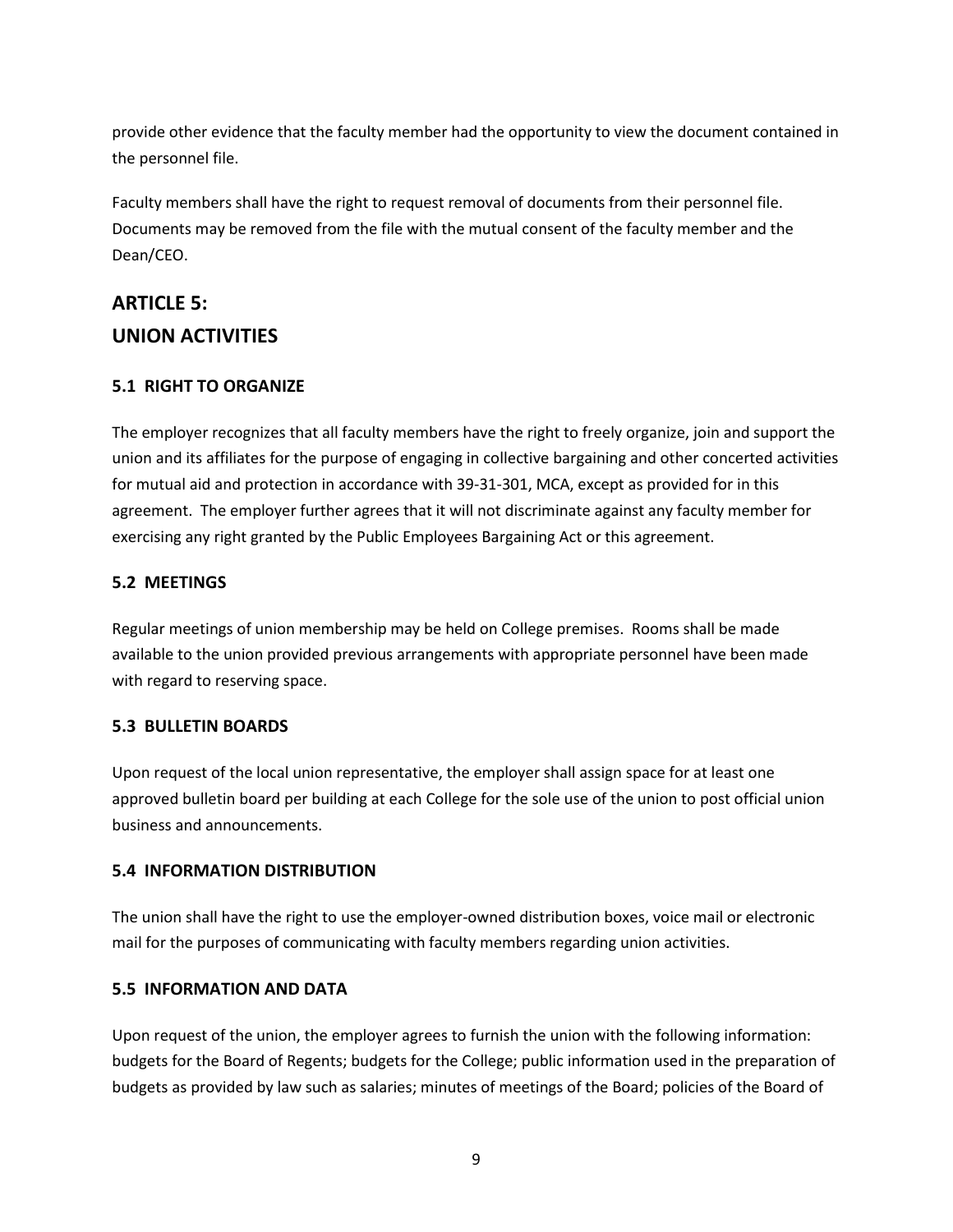Regents which apply to faculty members. Voluminous information shall be made available for inspection or will be provided at reproduction cost.

## <span id="page-15-0"></span>**5.6 ANNOUNCEMENTS**

The union shall be provided time at faculty member meetings to make brief reports and announcements, provided the union has given a timely request to the Dean/CEO or designee.

## <span id="page-15-1"></span>**5.7 ADDRESSING THE BOARD**

Officers of the union shall have the right to address the Board of Regents on relevant topics provided the union has given a timely request to the Regents.

## <span id="page-15-2"></span>**5.8 RESPONSIBILITIES OF UNION PRESIDENT**

The president of the union shall be allowed to perform duties related to the union which cannot be properly performed other than during normal instruction hours or which are a result of an emergency situation, provided acceptable arrangements can be made so that such duties do not interfere with the president's instructional and other assigned responsibilities.

## <span id="page-15-3"></span>**5.9 LEAVE OF ABSENCE FOR UNION BUSINESS**

Any elected or appointed officer of the union shall, upon request and approval of the employer, be granted a leave of absence without pay to attend to union business, or the leave can be granted with pay if the union agrees to pay the cost of the substitute.

## <span id="page-15-4"></span>**5.10 UNION VISITS**

Union representatives who are not employees of the College shall notify the Dean/CEO prior to visiting the College and may not disrupt the work activities of the faculty members.

## <span id="page-15-5"></span>**5.11 UNION SECURITY**

## \* **Agency Fee will be administered in accordance with current law-Notation added April 2021**.

- A. Faculty members covered by the terms of this agreement shall not be required to become members of the union but must, as a term and condition of employment, pay a representation fee or follow the procedures for non-association with a labor organization on religious grounds found at 39-31-204, MCA.
- B. All faculty members covered by the terms of this agreement shall within thirty (30) days of the signing of this agreement, or within thirty (30) days of employment, whichever is later, pay dues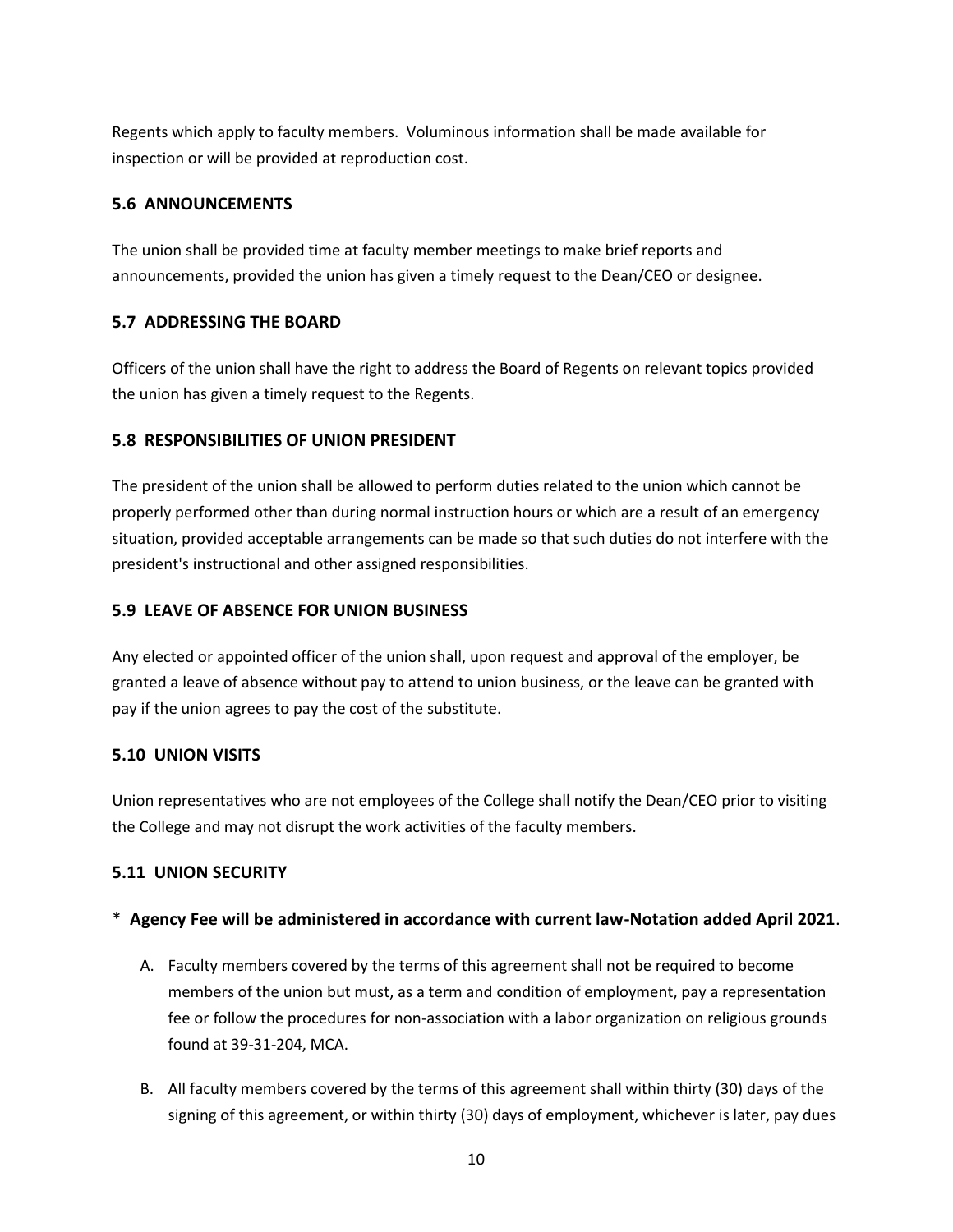or a representation fee to the union. Faculty members who fail to comply with this requirement shall be discharged by the employer within thirty (30) days after receipt of written notice of default by the union. The union may make written notice of default and demand for discharge after the thirty (30) day period specified above. The employer shall initiate appropriate discharge actions under this section to insure discharge of the affected faculty member(s) on the 30th day from receipt by the employer of the union's written notice of default and demand for discharge. The union agrees to provide documentation to the employer that its representation fee rate is established in accordance with law.

## <span id="page-16-0"></span>**5.12 INDEMNIFICATION**

The union will indemnify and hold the employer harmless against any and all expenses and liability which may arise as a result of the operation of this article.

## <span id="page-16-1"></span>**5.13 DUES CHECKOFF**

The employer shall, without charge, deduct union dues from the salary of each faculty member who authorizes such deductions in writing in accordance with 39-31-203, MCA. The aggregate deductions shall be remitted together with an itemized statement to the appropriate union officer. The employer shall deliver the dues monies to the appropriate officer of the union. Within thirty (30) days from the effective date of this agreement, the union shall notify the employer of the name and mailing address of the appropriate officer who is to receive dues monies.

## <span id="page-16-2"></span>**ARTICLE 6: LEAVES OF ABSENCE**

## <span id="page-16-3"></span>**6.1 SICK LEAVE**

A. Definition

Sick leave may be used for the necessary absence from duty caused when a faculty member has suffered illness, injury, pregnancy related illness or disability, exposure to contagious disease which requires quarantine, or the necessary absence to receive a medical or dental examination or treatment.

B. Accumulation

Faculty members shall accrue sick leave at a rate of one day per each month of employment. Part-time faculty members shall be entitled to prorated sick leave based on the number of days and portion of days worked. Unused sick leave days shall accumulate without limitations.

C. Lump-Sum Payment on Termination Upon termination, a faculty member is entitled to a lump-sum payment equal to one-fourth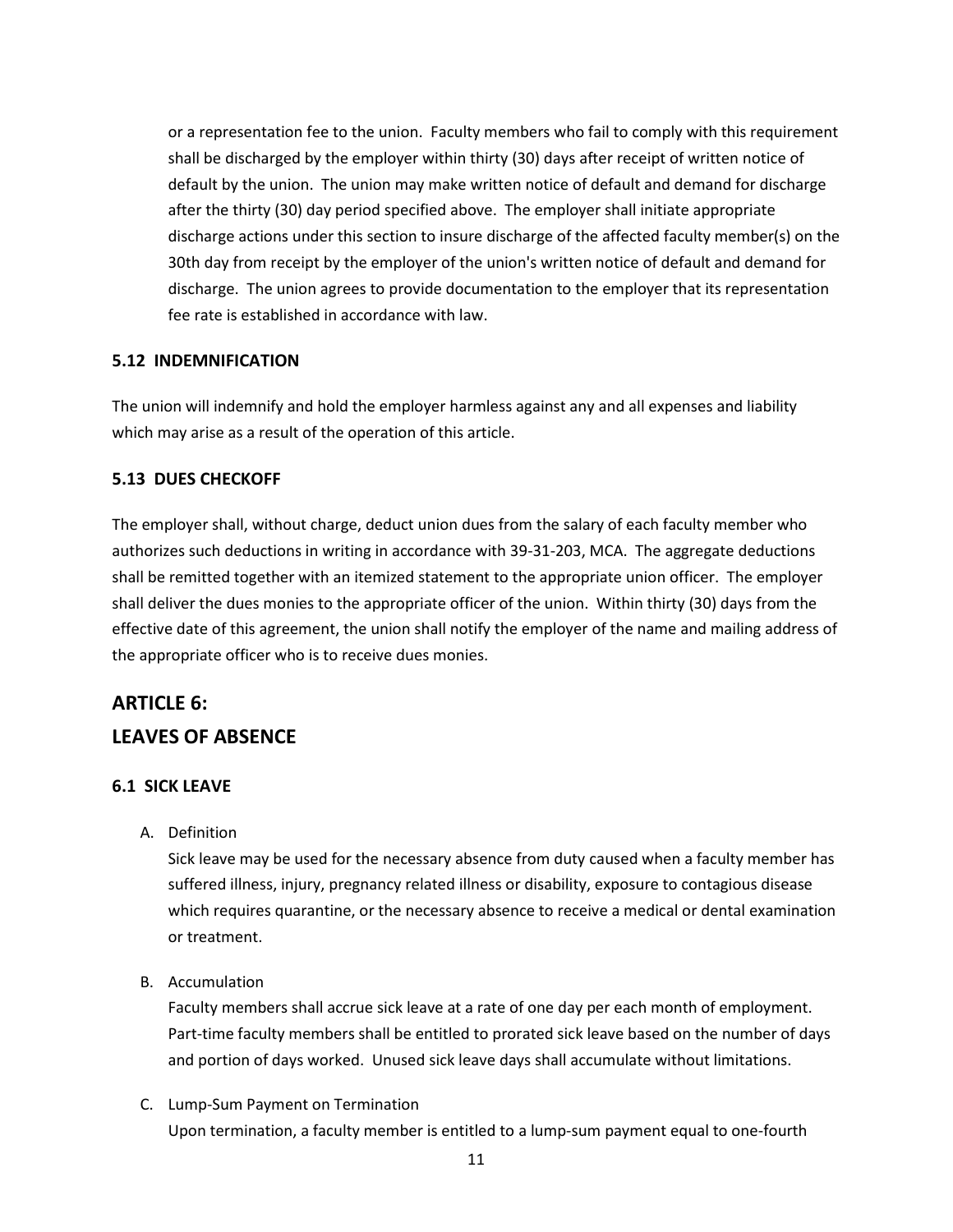(1/4) of the pay attributed to the accumulated sick leave. The computation shall be based on the faculty member's salary for the last year of employment. Faculty members who are laid off shall have the option of receiving payment for unused sick leave at the time of layoff, maintaining sick leave balances for use upon recall, or receiving payment at the end of the recall period if recall does not occur.

D. Physician's Statement

A physician's certificate may be required where questions of abuse of sick leave exist, to substantiate the need for sick leave usage in the case of a lengthy illness or to verify a faculty member's fitness for work.

E. Abuse of Sick Leave

Abuse of sick leave for unauthorized purposes is cause for disciplinary action as provided under the provisions of 2-18-618 MCA.

F. Sick Leave Donations

A faculty member may donate not less than one half (1/2) day nor more than two (2) days of sick leave to another faculty member who has exhausted his/her sick leave due to a serious personal illness. Subject to budget limitations, a maximum of forty -five (45) days of sick leave may be donated to any one employee during an academic year. The parties will work cooperatively to provide affordable coverage of the absent employee's responsibilities.

## <span id="page-17-0"></span>**6.2 BEREAVEMENT/CRITICAL FAMILY ILLNESS LEAVE**

Sick leave may be used by faculty members to attend to a critical illness or death in the faculty member's immediate family.

- 1. Critical illness means illness which the attending physician considers sufficiently serious to require the faculty member's presence at the bedside and shall include attendance at a spouse's child birth.
- 2. Immediate Family Definition

Immediate family includes the faculty member's spouse and any member of the household, or any parent, child, grandparent, grandchild, sibling or corresponding in-law or at the employer's discretion, another person.

### <span id="page-17-1"></span>**6.3 PERSONAL LEAVE**

Up to three (3) days per year of personal leave will be granted each full-time faculty member without loss of pay. Part-time faculty members shall be entitled to pro rata personal leave based on the number of days and portion of days worked. The faculty member should request personal leave at least five (5)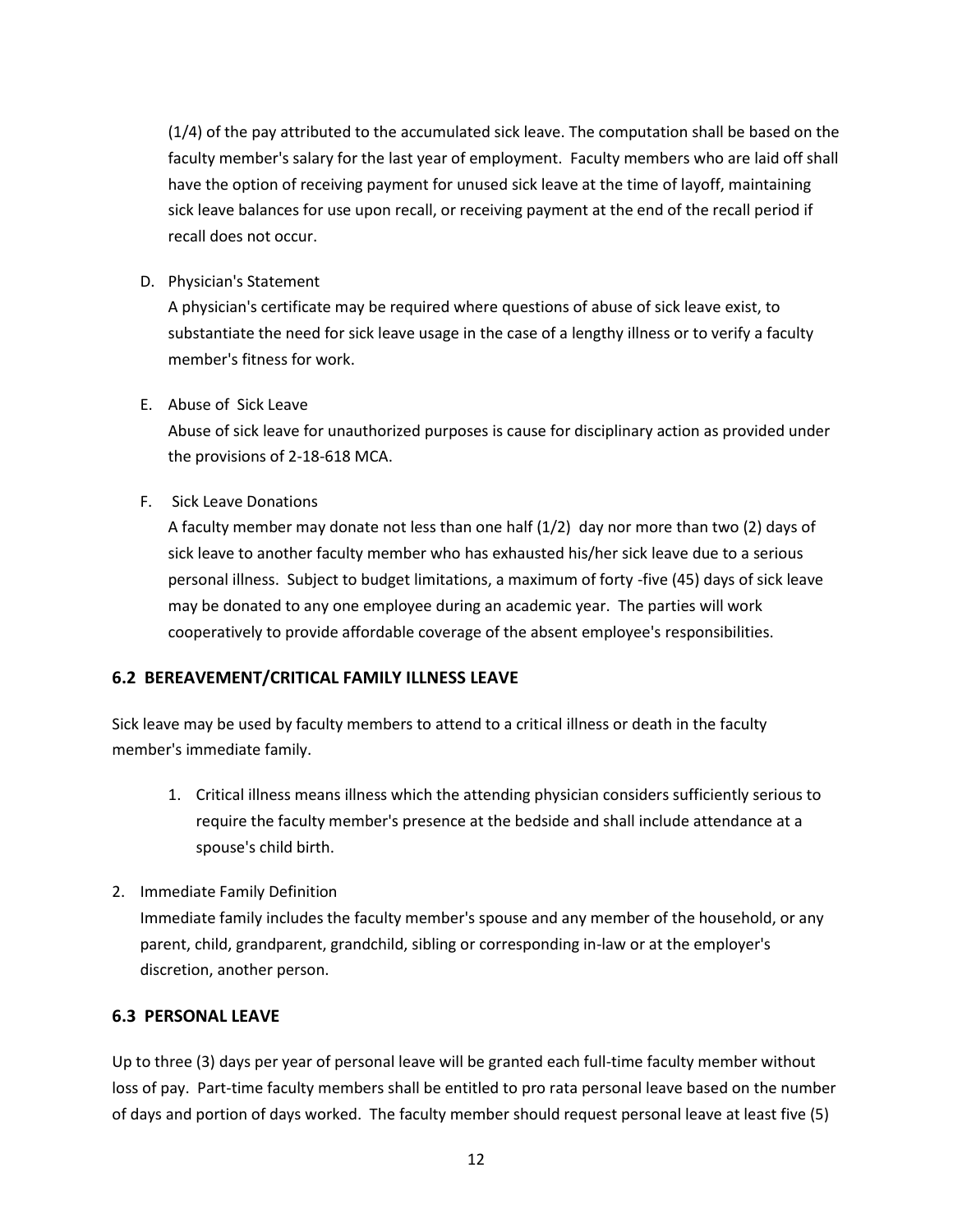days prior to the leave date, where possible. The faculty member requesting personal leave shall submit a suggested plan, subject to approval of the employer, for covering missed classes.

A faculty member with unused personal leave at the end of an academic year may request that the unused personal leave be substituted in place of any sick leave the faculty member may have taken during the same academic year.

The employer has the right to impose limits on the number of faculty member who will be allowed to use personal leave on any one day and to designate certain days during which no personal leave usage may be authorized. Personal leave days are not cumulative from year to year.

## <span id="page-18-0"></span>**6.4 JURY AND WITNESS LEAVE**

A faculty member who is under a proper summons as a juror or subpoenaed to serve as a witness shall, in accordance with 2-18-619, MCA, collect all fees payable as a result of the service and forward the fees to the appropriate accounting office. However a faculty member shall not be required to remit to the employer any expense or mileage allowance paid to him/her by the court. Such fees shall be applied against the amount due the faculty member from the employer. However, if a faculty member elects to charge the time off against leave without pay, the faculty member shall not be required to remit fees to the employer.

### <span id="page-18-1"></span>**6.5 PUBLIC SERVICE LEAVE**

A faculty member who is elected or appointed to public office shall be entitled to a leave of absence without pay not to exceed 180 days per year in accordance with 2-18-620, MCA.

### <span id="page-18-2"></span>**6.6 PROFESSIONAL LEAVE WITH PAY**

Faculty members may be granted leave with pay at the discretion of the employer for the following purposes: attendance at professional meetings, workshops, conferences or seminars, inter-school visiting or other activities deemed appropriate. Requests for such leave shall be made in writing at least ten (10) days in advance of the date of the leave.

Reimbursement for travel while on professional leave with pay shall be made in accordance with Section 4.2 of this agreement.

## <span id="page-18-3"></span>**6.7 MILITARY LEAVE**

Military leave shall be granted to eligible faculty members in accordance with 10-1-604, MCA. Faculty members shall, where possible, endeavor to schedule required training at a time which does not conflict with their job responsibilities.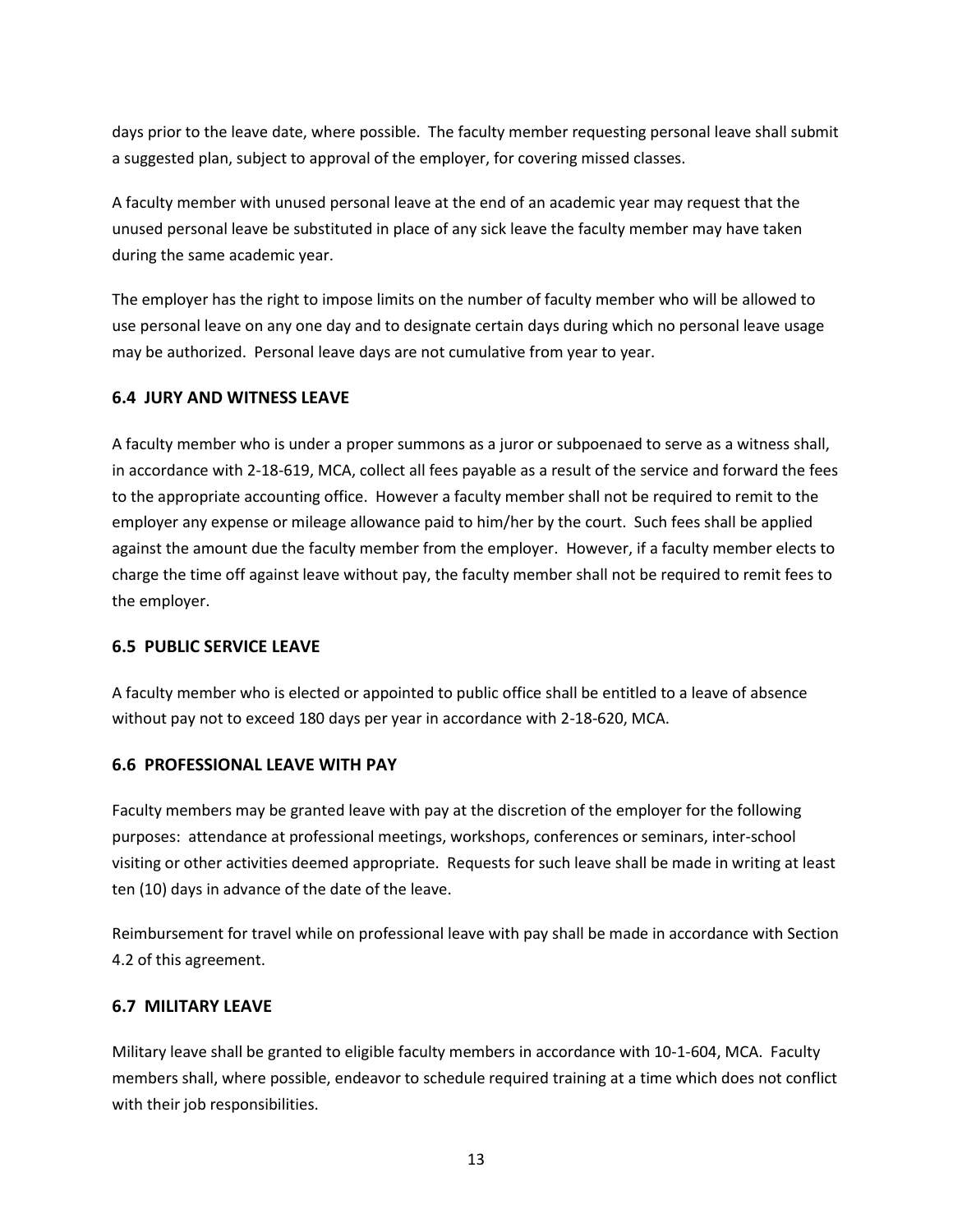## <span id="page-19-0"></span>**6.8 MATERNITY LEAVE**

Faculty members shall be granted maternity leave in accordance with 49-2-310, MCA.

## <span id="page-19-1"></span>**6.9 EDUCATIONAL AND PROFESSIONAL IMPROVEMENT LEAVE WITHOUT PAY**

Faculty members who have completed two (2) years of service with the employer shall be eligible to apply for a leave without pay for the purpose of advanced education or vocational related preparation, related work in another institution or private business organization, or for other activities which will improve the employee's professional expertise.

Written requests for educational and professional improvement leave shall be submitted to the Dean/CEO and shall include the reason for the requested leave. If the Dean/CEO approves the leave request, it shall be forwarded to the President or designee and the Board of Regents for final approval. The length of the leave period shall be agreed upon prior to the commencement of the leave and shall normally not exceed one year. Faculty members on educational and professional improvement leave shall be permitted to participate in the group health insurance plan at their own expense.

## <span id="page-19-2"></span>**6.10 UNPAID LEAVE**

At the discretion of the Dean/CEO and with the approval of the President or designee, employees may be granted unpaid leave of absence for good and sufficient reasons.

## <span id="page-19-3"></span>**6.11 PARENTAL AND FAMILY LEAVE**

Parental leave shall be granted in accordance with state law. Family leave shall be granted in accordance with federal law. Faculty members may request an unpaid leave of absence for infant care and bonding purposes.

# <span id="page-19-4"></span>**ARTICLE 7: FACULTY MEMBER EVALUATIONS**

## <span id="page-19-5"></span>**7.1 FACULTY MEMBER EVALUATIONS**

The quality of faculty at the College should be maintained through a program of continuing faculty evaluation and a supporting program of faculty development. Instruction and learning are central to the mission of the College. The review process should be vigorous with the expectation that the faculty member shows increasing effectiveness in teaching or consistent effectiveness in cases of individuals where teaching is fully satisfactory from the start.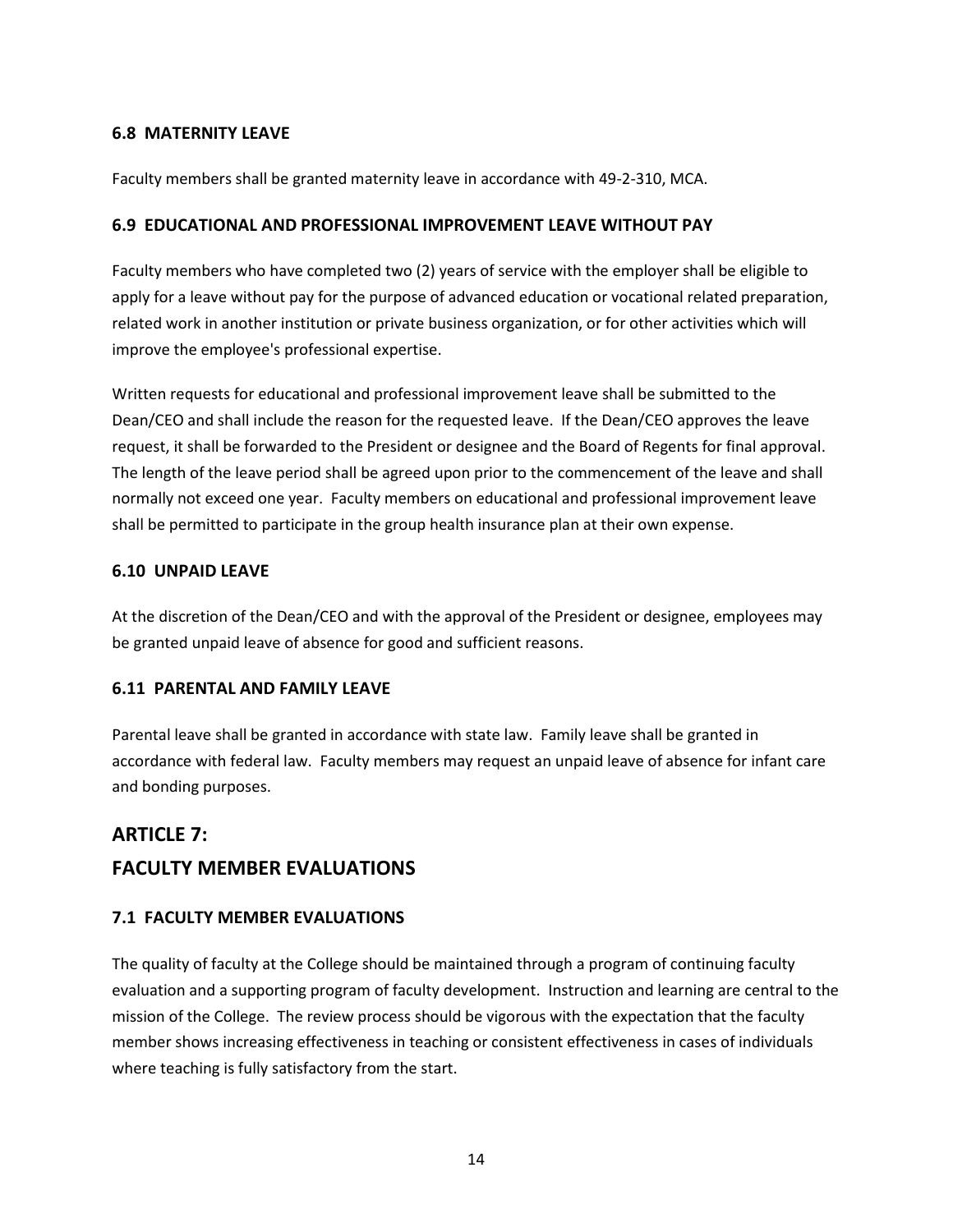Faculty member evaluation procedures are recognized to be a cooperative effort between the faculty member and his/her supervisor with the purpose of achieving excellence in the area of effective and purposeful instruction and job performance.

Professional development plan consultation will occur during the evaluation conference.

If substantive changes to the evaluation instrument or process are contemplated, an ad hoc committee shall be established to make recommendations for change to the Dean/CEO or designee. Such committee shall be composed of an equal number of faculty members appointed by the union and employer representatives appointed by the Dean/CEO.

- A. Formal evaluations result in a written document, which is placed in a faculty member's official personnel file.
	- 1. Formal evaluations may include components such as self-evaluation, supervisory evaluation, and student evaluations which are used to provide faculty with a basis for maintaining the quality of the courses and enhancing teaching effectiveness. Peer evaluation shall be permitted and encouraged but are not mandatory.
	- 2. Faculty assessment will be conducted by the Academic Dean or designee on an annual basis for non-tenured faculty except during the final year of employment and once every three (3) years for tenured faculty. Faculty or administration may request an additional evaluation for purposes of consideration for merit, tenure, and promotion.
	- 3. Effective classroom teaching must be a criterion in every faculty evaluation. Effective teaching encompasses both mastery of appropriate bodies of knowledge and communication of that knowledge to students.
	- 4. Contribution to the growth and development of the College and to the public in terms of the College's mission of public service is also a criterion in faculty evaluation. Demonstration of contribution to the growth and development of the College and to the public in terms of the College's mission may include but are not limited to contributions to instructional programs, student advising, or service on College committees, co-curricular and extracurricular programs.
- B. Conditions of Faculty Member Evaluations:
	- 1. Evaluations shall be conducted fairly and in a manner in which faculty members are fully aware of the process and tools to be used.
	- 2. Faculty members shall be notified at least five working days prior to commencement of the formal evaluation process.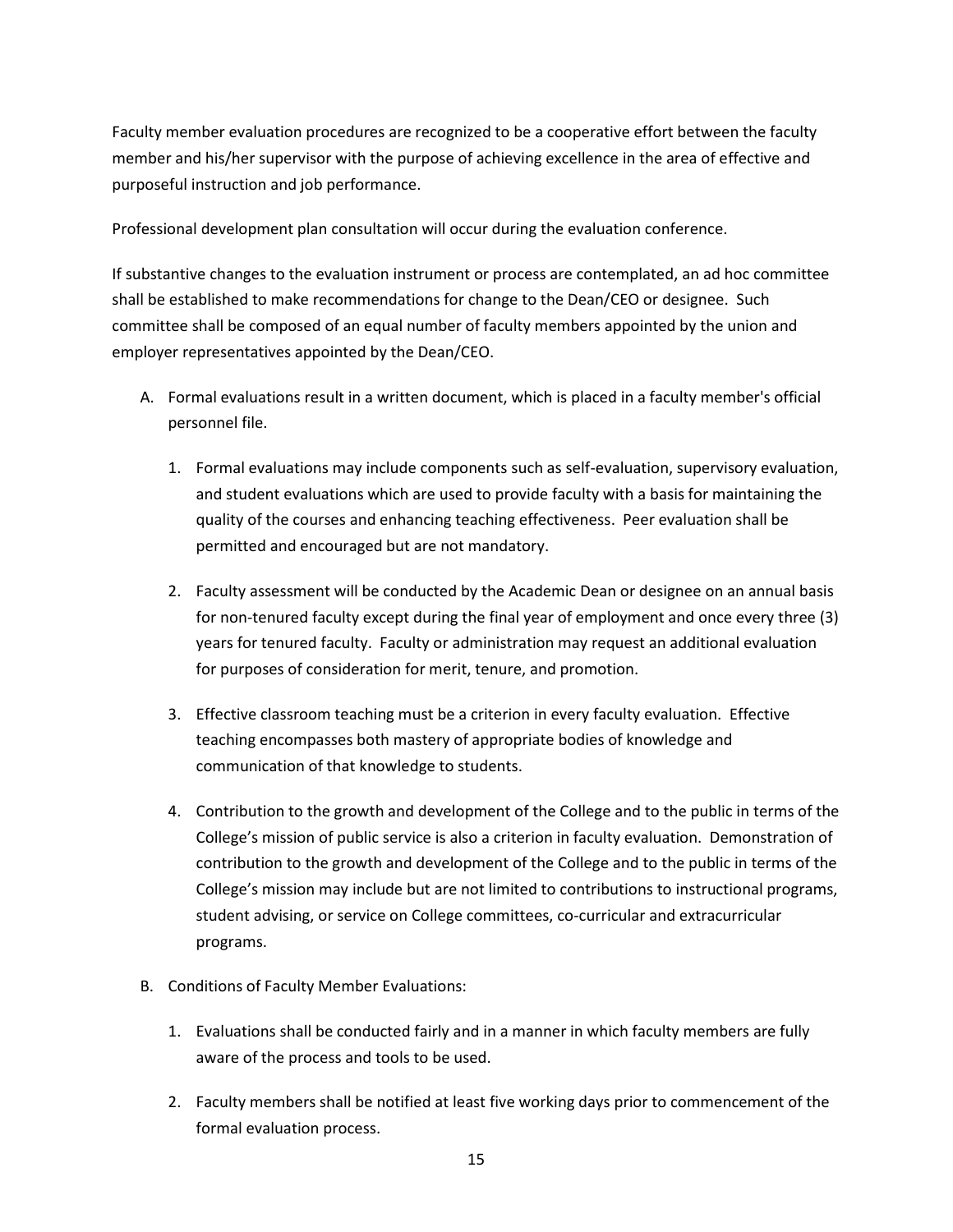- 3. Each faculty member shall be given a copy of his/her formal evaluation by the beginning of the next semester. In cases where a faculty member's evaluation will note unsatisfactory job performance, the employer will provide the evaluation to the faculty member with written suggestions for improvement within four to six weeks of the completion of the evaluation discussion.
- 4. Faculty members shall have the right to respond in writing to their formal evaluations. The response shall be attached to the evaluation included in the personnel file. The faculty member response shall also be forwarded to the administrators receiving the evaluation or report.
- 5. In the case of an unsatisfactory evaluation, or upon request of the faculty member, a conference between the faculty member and the Dean/CEO and evaluator shall be initiated to discuss the evaluation.
- 6. Supervisors shall assist employees in their development and provide suggestions for improvement for areas considered to be in need of improvement.

Faculty members shall have the right to ask for a review by a higher-level supervisor of any evaluation that they feel contains inaccurate or misleading information.

## <span id="page-21-0"></span>**ARTICLE 8:**

## **GRIEVANCE PROCEDURE AND ARBITRATION**

## <span id="page-21-1"></span>**8.1 GRIEVANCE PROCEDURE**

The purpose of this article is to set forth prompt and efficient procedures for the resolution of all grievances. The parties agree that all problems should be resolved, whenever possible, before the filing of a grievance. The parties encourage the informal resolution of grievances whenever possible.

## <span id="page-21-2"></span>**8.2 GRIEVANCE DEFINITIONS**

A grievance shall mean an alleged violation, misinterpretation, or misapplication of the provisions of this agreement or of an applicable written policy of the Board of Regents.

A grievant is a faculty member or the union filing a grievance.

## <span id="page-21-3"></span>**8.3 TIME LIMITS**

Reference to days shall refer to working days. A work day includes all week days not designated as a state holiday. When computing the time periods prescribed herein, the date of the act, event, or default shall not be included. The failure of an administrator at any level to communicate a decision to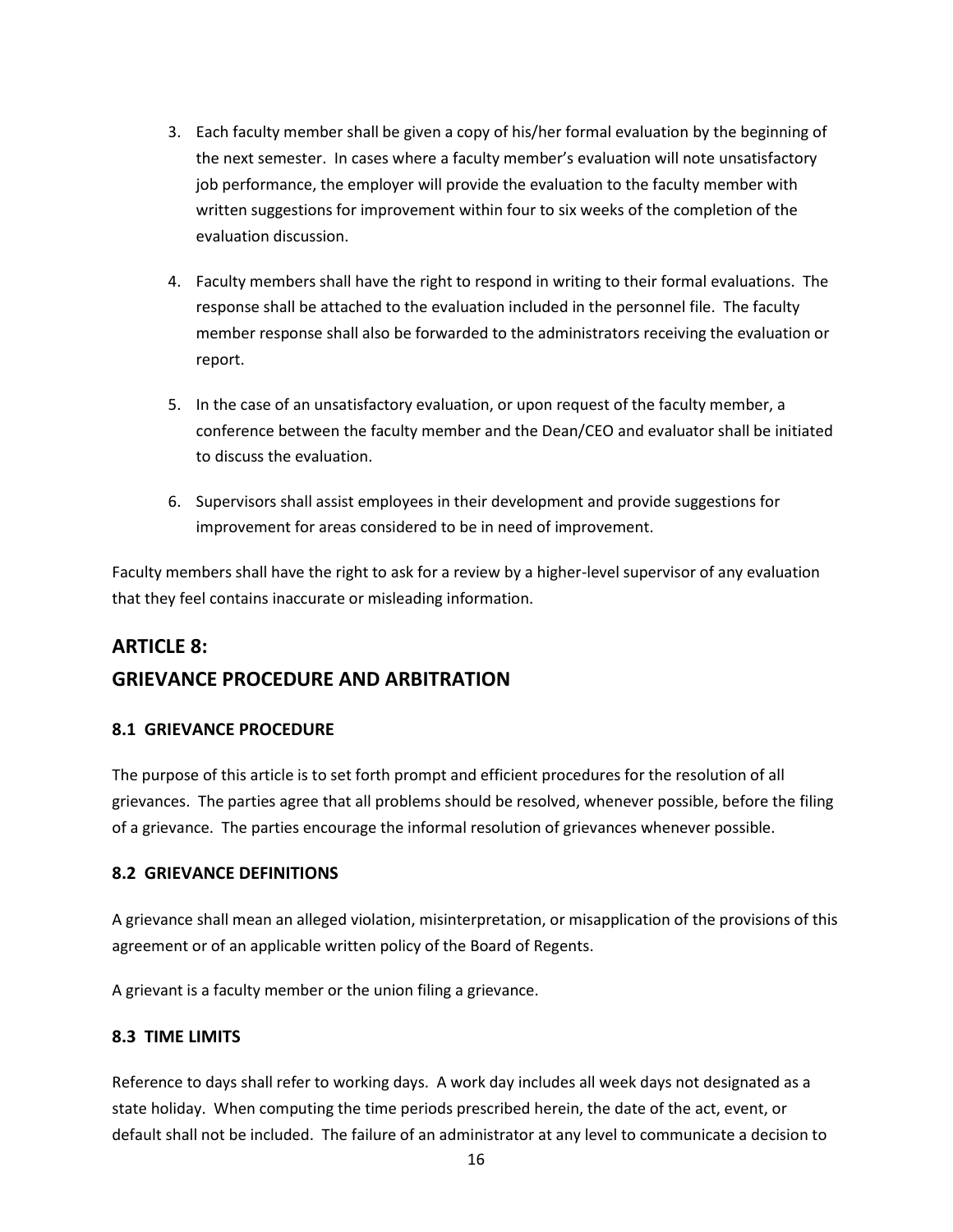the faculty member and the union within the proper time limits shall permit the faculty member to proceed to the next step of the grievance procedure. Upon the failure of the grievant and the union to file an appeal within the time limits provided, the grievance shall be deemed to have been resolved by the decision at the prior step. The filing or service of grievance notices or documents shall be timely if they are personally served or if they bear a postmark of the United States Postal Service within the time period. The time limitations prescribed at each step of the grievance procedure may be extended with the mutual agreement of the parties.

## <span id="page-22-0"></span>**8.4 REPRESENTATION**

A faculty member shall have the right to be represented at all stages of the grievance procedure by a representative of the union. When hearings and conferences are held during class or working hours, a faculty member whose presence is required shall be excused for that purpose without loss of pay. Grievance meetings shall be private unless otherwise agreed to by the faculty member, the union, and the employer. Grievance meetings will be held at a time and place which will afford a fair and reasonable opportunity for the faculty member, employer and union representatives to attend.

### <span id="page-22-1"></span>**8.5 RECORDS**

All grievance documents and records dealing with the processing of a grievance will be filed separately from the personnel files of participants.

### <span id="page-22-2"></span>**8.6 REPRISAL**

No reprisals of any kind will be taken by the employer or administrators against any faculty member nor will the union or any faculty member take reprisal action against any administrator because of participation in this grievance procedure.

### <span id="page-22-3"></span>**8.7 INFORMATION**

At all steps of the grievance procedure, the grievant shall have the right to request the faculty member to produce the relevant records relating specifically to the particular grievance in question. Neither the employer nor the union may rely on any evidence in arbitration which was requested by either party and not provided.

## <span id="page-22-4"></span>**8.8 PROCEDURES FOR FILING GRIEVANCES**

All grievances must be filed within twenty-five (25) days after the occurrence of the incident which initiated the grievance, or within twenty-five (25) days after the faculty member should have reasonably known of the circumstances which gave rise to the grievance. The grievance shall state the name of the grievant, nature of the grievance, dates the alleged grievance occurred, the contract provisions affected,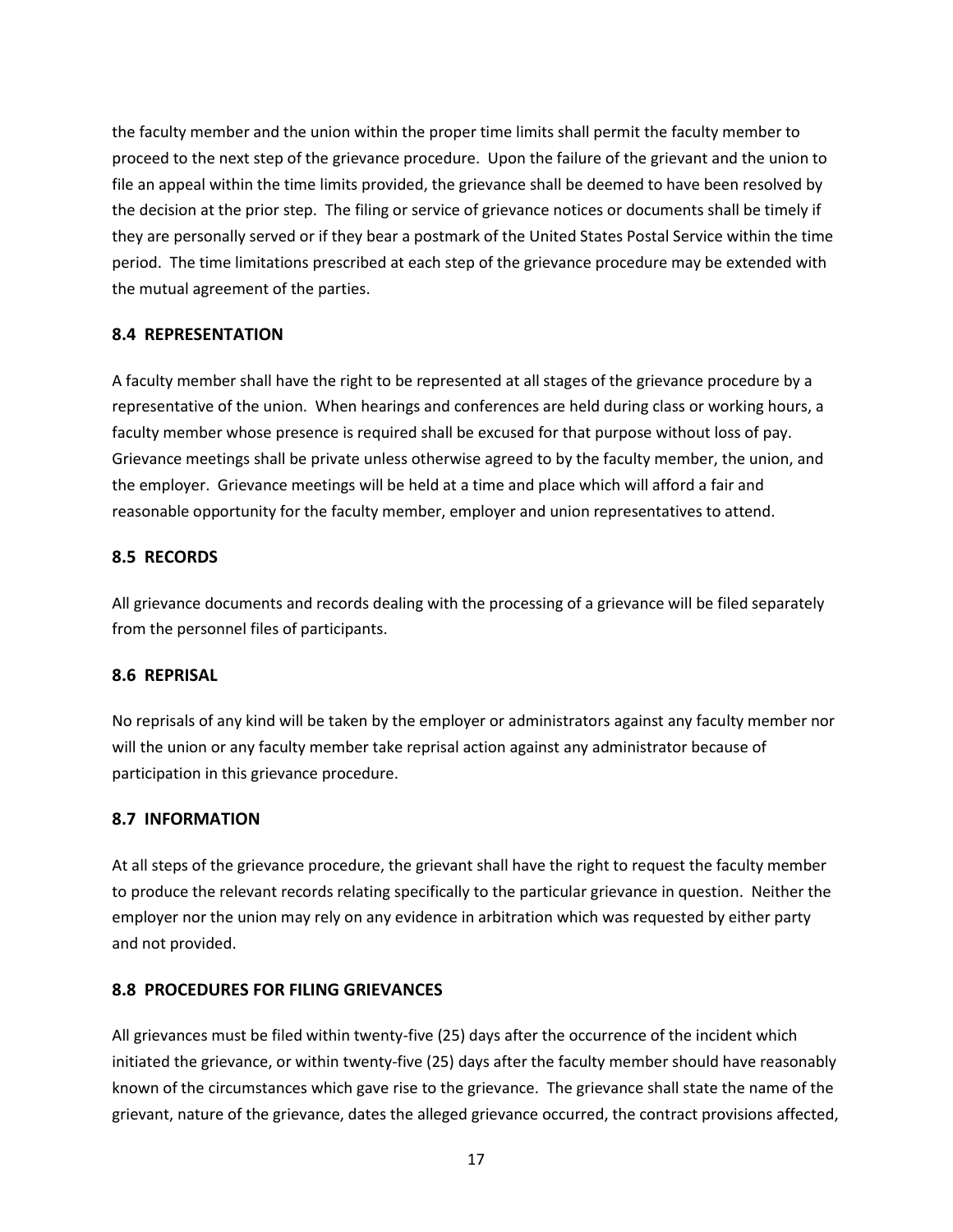and the relief sought. The grievant shall also date and sign the grievance. All grievances shall be presented in accordance with the grievance procedure set forth below.

**Step 1**: After formal review by the Union, any faculty member may file a formal written grievance with the Dean/CEO who shall conduct a meeting with the faculty member to discuss resolution of the grievance within ten (10) days following receipt of the grievance. The Dean/CEO shall issue a written decision to the faculty member and the union within ten (10) days following the conclusion of this meeting.

**Step 2**: If the grievance is not resolved at Step 1, the grievance may be filed with the President or designee within ten (10) days from receipt of the Step 1 response. A faculty member filing a grievance must also file a copy of the grievance with the union. The President or designee shall issue a written decision to the employee and the union within fifteen (15) days following receipt of the grievance.

**Step 3**: If the faculty member is not satisfied with resolution of the grievance at Step 2, the faculty member shall have ten (10) days to appeal the President's decision to the Commissioner of Higher Education. The appeal shall be in writing and shall include copies of all materials submitted or received at Step 2. The Commissioner of Higher Education or designee shall have fifteen (15) days after receiving the grievance in which to issue a decision in writing to the employee and the union.

## <span id="page-23-0"></span>**8.9 ARBITRATION**

**Step 4**: In the event the parties are unable to resolve a grievance, the grievance may be submitted to arbitration at the discretion of the union provided a notice of appeal is filed with the Commissioner of Higher Education within fifteen (15) days of receipt of the decision at Step 3. Request for arbitration must be signed by the faculty member and union president or designee.

## <span id="page-23-1"></span>**8.10 SELECTION OF AN ARBITRATOR**

If the union and the employer cannot agree upon an acceptable arbitrator, they shall forward a joint written request to the Federal Mediation and Conciliation Service to provide a list of names of seven (7) arbitrators. However, the employer and the union may stipulate to using an arbitrator supplied by the Board of Personnel Appeals, AAA or another mutually agreeable source. Each party shall alternately strike names from the list until only one (1) name remains. The remaining person shall be designated the arbitrator. A coin toss shall be used to determine which party shall strike the first name from the list. The party losing the coin toss shall strike the first name.

## <span id="page-23-2"></span>**8.11 EFFECT OF DECISION**

The decision or award of the arbitrator shall be final and binding upon the employer, the union, and the faculty member. The arbitrator shall not add to, delete from or amend the terms of this agreement.

18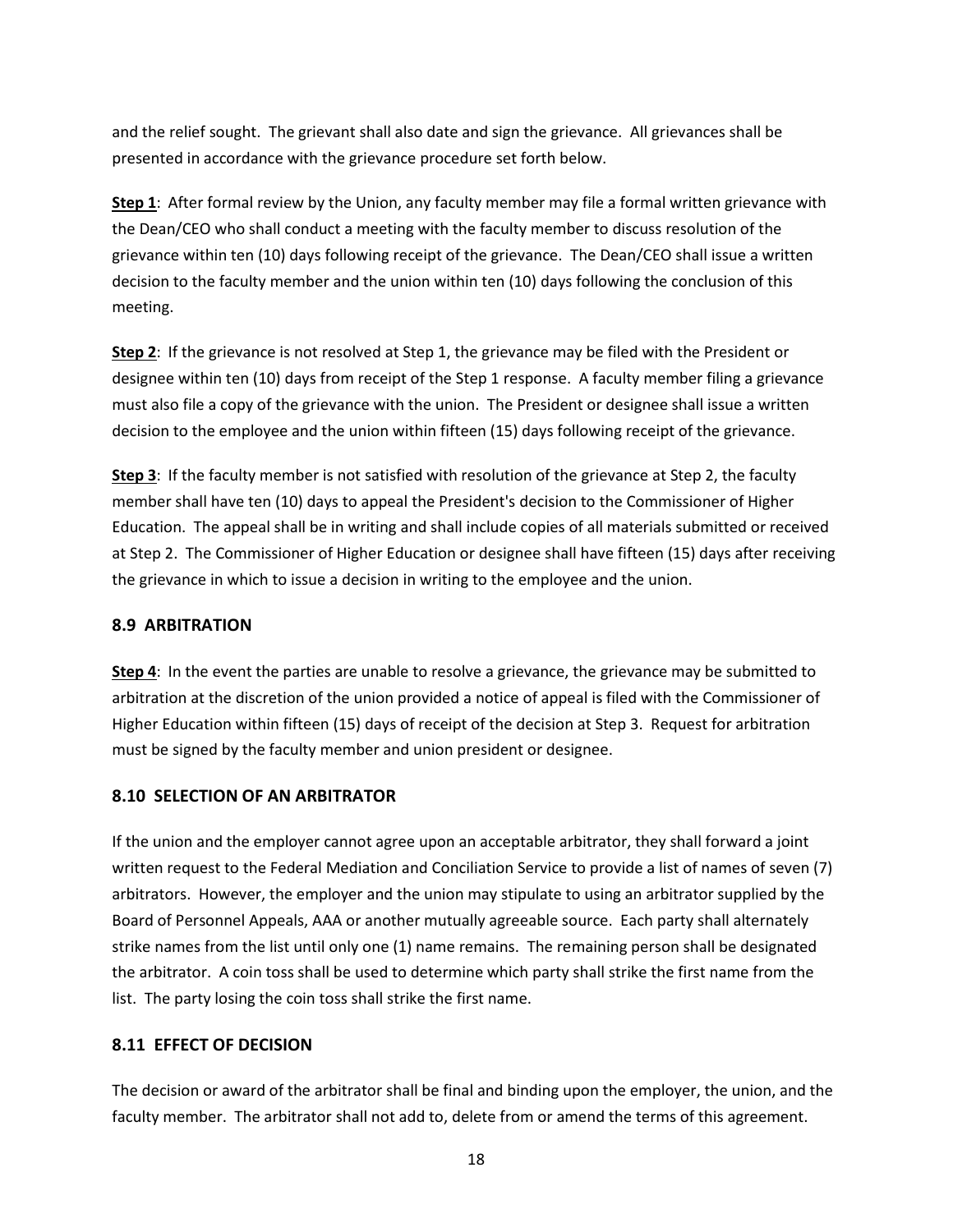## <span id="page-24-0"></span>**8.12 FEES AND EXPENSES**

The fees and expenses of the arbitrator shall be divided equally between the employer and the union. Each party shall bear the cost of preparing and presenting its own case. If either party orders a transcript it shall allow the other party to copy the transcript by paying half the cost of the transcript plus copying costs. Neither party shall be required to pay the cost of a stenographic record without its consent, provided that failure to do so shall be deemed as a waiver of the party's right of access to the record.

## <span id="page-24-1"></span>**8.13 CONDUCT OF THE HEARING**

In the event the parties agree to stipulate to all relevant facts concerning a grievance, they may submit the grievance to the arbitrator in writing and the formal hearing may be waived. The arbitration hearing shall be held in the city in which the faculty member is employed, unless an alternative location is agreed upon by the parties. The hearing shall be scheduled at a time and date agreeable to the union, the employer, and the arbitrator. The arbitrator is encouraged to issue a decision within thirty (30) days of the close of the hearing or submission of briefs or as soon thereafter as practical. Unless otherwise agreed to, the arbitrator's decision shall be in writing and shall include the rationale for the decision.

# <span id="page-24-2"></span>**ARTICLE 9: TENURE, SENIORITY, AND LAYOFF**

## <span id="page-24-3"></span>**9.1 TENURE**

Tenure is the right to annual renewal of employment from academic year to academic year except in cases of termination for cause or layoff. Tenure is with Helena College and is not with the Board of Regents or any entity other than the College.

Tenure is awarded by the Board of Regents, following peer and administrative review and recommendation by the Dean/CEO in accordance with procedures established by the College.

Tenure will not be awarded without appropriate review and recommendation by peers and supervisors. Tenure is awarded for **quality of current professional performance and promise for future performance**, not merely for completing a certain length of service. It is equally incumbent on the faculty member and the administration to ensure that a tenure review occurs at the proper time. In no event shall the failure to give any notice constitute an award of continuous tenure by default.

### A. Eligibility and Timeline

A probationary faculty member is eligible to make application for tenure after the faculty member has accumulated four years of full-time probationary service. Three years of service as a full-time probationary faculty member at Helena College is required before making an award of tenure. Time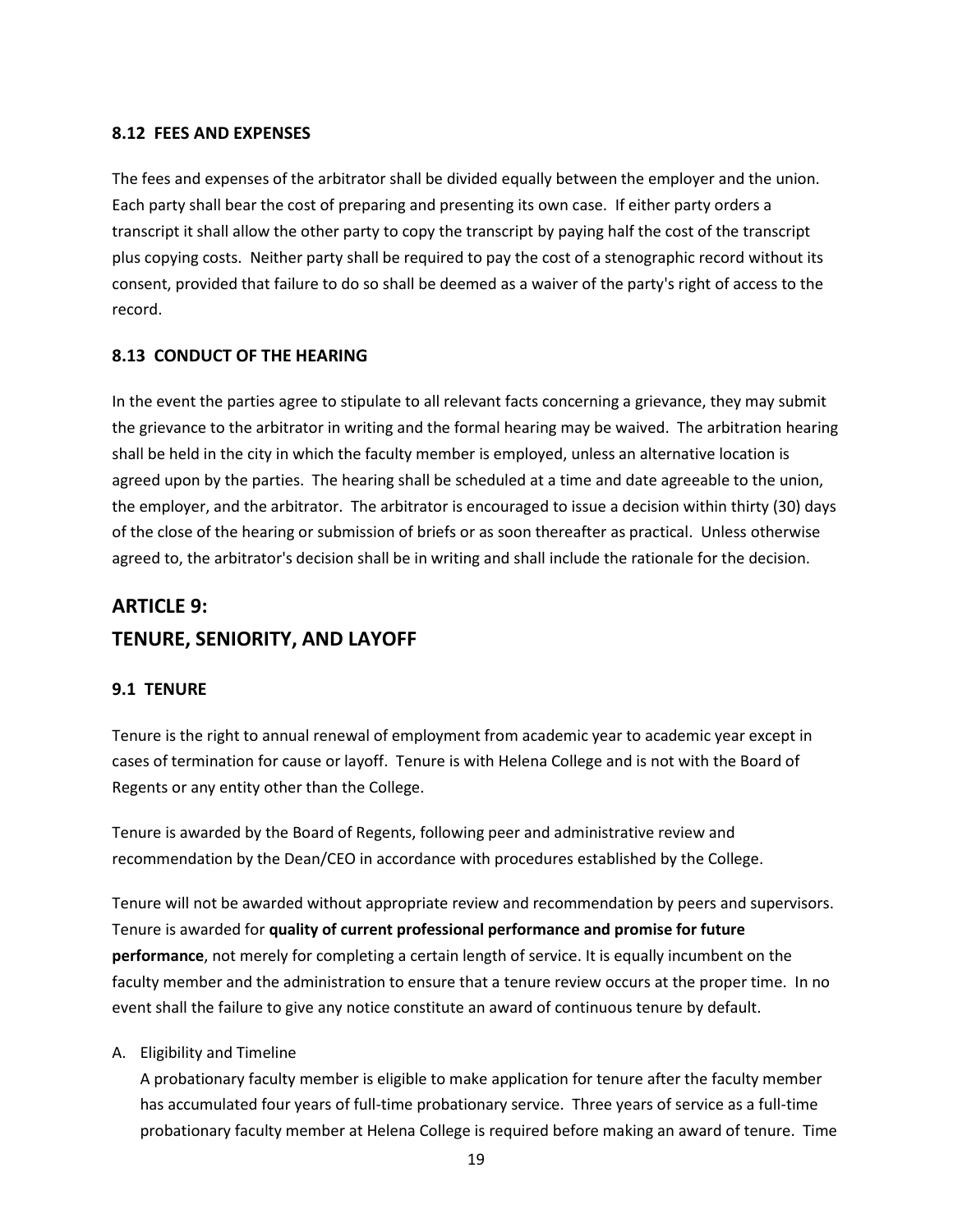spent on authorized leave of absence will not count towards eligibility for tenure. The tenure review is conducted in the fifth or sixth year of credited employment. If the tenure application is approved, tenure is awarded beginning the next academic year after the tenure is approved. Additionally, a probationary faculty member may voluntarily withdraw their tenure application during their fifth year of creditable employment and reapply the following year without penalty.

Eligible faculty will have two years, their fifth  $(5<sup>th</sup>)$  and sixth  $(6<sup>th</sup>)$  year of full-time probationary service, to submit their portfolio application. Each year by November 1 the Academic Dean will notify faculty the tenure application process is beginning. By November 15 eligible faculty must notify the Academic Dean of their intent to apply for tenure. The tenure portfolio must be submitted no later than January 15. The Dean/CEO will receive recommendation(s) from the committee by March 15 and will forward recommendations to the Board of Regents by April 1. Tenure will be granted for the ensuing academic year after the application has been accepted and tenure awarded.

Applications for tenure will not be accepted after the sixth year of service, and a terminal contract for the seventh year will be issued to the faculty. A terminal contract for the following year in which the application was made will be issued faculty whose application for tenure is denied. The College reserves the right to issue notice of non-renewal to faculty on January 15, if eligible faculty fails to give notice of their intent to apply for tenure by November 15 of their sixth year.

Each year of prior full-time service at Helena College or in a tenure-track position at another accredited two or four-year institution of higher education may be granted toward eligibility for tenure by agreement among the faculty member and the Dean/CEO. Probationary credit for prior service must be agreed to in writing between the faculty member and Dean/CEO prior to initial appointment. If the employer fails to inform an eligible faculty member of the possibility of receiving credit toward tenure prior to the time of hire into a tenure-track position, the faculty member shall have 30 calendar days from the first day of employment to request credit toward tenure.

Just cause will be the standard for the termination of tenured faculty members except in the case of layoff.

A full-time faculty member who is tenured and is reduced to part-time status but remains in the bargaining unit shall retain tenure at the reduced level.

Faculty members who were granted tenure prior to the effective date of this agreement shall retain their tenure status until resignation, retirement, layoff or termination for cause.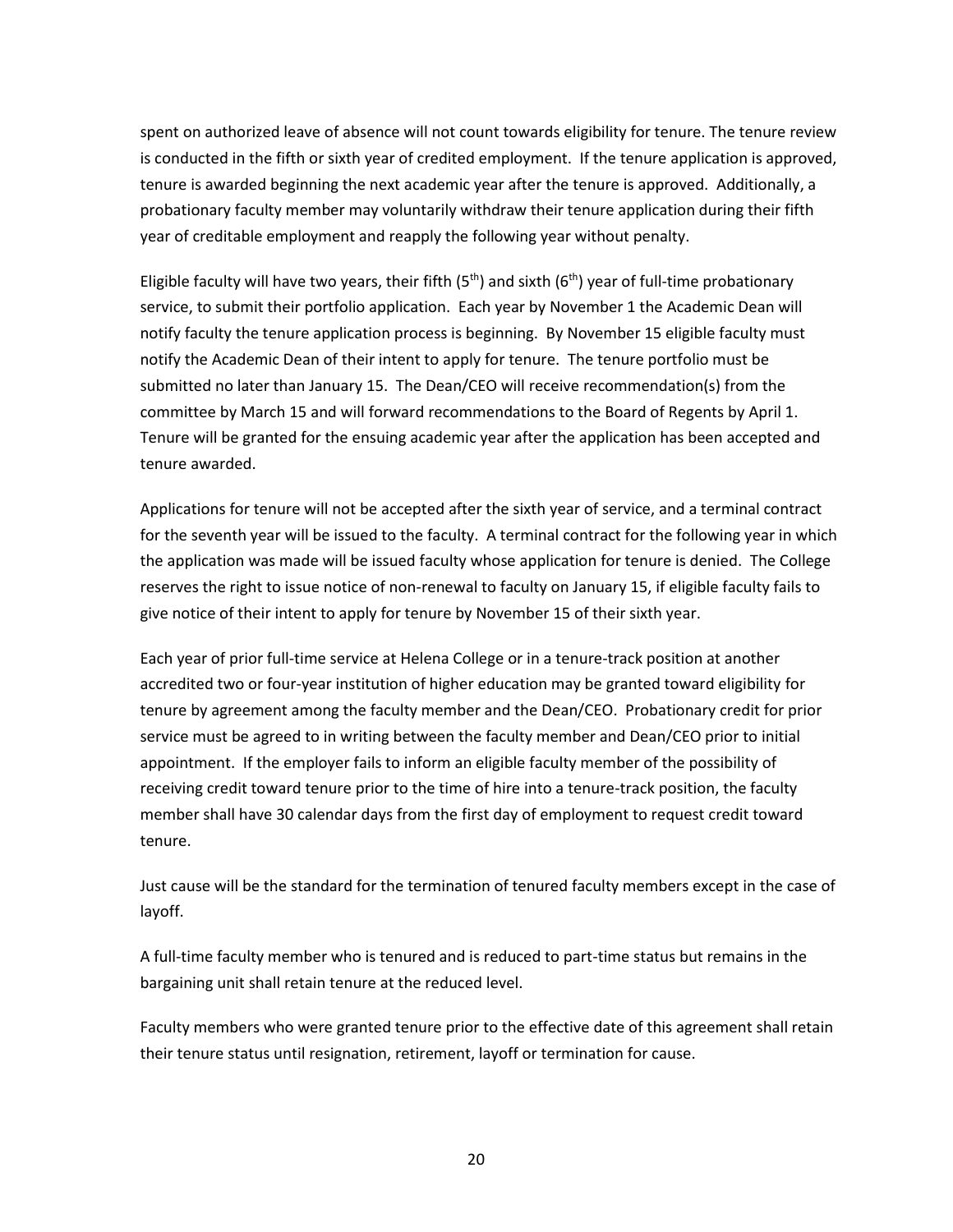B. Committee for tenure application:

The Tenure committee is comprised of the Associate Dean of Academic Affairs and one other academic officer determined by management, two (2) tenured faculty selected by Faculty Senate and two (2) tenured faculty selected by the Union. The committee will be created by the end of the fall semester.

Members of the committee shall recognize and accept that all information reviewed and discussed during tenure review process is considered confidential.

The College and the Union recognize that this is a collaborative process and when necessary any communication between the committee and the tenure applicants will take place in writing with specific timelines. This may include requesting information for further clarification or to strengthen the tenure application.

The committee will provide written and signed recommendations by the entire committee to the Dean/CEO according to the designated timeline. The Dean/CEO may ask for further information from the committee through its chair. All requests will be made in writing.

- C. Tenure Portfolio Requirements:
	- 1) Documented evidence of relevant faculty evaluation criteria as identified in Article 10.3 Sections D I, II, and III
	- 2) Statement regarding teaching philosophy
	- 3) Statement regarding future goals and applicable professional aspirations
	- 4) Statement concerning how the faculty member will continue to provide well rounded professional work/service that advances the mission of Helena College, beyond the normal scope of faculty responsibility. Service can be defined as but is not limited to; curricular or program development, institutional committee work, ad-hoc or subcommittee work, and participation in professional/civic organizations, advisory boards, consulting and related activities. In addition, serve as subject matter expert and professional influence for students in discipline/academic department. This service can encompass many activities and will look different in different departments. Examples of evidence include:
		- Organize, host, or participate in a career-development related event for current students
		- Advertise career-related (pathway) advising appointments (individual or group)
		- Represent specific discipline or program area (pathway) at a prospective student event
		- Act as faculty advisor to a club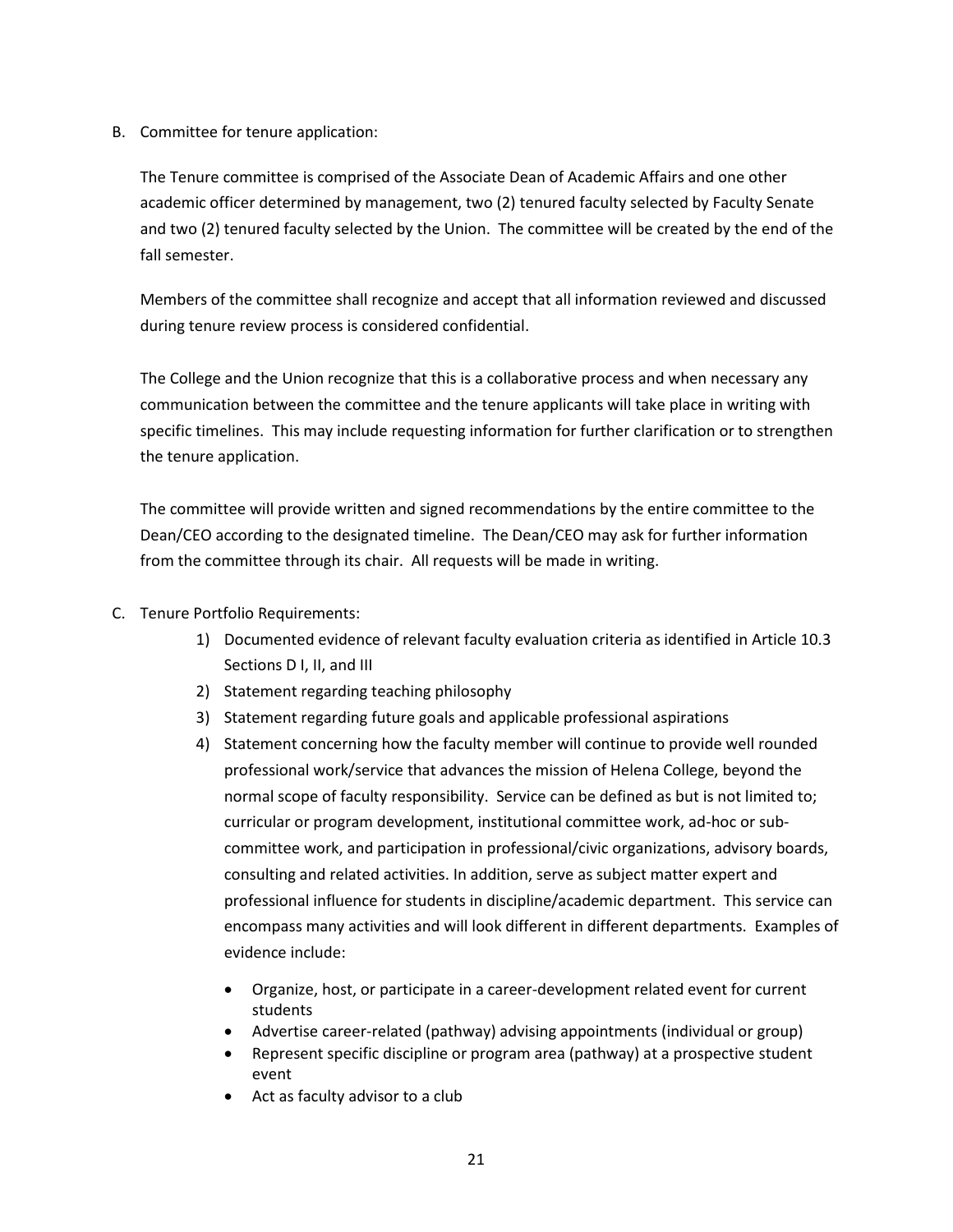- Assist students in search of and oversight of internships or other work-based learning opportunities
- Provide opportunities for and supervise students conducting undergraduate research
- Aid students considering transferring/continuing with education in specific field or pathway
- Participate either individually or collaboratively in the implementation of career and academic pathways.

## <span id="page-27-0"></span>**9.2 PROBATIONARY APPOINTMENTS**

Prior to achieving tenure, faculty members in positions not identified as temporary with full time academic year teaching contracts are denominated as probationary faculty members. Probationary faculty members have the right to serve to the end of the contract period but not beyond unless terminated for cause during the term of the contract. Unless an individual contract expressly provides to the contrary, the contract period for all faculty members shall be the academic year. Regardless of the term of any individual contract, no such person has, or shall acquire, a right to reappointment for a period in excess of the academic year.

The employer may terminate probationary faculty members with six (6) or fewer years by giving written notice of termination by January 15th. No reasons for the termination of probationary faculty members at the end of the contract period need be provided. The employer shall have the option of providing employment or severance pay in lieu of any portion or all of the notice to which the faculty member is entitled, so long as the extension of employment or severance pay is commensurate with the notice to which the faculty member is otherwise entitled.

### <span id="page-27-1"></span>**9.3 TEMPORARY APPOINTMENTS**

A faculty member with a temporary appointment is not eligible for tenure. However, full-time service in a temporary position will either be credited toward tenure in accordance with section 9.1 if the temporary faculty member is subsequently hired into a tenure track position or the faculty member shall be informed in writing at the time of offer that their time in a temporary position will not count towards tenure. Appointments to temporary positions lapse at the end of the academic year or the term specified in the letter of appointment, whichever occurs first, unless terminated for cause during the academic year. The notice requirements for probationary faculty members do not apply to temporary appointments.

## <span id="page-27-2"></span>**9.4 SENIORITY**

Seniority is determined by the number of years of continuous teaching service with a College. For persons employed by the College on July 1, 1989, who were employed by a predecessor school district for academic year 1988-89, continuous teaching service with the predecessor district shall count toward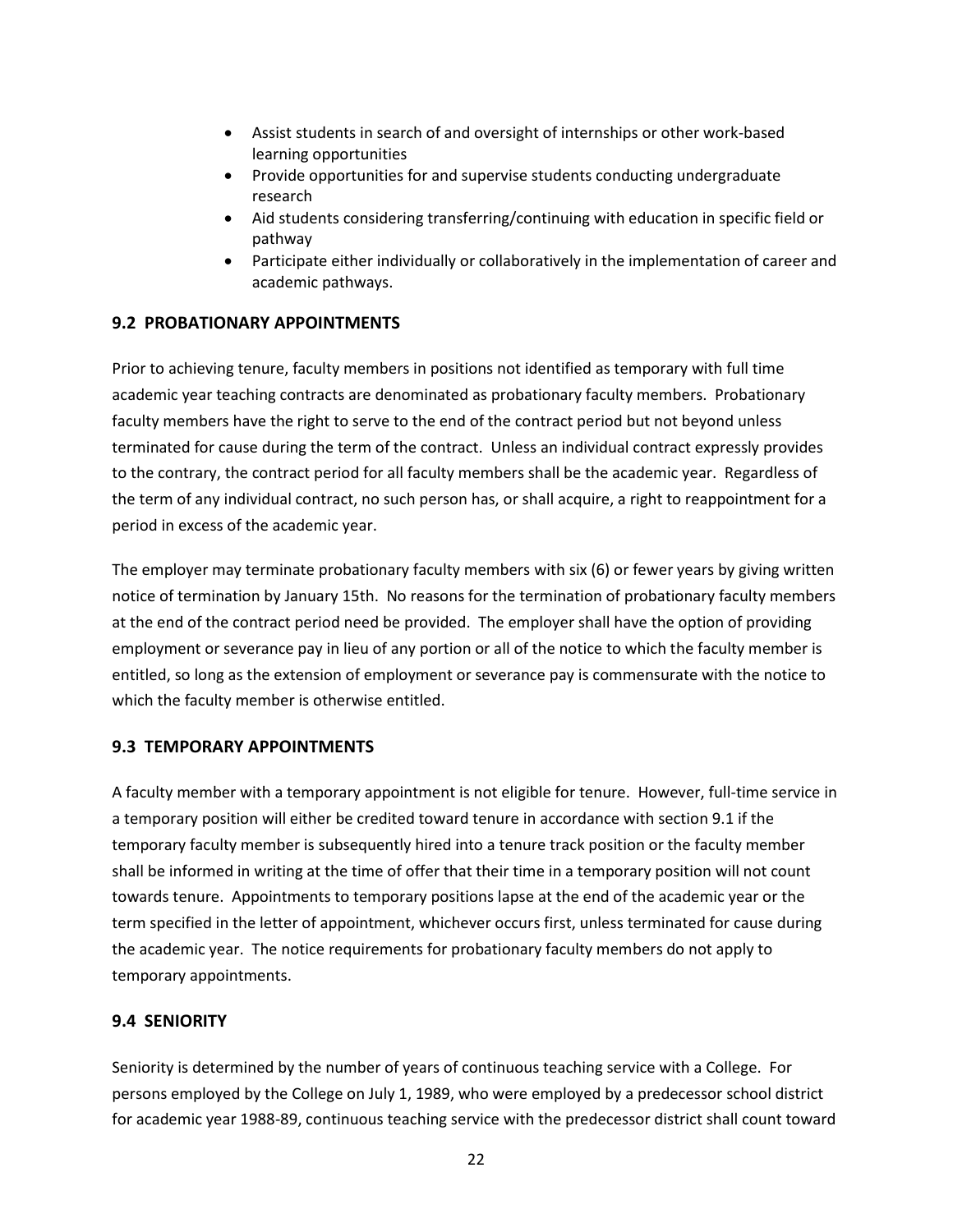seniority. No service less than half time shall count for seniority purposes. Service between half time and full time shall be prorated.

Faculty members who are appointed on an acting basis to an administrative position not in the bargaining unit shall continue to accrue bargaining unit seniority for up to one year while serving in the acting capacity. Faculty members do not accrue additional seniority when acting appointments exceed one year, but shall retain all previously earned seniority. A faculty member who accepts a permanent administrative position does not accrue seniority while in the administrative position. If such an employee later applies for and is hired into a bargaining unit position without a break in service, the employee's prior seniority shall be reinstated.

The employer shall prepare and post a seniority list no later than November 1 of each year. A faculty member shall have 30 calendar days to object to his or her seniority as indicated on the list. An objection shall be made by written notice to the Dean/CEO.

## <span id="page-28-0"></span>**9.5 LAYOFF**

Layoff is defined as the termination of tenured faculty members for programmatic or financial reasons. Within thirty (30) calendar days from the faculty member's written notice of layoff the Dean/CEO shall submit a layoff plan to the local union. The union shall have thirty (30) calendar days to review and comment upon the plan, during which time its representatives may meet with the Dean/CEO at a mutually agreed upon time and place. The Dean/CEO may revise the plan after the period of comment is over and shall forward the plan first to the President or designee and then to the Board of Regents for adoption, amendment or rejection. The decision of the employer to implement layoff is not grievable.

Within an instructional area layoff shall be in reverse order of seniority, unless an exception is necessary to assure the qualifications of the remaining faculty members meet the needs of the continuing programs. No tenured faculty member shall be laid off if probationary faculty members are retained within the instructional area to teach courses the tenured faculty member is qualified and capable of teaching. The selection of one individual rather than another for layoff may be challenged under the grievance procedure.

Each tenured faculty member laid off shall be informed in writing by September 30 of the final academic year of employment. For two (2) academic years from the date of layoff a tenured faculty member retains the following rights:

A. The position of the laid-off faculty member shall not be filled unless the laid-off faculty member has been offered reinstatement in his previous tenure and seniority. The faculty member shall have thirty (30) days in which to accept or decline. If the offer is declined, any further rights under this section are extinguished.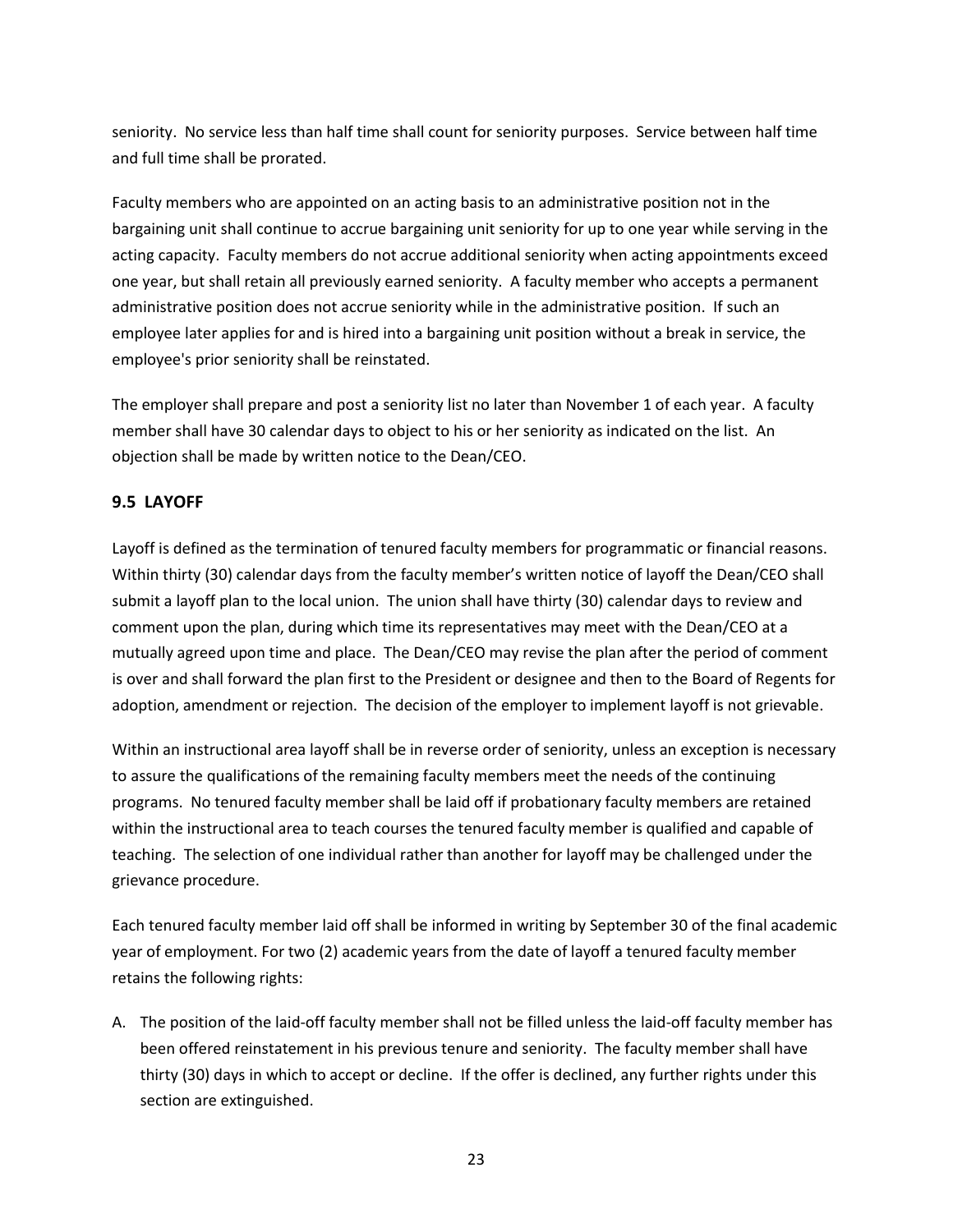B. If the laid-off faculty member applies for an open position within the bargaining unit at Helena College, and the position is subsequently filled by the employer, the laid-off faculty member shall be hired into the position provided the laid-off employee's qualifications for the job in question are substantially equal or above those of other applicants. If hired pursuant to this subsection the previously laid-off faculty member shall retain tenure unless the President or designee and the faculty member agree to the contrary in writing and shall retain previously accumulated seniority. Any salary shall be prorated for less than full-time employment. Once a comparable offer of employment is made to a previously laid-off faculty member, all further rights under this subsection are extinguished.

#### <span id="page-29-0"></span>**SEE ADDENDUM A:**

#### **ARTICLE 10: COMPENSATION 21-23**

**ARTICLE 10: COMPENSATION**

### <span id="page-29-1"></span>**10.1 SALARIES FOR FACULTY**

Salary Factors for 2019-2021

The following factors and methodology will be used to determine faculty member salaries for the period from July 1, 2019 until June 30, 2021.

The normal salary increase paid to all full-time equivalent faculty for the 2019-2020 academic year shall be 2%, added to the base salary effective the first day of the pay period that includes January 1, 2020. New hires will not be eligible for the normal increase in the year their employment becomes effective.

The normal salary increase paid to all full-time equivalent faculty for the 2020-2021 academic year shall be 2%, added to the base salary effective the first day of the pay period that includes January 1, 2021. New hires will not be eligible for the normal increase in the year their employment becomes effective.

#### <span id="page-29-2"></span>**10.2 NEW FACULTY SALARIES**

A. New Faculty Salary Factors for 2019-2020 and 2020-2021:

The following factors and methodology will be used to determine new faculty member salaries for the period from July 1, 2019, until June 30, 2021. New faculty members will have their education and employment records available at the time of hire for determination of the various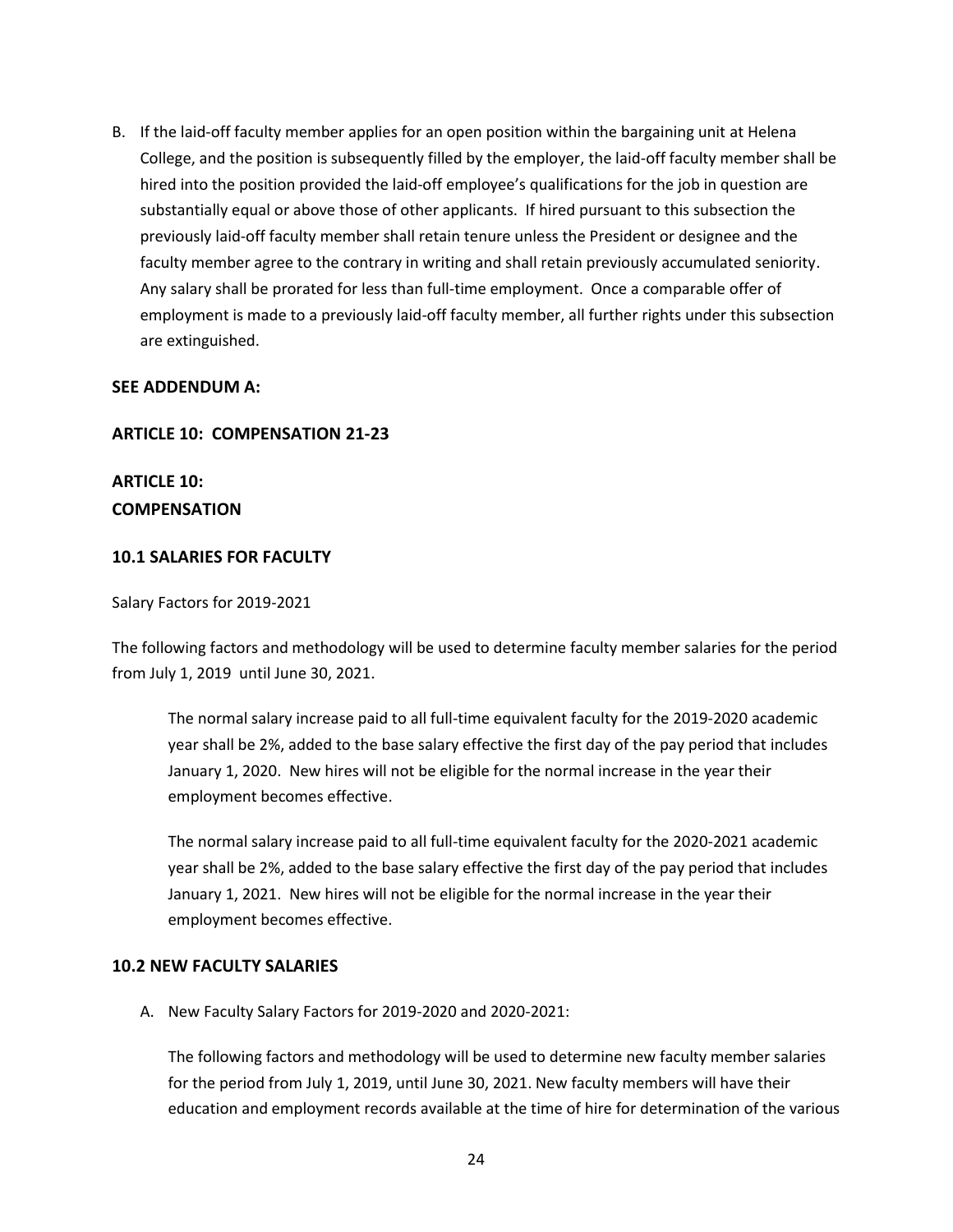salary factors listed in section 10.2.C. Final determination will be agreed upon by the Dean/CEO or designee and then concurred in writing by the newly hired faculty members.

B. Minimum salaries for new faculty hired between:

The following factors and methodology will be used to determine new faculty member salaries for the period from January 15, 2019 until June 30, 2021. New faculty members will have their education and employment records available at the time of hire for determination of the various salary factors listed in section 10.2.C. Final determination will be agreed upon by the Dean/CEO or designee and then concurred in writing by the newly hired faculty members.

|           | 19-20    | $20 - 21$ |
|-----------|----------|-----------|
| Level I   | \$38,761 | \$39,566  |
| Level II  | \$43,316 | \$44,182  |
| Level III | \$49,367 | \$50,354  |

C. Level Definition for new faculty.

Level I: an Associate's degree or five (5) years full-time occupational experience.

**Level II:** Bachelor's degree or ten (10) years full-time occupational experience.

**Level III:** Master's or terminal degree or ten (10) years full-time related experience plus five (5) years full-time management experience.

Part-time experience shall be recognized on a pro rata basis. For example, a faculty member who teaches half time for ten (10) years will be credited with five (5) years of full-time teaching experience.

- D. In addition to the above specified minimum salary, newly hired faculty members will receive \$275 for each year of full-time teaching or related occupational experience not used to determine initial placement, up to a maximum of ten (10) years.
- E. Faculty members with an appropriate doctoral degree shall receive an additional \$1,500 in base salary.
- F. The employer may at its discretion pay newly hired faculty members a recruitment adjustment stipend of up to \$10,000 in additional compensation when external market pressures make recruitment of qualified faculty in that discipline extraordinarily difficult. Faculty members receiving a recruitment adjustment stipend will be eligible for base increases, experience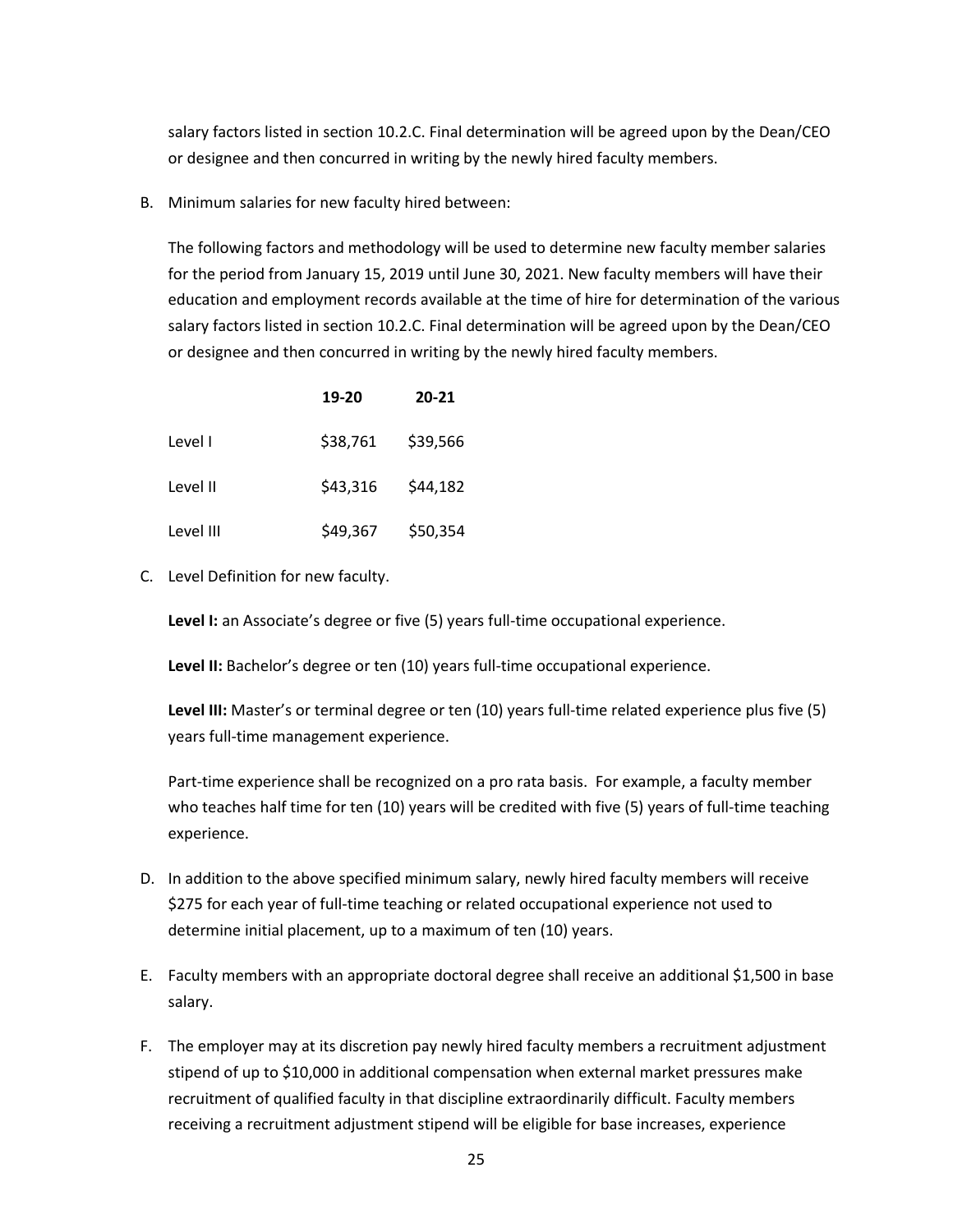increases, and promotion and minimum increases on the formula driven salary which are negotiated in subsequent years. Recruitment adjustment stipends will be subtracted out of the formula driven salary when calculating salary increases and promotions and then added back into the faculty member's salary. In no case will the academic year salary of a faculty member who has been given a recruitment adjustment stipend be reduced. In addition, the employer will notify the Helena Teachers' Union, in writing, within twenty (20) working days of the granting of this stipend.

## <span id="page-31-0"></span>**10.3 PROMOTION FOR CURRENT FACULTY**

#### General

Notwithstanding any of the factors outlined herein, no faculty member will receive a lower full-time academic year salary in one academic year than was received in the previous academic year.

The following criteria are effective in the 2013-2014 academic year and thereafter: Promotion to the next level requires a minimum of four (4) years in the current level and demonstration of meaningful contribution to effective performance in faculty member responsibility as outlined in section 4.8. Additionally, review and acceptance of an individualized professional development plan, to be completed during faculty evaluation, which has been reviewed and approved by Division Chair and Associate Dean of Academics, is necessary.

Promotion to a higher level requires application by the faculty member and documentation of positive contributions to the College as outlined in section 10.3.D. In all applications for promotion, instructional effectiveness, professional development, and contributions to profession/community are all important and essential. Meeting threshold education and experience requirements is not sufficient in itself to warrant promotion.

Faculty may submit an application for promotion during the year in which they meet the eligibility criteria. If four (4) years of experience are required, the application may be made during the fourth (4th) year.

### A. The Promotion Committee

The Promotion Committee will be convened each year as needed in accordance with the time table in section 10.3.C. The Promotion Committee is chaired by the Associate Dean of Academics, and comprised of two (2) faculty selected by Faculty Senate and two (2) faculty selected by the Union who have themselves successfully promoted.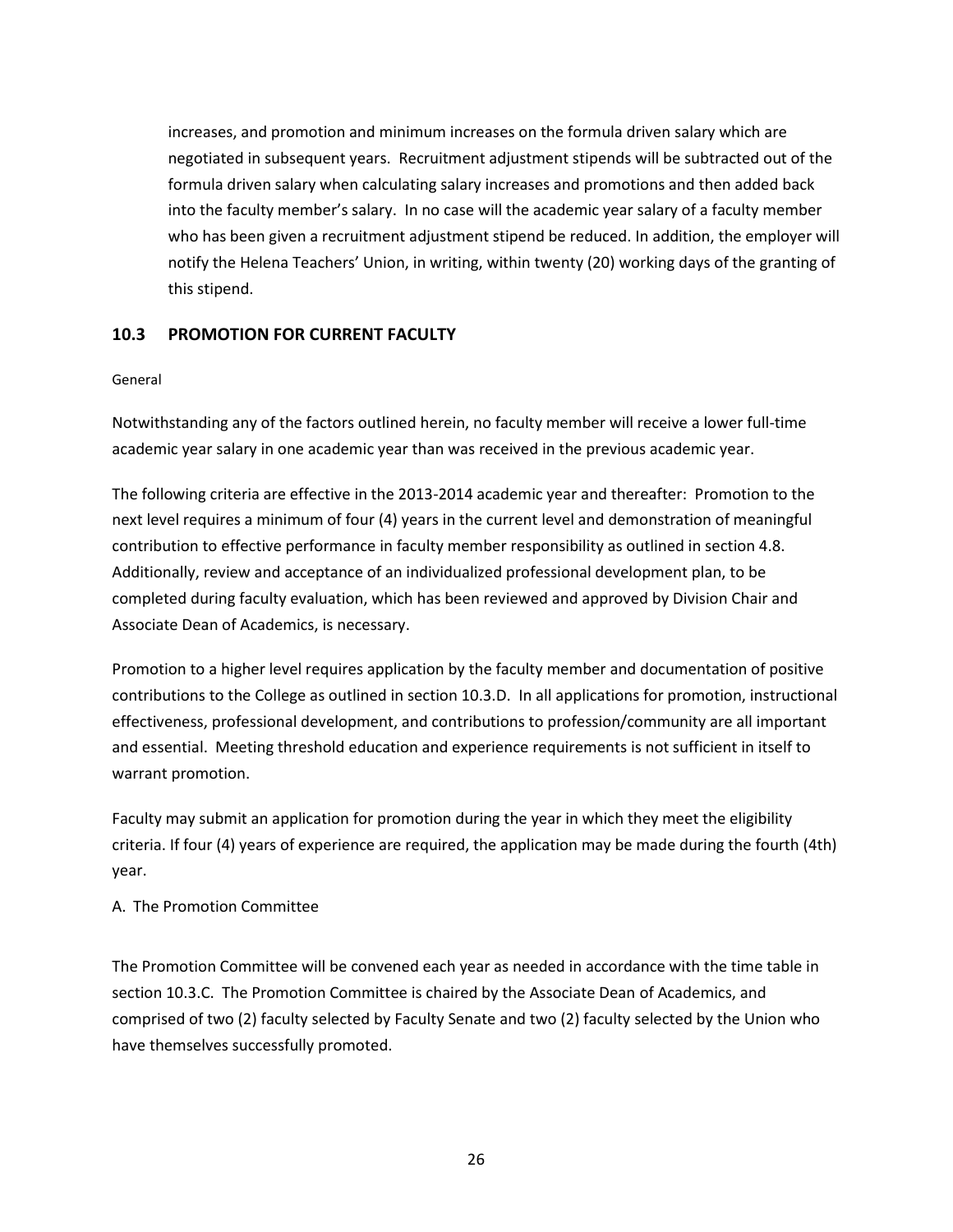## B. Professional Development

Professional development activities include experiences that advance a faculty member's professional skills, knowledge, and abilities (educational and occupational). Additionally, these experiences maintain a faculty member's currency with technology and practices in education and/or the occupation(s) for which they prepare/educate students for employment or further education.

If disagreement occurs between Division Director and faculty member regarding the professional development plan, the matter moves to the Associate Dean of Academics for resolution. If no resolution is agreed upon at that step, the matter moves to a committee comprised of two tenured faculty selected by the Union and the two other Division Directors. The committee's decision is final.

## C. Summary of Promotion Process

Promotion is defined as "the advancement from one salary-based level to another." Three promotion levels – II and III and IV – are defined within the Collective Bargaining Agreement at section 10.2. Individuals become eligible for promotion as specified in 10.3. A. Progression from one Level to another is not guaranteed and is in no way automatic.

### Promotion Process Timeline

- November: Associate Dean notifies faculty of the start of the Promotion Process by November 1st. Faculty members notify the Associate Dean of intent to promote no later than November 15th.
- December: The committee members are appointed. The committee consists of five members: Associate Dean, two members appointed by Faculty Senate, and two Faculty members appointed by the Helena Teachers Union who have themselves successfully promoted.
- January 15th: Faculty members submit a promotion portfolio to Associate Dean.
- February March: The Promotion Committee reviews portfolio.
- April 1st: Recommendation is sent from Promotion Committee Chair to Dean/CEO with recommended action.
- May: Dean/CEO acts on the recommendation and, if concurs, forwards recommendation to UM President or Commissioner of Higher Education. Notice of action is sent to faculty member.
- By July 1st: Recommendation is reviewed and acted on by the Commissioner of Higher Education. Notice of action is sent to faculty member.

### D. Promotion Portfolio.

The purpose for the portfolio is to provide a means for organizing and documenting the faculty member's contributions to the teaching profession and to the institution. The complete portfolio application must be submitted to the chair of the promotion committee no later than the 15th of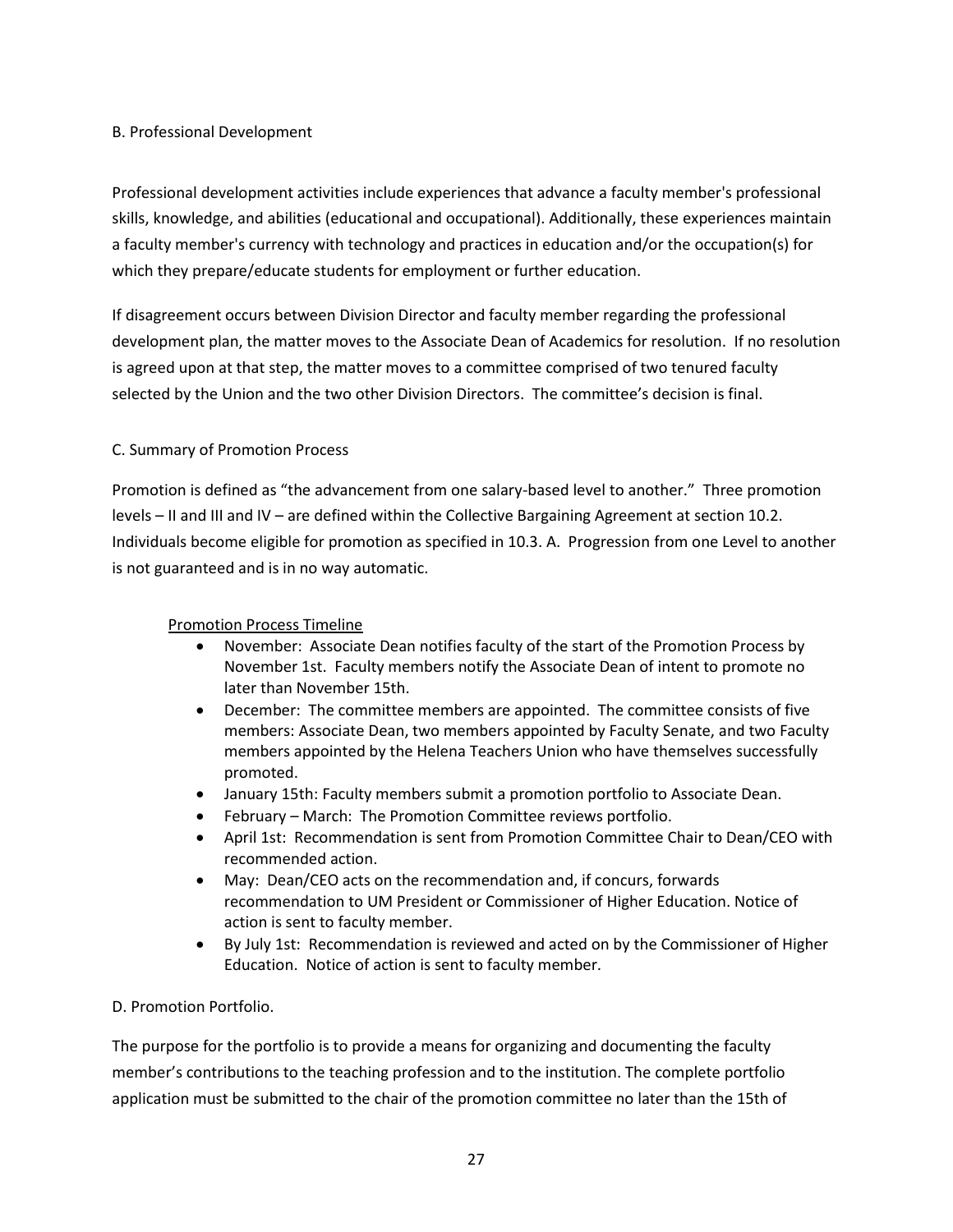January. In general, individuals will document their work in the three areas: instructional effectiveness, professional development, and contributions to profession/community.

Documentation should cover the period of time since hire or the last promotion. Major tabbed divisions in the folder, along with minor divisions (where applicable), include the following:

## **Non-negotiable requirements: Applicant MUST meet each category.**

I. Instruction (Classroom):

**Classroom Performance**: Evidence should include any and all documentation regarding instruction, including but not limited to end of course/semester student evaluations, supervisory evaluations, informal evaluations by colleagues, self-evaluation.

**Instructional practices**: Documentation should include copies of syllabi, and descriptions of special projects/assessments (rationale behind changes might also appear here).

**Course and program level assessment.** Examples include assessment tools, results, and summary of findings.

**Management of instructional equipment, lab, shop, or clinic.** Examples should include copies of classroom, lab, or shop procedures.

### II. College Service:

**College related service**: Documentation should include membership/leadership on institutional committees, ad-hoc committees or sub-committees. In addition, serve as subject matter expert and professional influence for students in discipline/academic department. This service can encompass many activities and will look different in different departments. Examples of evidence include:

- Organize, host, or participate in a career-development related event for current students
- Advertise career-related (pathway) advising appointments (individual or group)
- Represent specific discipline or program area (pathway) at a prospective student event
- Act as faculty advisor to a club
- Assist students in search of and oversight of internships or other work-based learning opportunities
- Provide opportunities for and supervise students conducting undergraduate research
- Aid students considering transferring/continuing with education in specific field or pathway
- Participate either individually or collaboratively in the implementation of career and academic pathways.

**Development and revision of curriculum and course material:** Examples include signed course revision forms or other curricular revision documents submitted to the Academic Affairs committee or University of Montana or The Board of Regents for approval.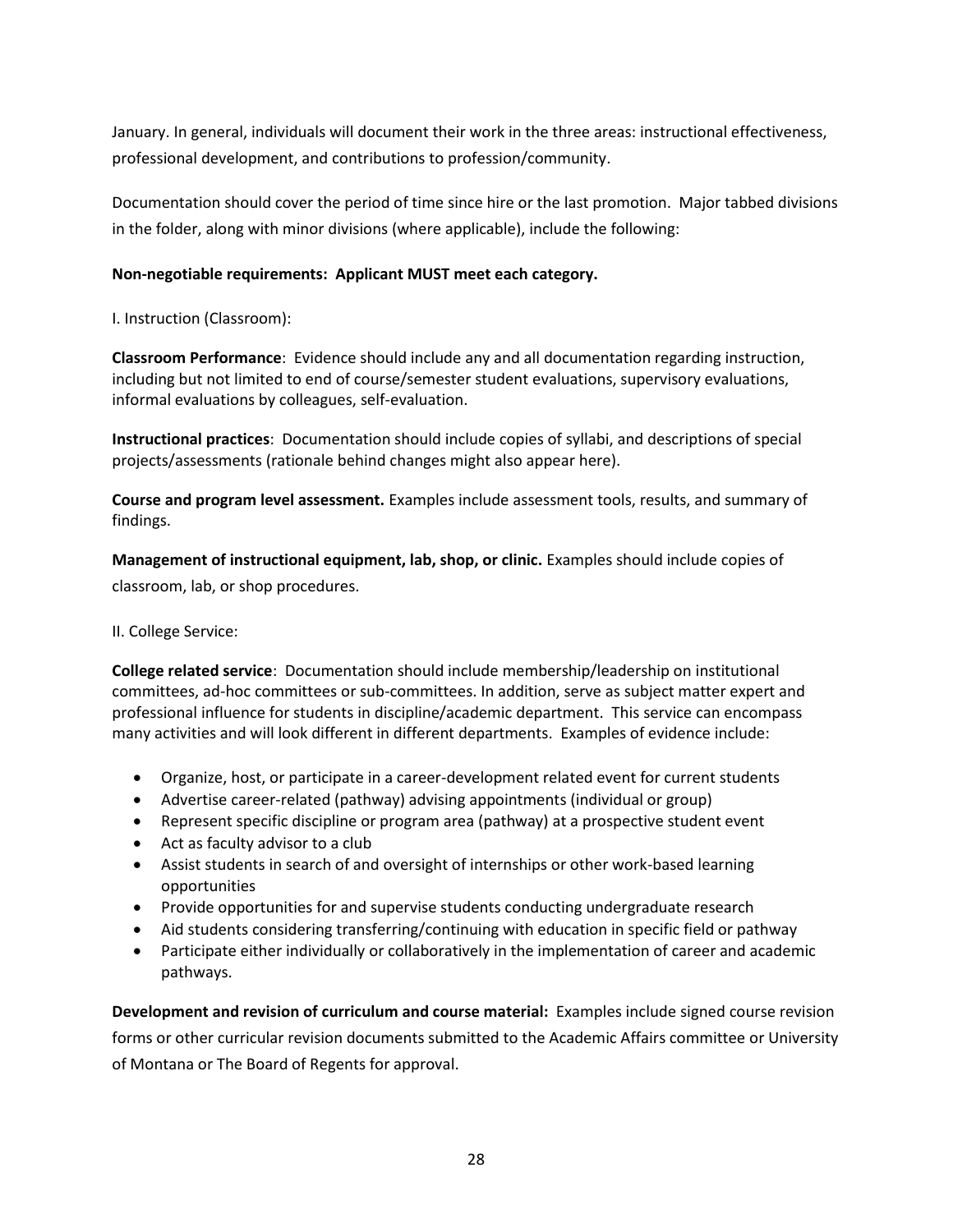### III. Professional Development:

**Professional improvement activities – educational and occupational.** Documentation might include approved travel claims or copies of workshop or training schedules. Evidence of how information improved performance is required.

### **Auxiliary requirements: These are extra and may not substitute for any above criteria.**

### **Scholarly activities**.

Scholarly activities include presentations, publications, and research. Documentation might include a copy of your presentation in a conference brochure, a copy of a letter acknowledging a proposal or submission to a conference, or acknowledgement of your membership on an association committee.

**Professional/occupation recognition.** Documentation might include copies of letters of notification or copies of awarded certificates.

**Participation in professional organizations.** Examples include membership lists or copies of meeting agenda that include the member's name.

**Serving on advisory boards, consulting and related activities.** Examples include letters of appreciation for contributions by the faculty member from external sources or her/his students.

**Create and organize campus or community events.** Examples include planning and marketing materials, dates and times of event.

E. The Committee's Work

The process recognizes and rewards faculty performance and sends important messages to all faculty as to the current institutional and contractual standards for expected performance. Members of the Promotion committee will seriously and professionally consider each and all portfolios submitted to them. The specific findings and discussions taking place within the committees' work will remain confidential. Should the majority of the members agree that a portfolio does not best represent the applicant's intent, the committee may offer the applicant a one-time opportunity to correct deficiencies or enhance the presentation of the portfolio contents. The committee shall set the timeframes for such opportunity.

F. Memorandum of Recommendation

The Promotion Committee will write a final report of recommendation to the Helena College Dean/CEO. It is a responsibility of the committee Chair to write a thorough memo of recommendation that provides sufficient detail to (1) demonstrate the deliberations of the committee were thorough, and (2) to provide the decision-maker with sufficient detail to instill confidence in the committee's recommendation. Copies of previous memos should be available for the committee to reference.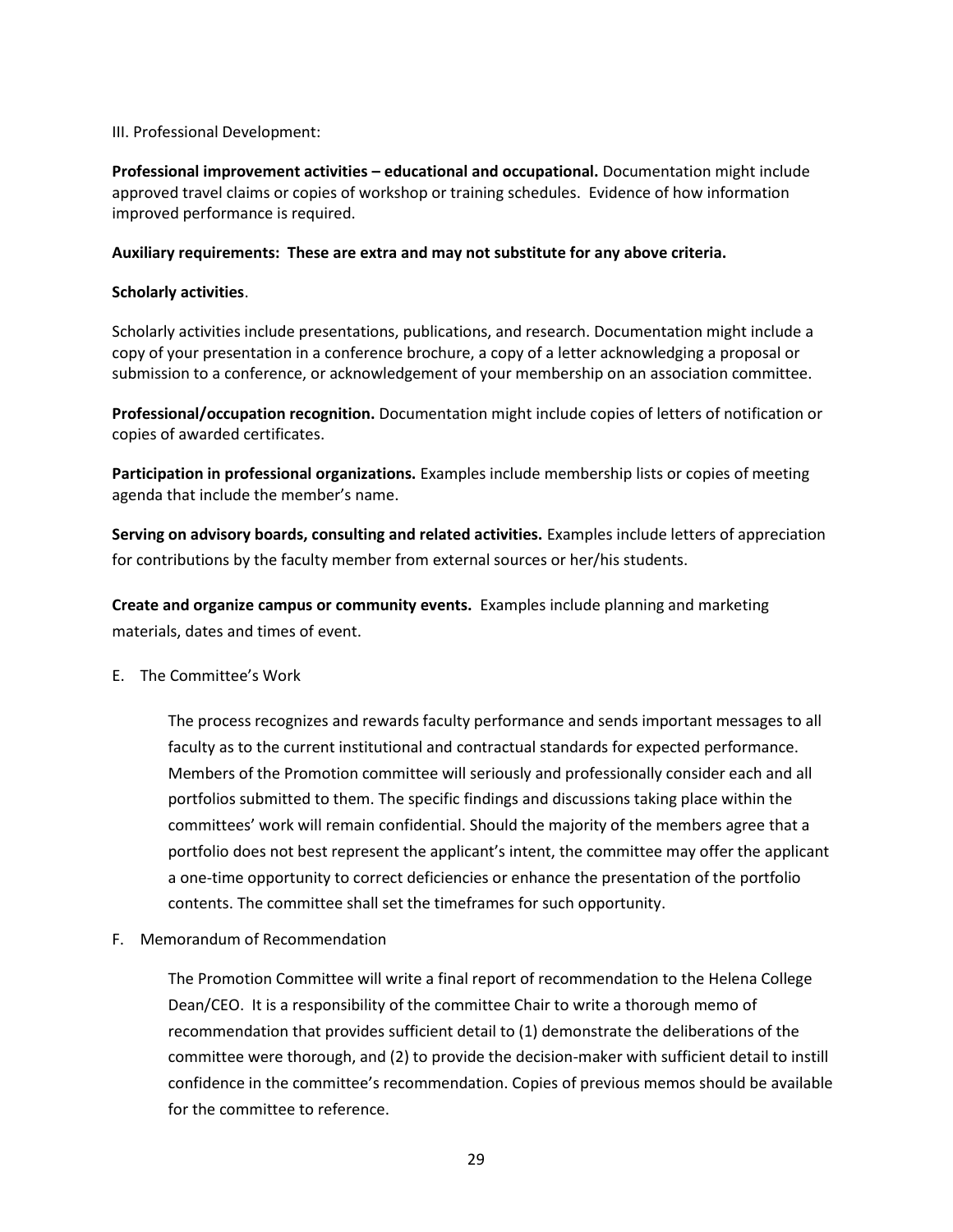### G. Promotion Effective Date

Promotions become effective with the beginning of the academic year following the year the promotion review took place. If a member applies for promotion, in an extended contract after the published expiration date of the most recent contract, the promotion will not be paid until the new contract is ratified.

### H. Limitations

A faculty member may only be promoted one level at a time. After a faculty member's first promotion, the faculty member must wait a minimum of four (4) years before being eligible for another promotion.

### I. Promotion Amounts

- From Level I to Level II: \$4,264
- From Level II to Level III: \$5,720
- From Level III to Level IV: \$4,680

## **SEE ADDENDUM B:**

### **10.4 MERIT AWARDS 21-23**

### **10.4 MERIT AWARDS**

<span id="page-35-0"></span>Base-building merit awards may be implemented during the term of the agreement at the discretion of the employer; the total amount of which may be up to \$5,000 each academic year. Up to two (2) base building merits of \$2,500 per year may be awarded. Members can only receive one (1) merit increase within any three (3) year period.

Merit pay gives the College flexibility in rewarding eligible faculty for extra merit, special projects, and/or achievement of strategic objectives by allowing faculty to receive additional compensation.

Only faculty members employed by the college for at least three full academic years are eligible for merit.

A faculty member must have served three years at the college in an instructional tenure/tenure-track assignment to qualify. With approval from the Labor Management Committee, a faculty member may count up to one year in an approved credit release/reassignment in an interim administrative role.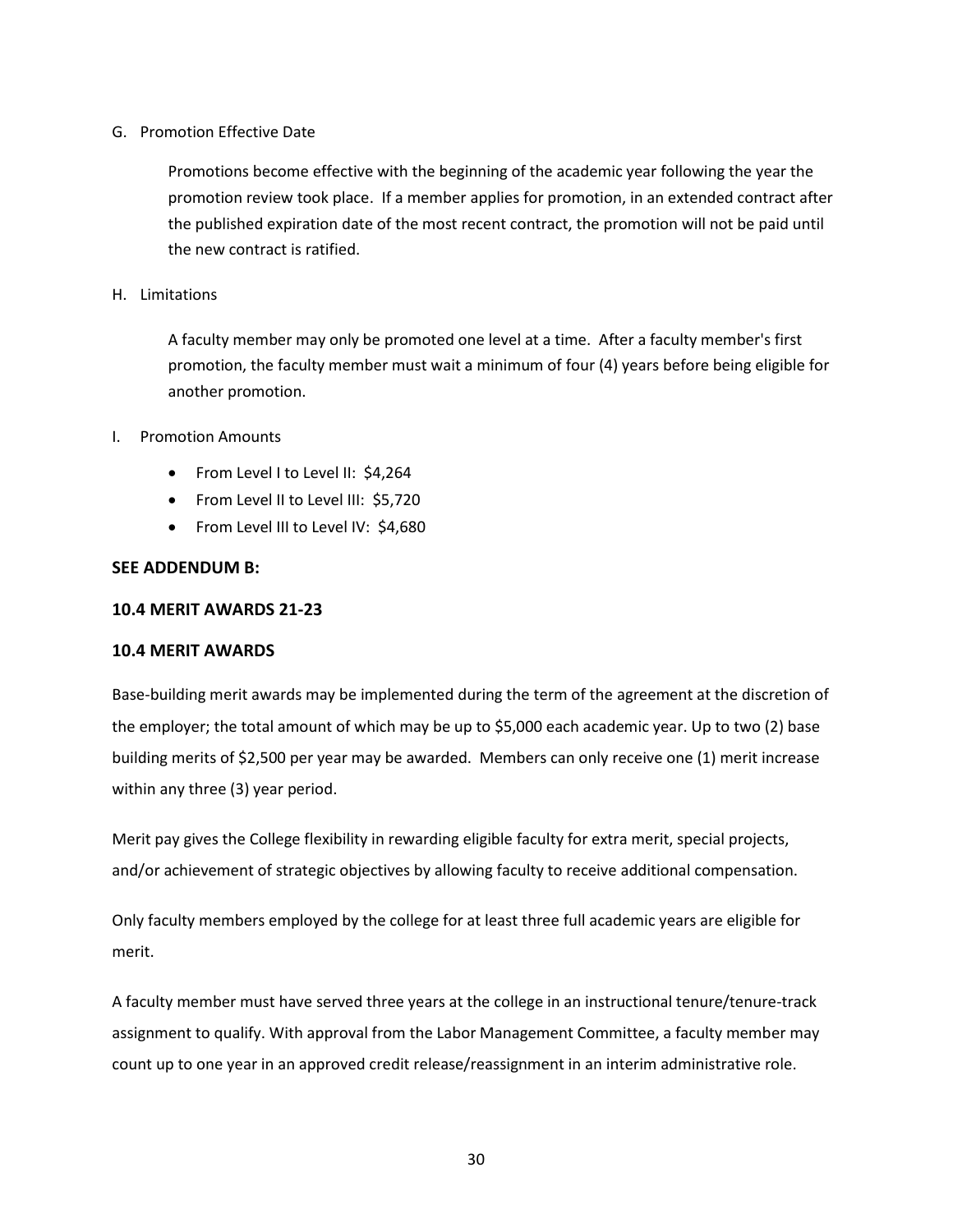A faculty member will apply for merit using the specific format and timeline included below. Application will be reviewed by the faculty representatives of the Labor Management Committee, who will make recommendation to the Dean/CEO. In addition, Executive Directors of Career Technical Education, General Education and Transfer, and Director of Nursing can nominate faculty by providing documentation of merit qualifications to the Dean/CEO. Faculty may also self-nominate. All applications MUST be received by the Dean/CEO by the first Friday in October.

The Dean/CEO will make the final decision based on the application and the committee recommendation. If the Dean/CEO disagrees with the committee recommendation, it is the Dean/CEO's responsibility to meet with the committee to explain the reason for denial and provide the committee with an opportunity to discuss. No faculty member with a letter of reprimand during the three (3) year period under review shall be eligible for a merit award. The Executive Council of the Senate and Union leadership will be informed of all faculty merit nominations and final Leadership decisions.

To qualify for a Merit Award, the nomination must be based on exceptional performance in the areas that include all of the characteristics of section one (1) and at least one of the characteristics in section two (2). A justification narrative should provide details and/or examples for each applicable criterion.

Meritorious service IS NOT merely satisfying one's job requirements. This is service that goes above and beyond normal daily actions.

1A. Quantity – the work either greatly exceeds expectations or exceeds standard expectations of others in similar positions.

#### AND

1B. Longevity – the work should be of noteworthy duration and superior performance level.

#### AND

1C. Quality – the work has a significant positive effect on the Institution.

AND AT LEAST ONE OF THE FOLLOWING:

2A. Originality – the work is exceptionally creative and innovative.

OR

31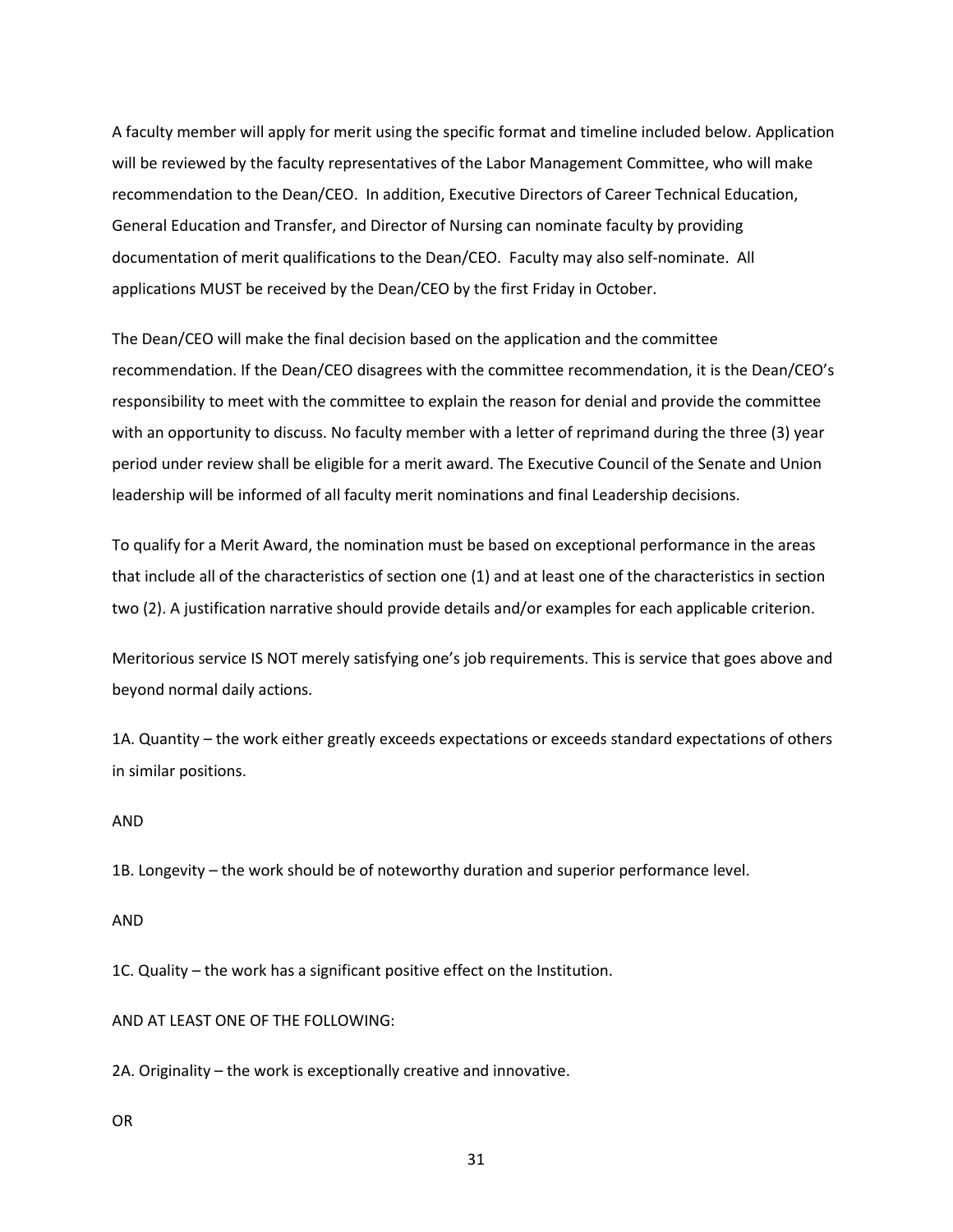2B. Cost savings/Revenue generation – the work creates a substantial cost-saving or revenue generating effort.

OR

2C. Community Contribution – the work measurably enhances the Institution's reputation or worthiness in the eyes of the community.

Merit award application dates are as follows:

- Dean/CEO will send opening notification to all faculty May 1 and September 1.
- Applications must be received by Dean/CEO by the first Friday in October.
- Dean/CEO will make final decision by the first Friday in November.
- Awards are effective in the next payroll period following the Dean/CEO's final decision.

### **10.5 SUMMER PROGRAMS**

Faculty members teaching summer assignment shall be compensated at the rate of \$800 per credit for full time faculty teaching summer classes. This provision shall not be used to determine compensation for continuing education courses.

### <span id="page-37-0"></span>**10.6 OVERLOAD COMPENSATION**

An instructional faculty member may be given overload compensation for additional instructional responsibilities beyond the normal work day or work year. The conditions and compensation of all overload duties shall be established prior to the beginning of additional instructional work. The rate of compensation shall be paid on a prorated salary basis. When calculating the prorated hourly salary under this section, the academic year salary shall be divided by 1344 hours. Faculty members have the option of refusing additional work assignments: when this occurs the rate of compensation will be agreed upon between the employer and the faculty member.

### <span id="page-37-1"></span>**10.7 INSURANCE**

The employer contribution for employees in the bargaining unit participating in the Montana University System Group Insurance Plan shall be in accordance with state statute.

### <span id="page-37-2"></span>**10.8 UNEMPLOYMENT IINSURANCE**

All employees covered by this agreement are covered by unemployment insurance as provided in 39-71-101 et. seq. MCA.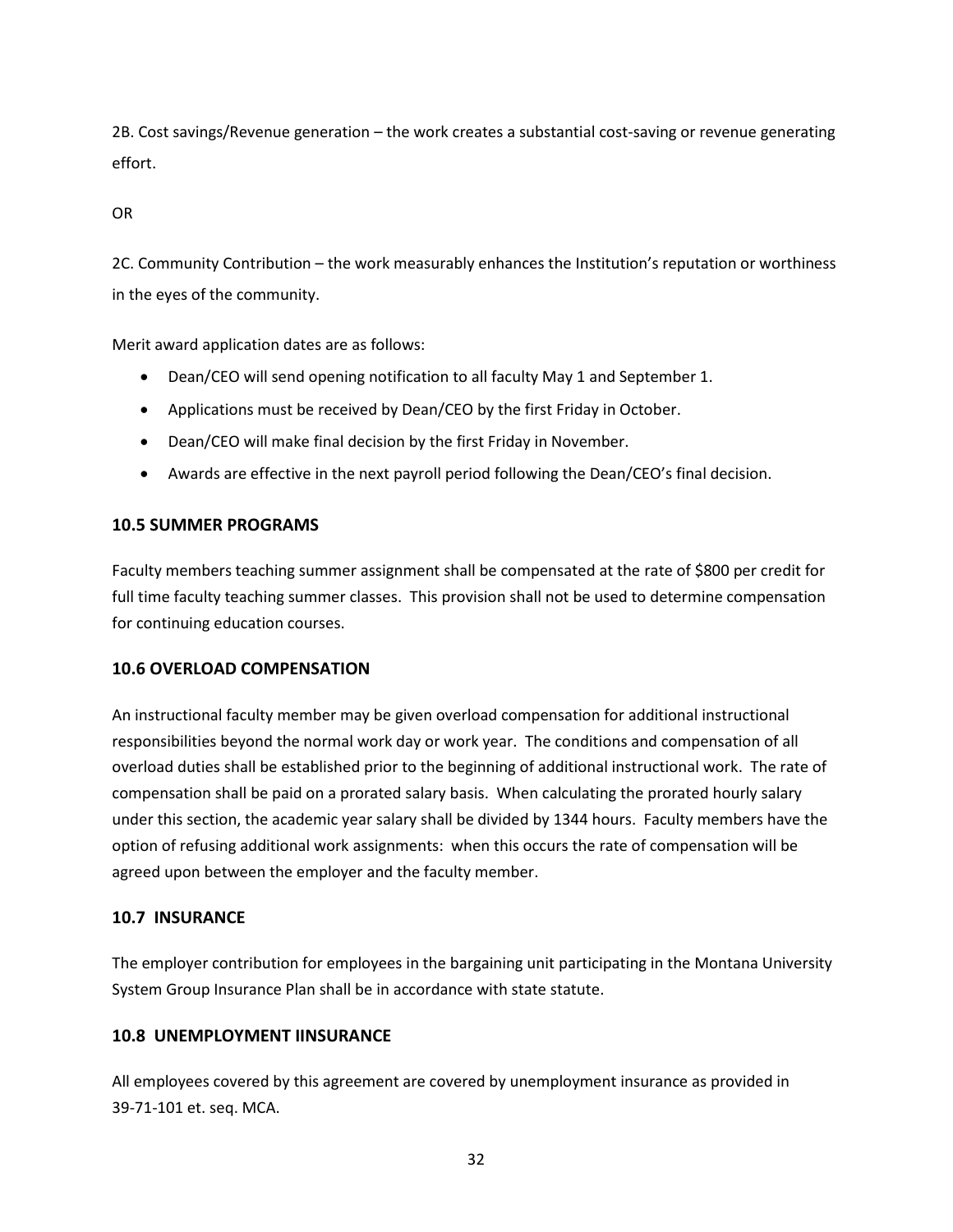### <span id="page-38-0"></span>**10.9 WORKERS' COMPENSATION**

All employees covered by this agreement are eligible for workers' compensation benefits as provided in 39-71-101 et. seq. MCA.

### <span id="page-38-1"></span>**10.10 DEPENDENT TUITION WAIVER**

Permanent employees employed at least three-quarter time for five (5) or more consecutive years are eligible to use a dependent tuition waiver benefit in accordance with Board of Regents policy. Employees who utilize the faculty and staff tuition waiver are not eligible for a dependent tuition waiver during the same academic term. Only one (1) dependent may utilize the dependent tuition waiver in an academic term. A dependent includes the employee's spouse, and financially dependent children as defined by the Internal Revenue Code who are unmarried and under age 25. The tuition waiver benefit for dependents shall be for 50 percent of the residential tuition. In no case may registration, course fees or any other mandatory or miscellaneous fees be waived. Dependents may utilize the tuition waiver benefit to take courses at a college of technology or in any other two-year or certificate programs and to obtain a first baccalaureate degree at any unit of the university system. Dependents may not use the tuition waiver benefit to attend law school or obtain a graduate degree. The tuition waiver does not apply to non-credit, continuing education or other self-supporting courses.

## <span id="page-38-2"></span>**10.11 FACULTY WORKLOAD**

The following factors (in addition to other appropriate factors) may be considered when making workload assignments: total number of students, number and nature of course preparations and student need. The instructional workload for full-time probationary and tenured faculty shall normally fall within the range of 30 to 32 credits per academic year. The instructional assignment for a full-time probationary or tenured faculty member shall normally not exceed 750 hours per year. It is recognized that the instructional workload of some full-time faculty may be less than 30 to 32 credits when there are additional non-instructional assignments. Faculty teaching more than thirty-two (32) credits or 750 hours per year shall be eligible for overload compensation in accordance with Section 10.6 or a reduction in non-instructional assignments at the discretion of the campus administration.

# <span id="page-38-3"></span>**ARTICLE 11: GENERAL CONTRACT PROVISIONS**

## <span id="page-38-4"></span>**11.1 SAVINGS CLAUSE**

Should any portion of this agreement be determined unlawful or unenforceable by a court of competent jurisdiction, that portion of the agreement declared invalid shall be null and void; however, the rest of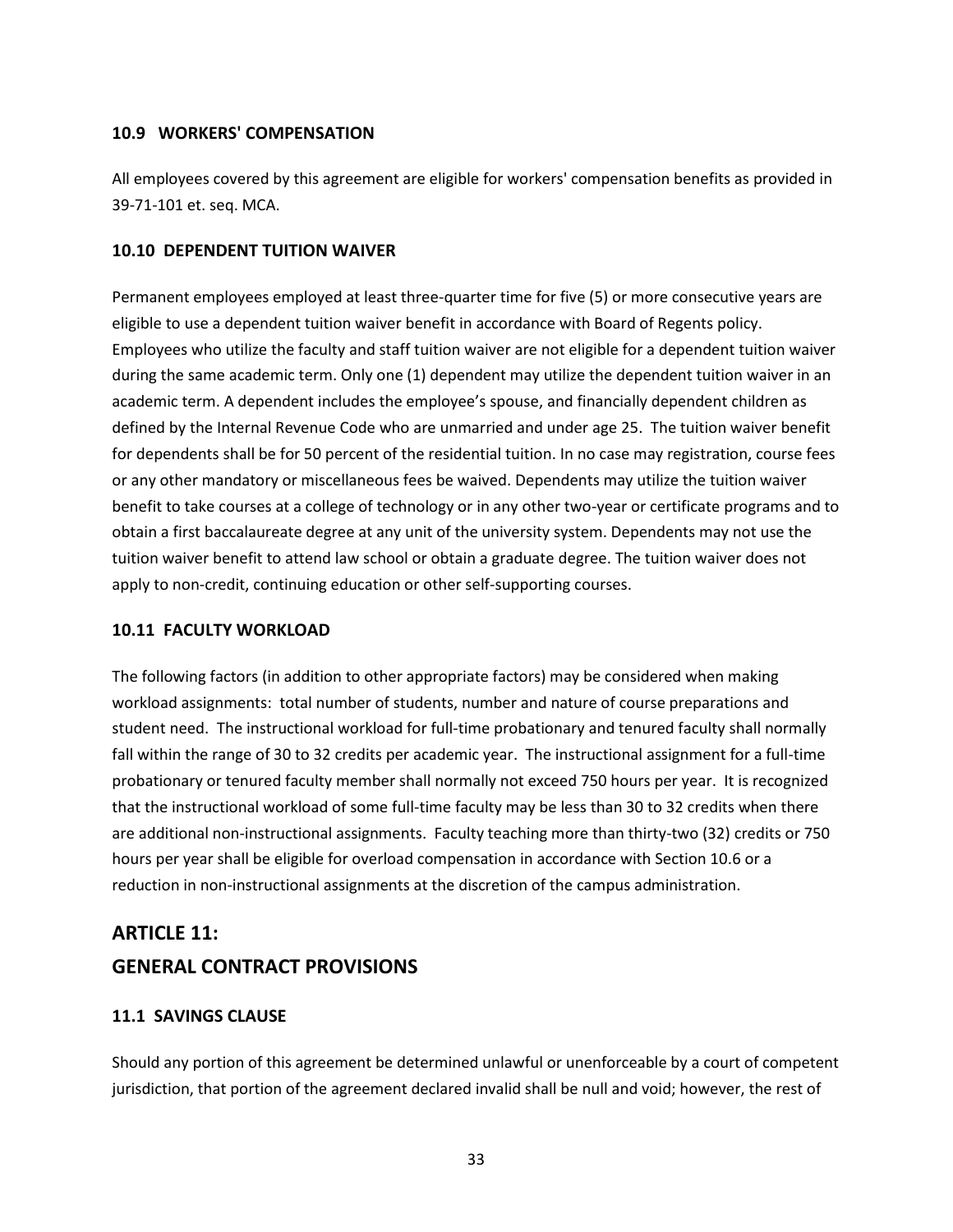the agreement shall remain in full force and effect and either party may initiate negotiations to arrive at mutually agreeable language on the provisions declared invalid.

## <span id="page-39-0"></span>**11.2 INTERIM AMENDMENT**

Changes or additions to this agreement during its term may be negotiated only upon mutual agreement of the parties to this agreement. Any agreed to changes or additions shall be made effective upon any date agreed upon by both parties and shall expire upon the expiration of this agreement. In order for any changes to be effective, they must be set down in writing and approved and signed by the union and the Commissioner.

## <span id="page-39-1"></span>**11.3 COPIES OF AGREEMENT**

Upon final ratification, the employer shall prepare the agreement and give a copy to the bargaining agent. Employees shall have access to the agreement electronically or may request a copy from the employer or the bargaining agent.

## <span id="page-39-2"></span>**11.4 PREBUDGETARY NEGOTIATIONS**

Pre-budgetary negotiations shall commence upon mutual agreement.

## <span id="page-39-3"></span>**11.5 CONFLICT WITH STATUTE**

Throughout this contract, benefits provided by statute are summarized. These benefits are changed from time to time by the legislature. The intent of the parties is that eligible employees will receive benefits in accordance with applicable current state statutes. If there is a conflict between statute and the agreement, the statutory provision shall take precedence.

## <span id="page-39-4"></span>**11.6 ENTIRE AGREEMENT**

This written agreement constitutes the entire agreement between the parties on all bargainable subjects and it supersedes all prior contracts, agreements, understandings and practices.

## <span id="page-39-5"></span>**11.7 NONDISCRIMINATION**

Neither the Board nor the union shall discriminate on the basis of race, creed, religion, color or national origin or because of age, physical or mental disability, marital status, or sex when the reasonable demands of the position do not require an age, physical, or mental disability, marital status or sex distinction. If an employee files a complaint alleging unlawful discrimination under state or federal statutory complaint procedures for civil rights or human rights violations, the employer is under no obligation to process a grievance based on the same events nor is there a right to pursue a grievance in such instances.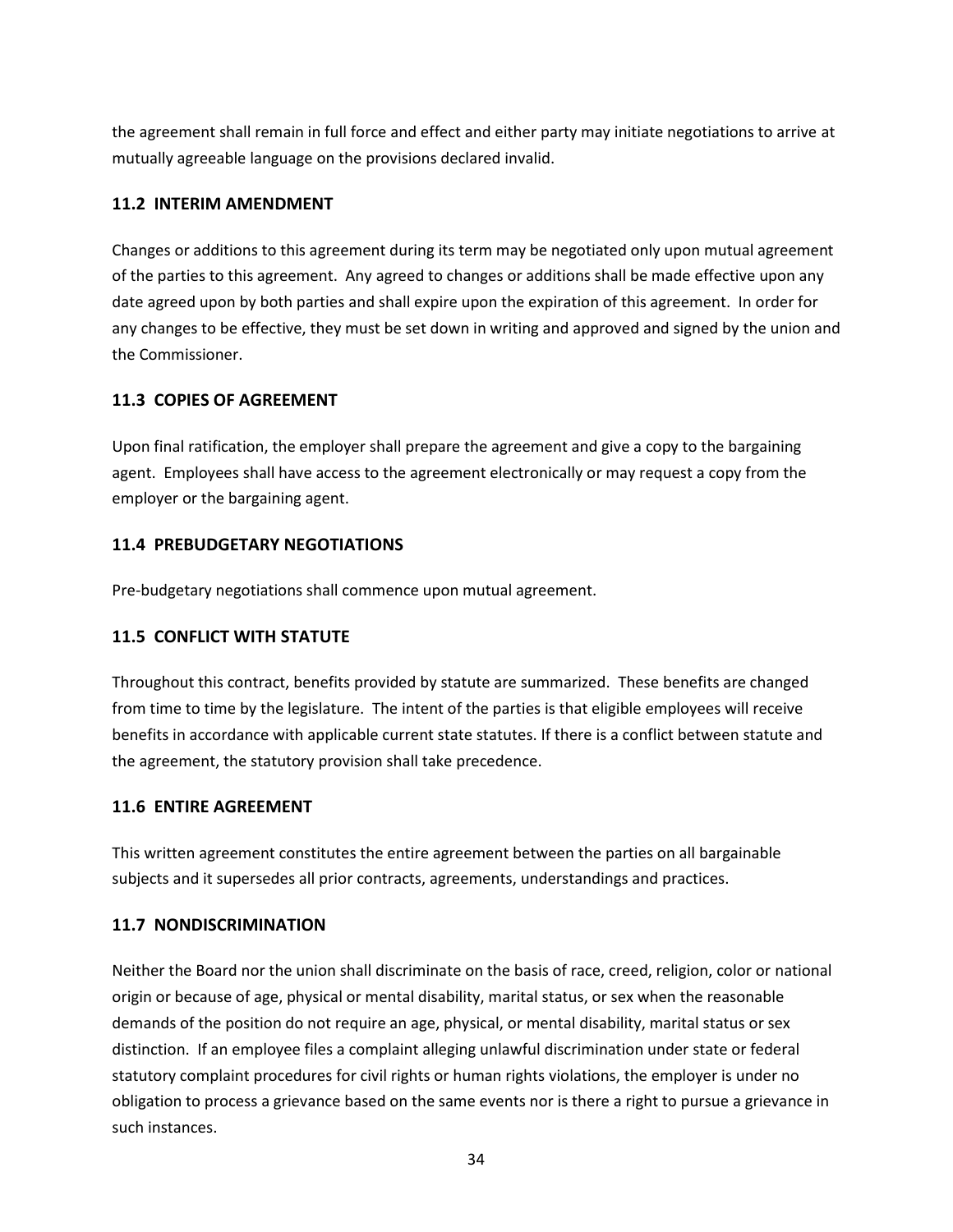## <span id="page-40-0"></span>**11.8 NO STRIKE/LOCKOUT**

There shall be no strikes, slowdowns or work stoppages of any kind for any reason on the part of union or employees during the term of this agreement, nor shall there be any lockout of employees during the term of this agreement.

## <span id="page-40-1"></span>**11.9 LETTERS OF AGREEMENT**

Previous letters of agreement, side bar agreements and memoranda of understanding between labor and management that are not incorporated into the subsequent collective bargaining agreement are null and void.

# <span id="page-40-2"></span>**ARTICLE 12: TERM OF AGREEMENT**

## <span id="page-40-3"></span>**12.1 TERM OF AGREEMENT**

This agreement shall be in effect from ten (10) working days after the date of ratification or July 1, 2019, whichever is later, and shall continue until and including June 30, 2023, and shall be considered as renewed from year to year thereafter unless either party to this agreement notifies the other party in writing by March 1, 2023, of its desire to modify or terminate this agreement. Negotiations on a subsequent agreement shall commence on a mutually agreeable date.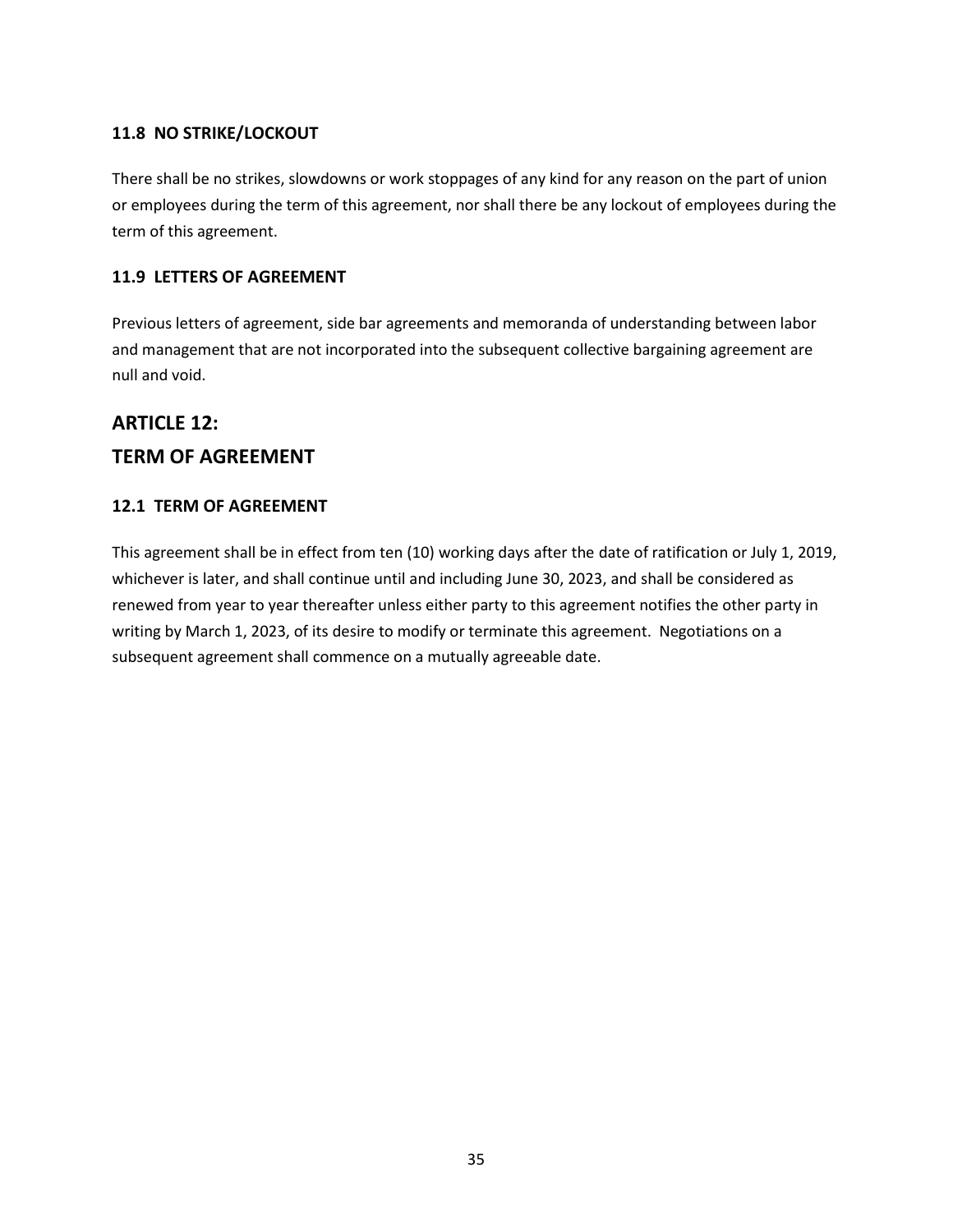# <span id="page-41-0"></span>**APPENDIX A: POLICY AND STATUTORY REFERENCES**

This appendix is not a part of the collective bargaining agreement but is included as an informational reference. Regent policies and statutes which may be of interest to employees include the following.

#### Regents Policies

| 703    | Nondiscrimination                                           |
|--------|-------------------------------------------------------------|
| 712.1  | Post-retirement Employment                                  |
| 730.6  | Minimum Qualifications of Faculty; Montana Technical System |
| 801.5  | Holiday Exchanges                                           |
| 803.1  | <b>Tax Sheltered Annuities</b>                              |
| 803.2  | <b>Optional Retirement Program</b>                          |
| 804.1  | Self-insured Group Insurance Plan                           |
| 804.4  | Personal Indemnification                                    |
| 940.13 | Fee Waivers                                                 |

### State Laws

| <b>Public Employees Retirement System</b>         | Title 19, Chapter 3         |
|---------------------------------------------------|-----------------------------|
| Teachers' Retirement                              | Title 19, Chapter 20        |
| <b>Optional Retirement Program</b>                | Title 19, Chapter 21        |
| Deferred Compensation                             | Title 19, Chapter 50        |
| <b>Workers' Compensation</b>                      | Title 39, Chapter 71        |
| <b>Public Employees Collective Bargaining Act</b> | Title 39, Chapter 31        |
| Code of Ethics                                    | Title 2, Chapter 2, Part 1  |
| <b>University System</b>                          | Title 20, Chapter 25        |
| Travel, Meals and Lodging                         | Title 2, Chapter 18, Part 5 |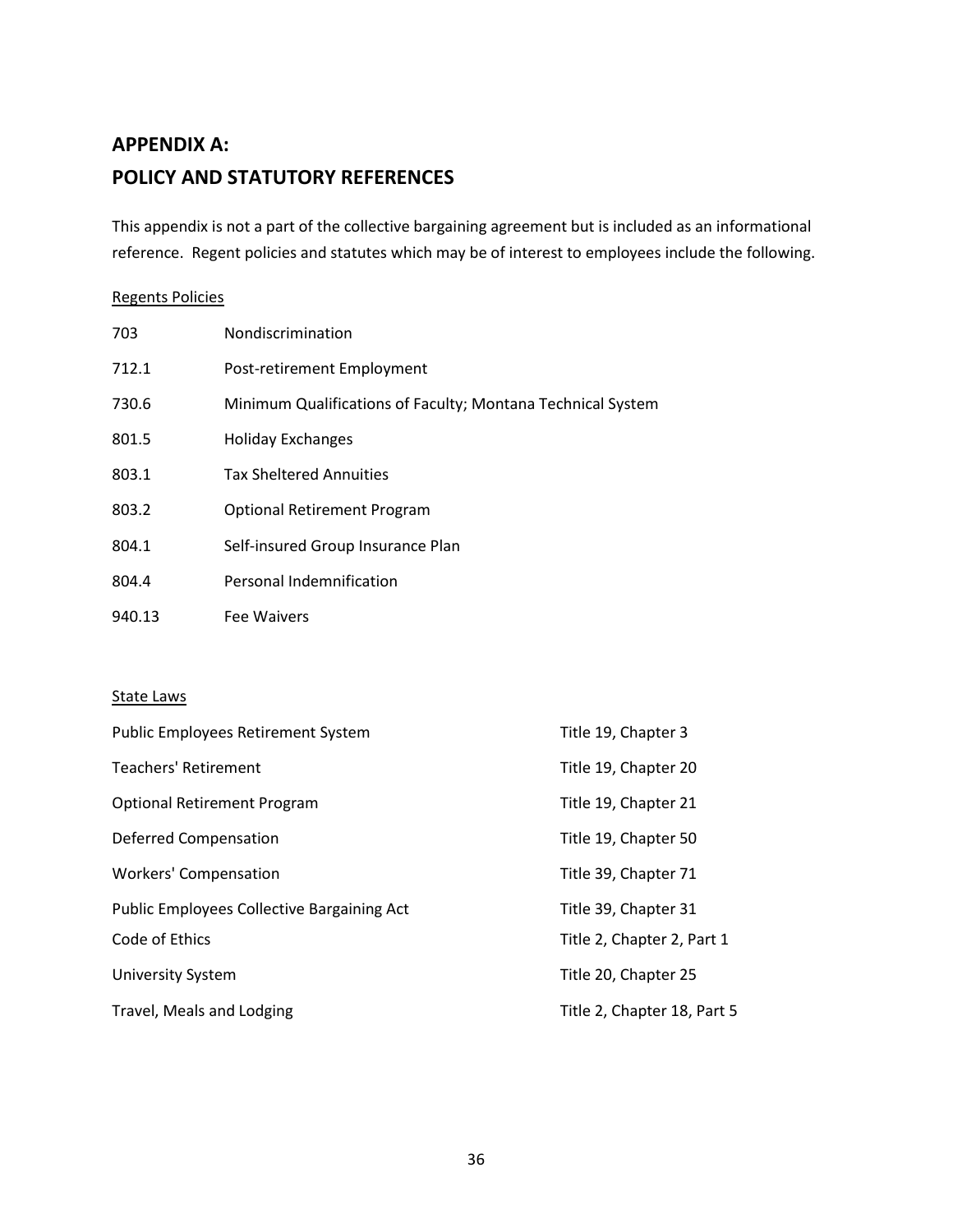# <span id="page-42-0"></span>**APPENDIX B: MEMORANDUM OF UNDERSTANDING EXISTING FACULTY SALARY STRUCTURE**

The parties agree to factor in all compensation for prior work experience and degree stipends as part of faculty's base salary for faculty hired before ratification of this agreement.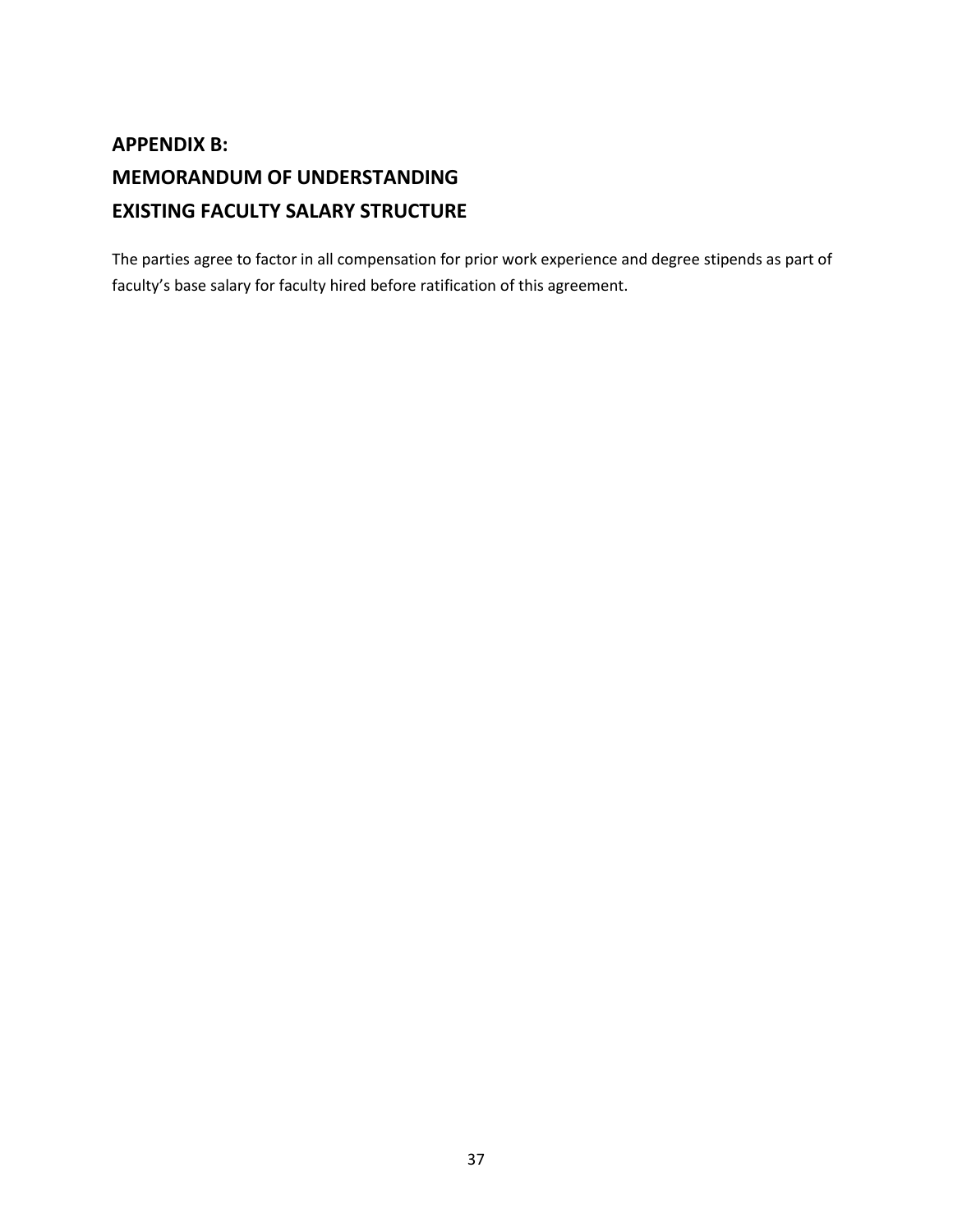## <span id="page-43-0"></span>**SIGNATURE PAGE**

DATED this day of, 2021<br>2412 Ma

FOR THE EMPLOYER:

**FOR** 

**THE** 

UNION:

 $\frac{f}{f}$  for  $\frac{f}{f}$  for  $\frac{f}{f}$  for  $\frac{f}{f}$  for  $\frac{f}{f}$  for  $\frac{f}{f}$ 

**Commissioner of Higher Education** Kal

 $\mathcal{L}=\mathcal{L}=\mathcal{L}=\mathcal{L}=\mathcal{L}=\mathcal{L}=\mathcal{L}=\mathcal{L}=\mathcal{L}=\mathcal{L}=\mathcal{L}=\mathcal{L}=\mathcal{L}=\mathcal{L}=\mathcal{L}=\mathcal{L}=\mathcal{L}=\mathcal{L}=\mathcal{L}=\mathcal{L}=\mathcal{L}=\mathcal{L}=\mathcal{L}=\mathcal{L}=\mathcal{L}=\mathcal{L}=\mathcal{L}=\mathcal{L}=\mathcal{L}=\mathcal{L}=\mathcal{L}=\mathcal{L}=\mathcal{L}=\mathcal{L}=\mathcal{L}=\mathcal{L}=\mathcal{$ 

President

**Deputy Commissioner**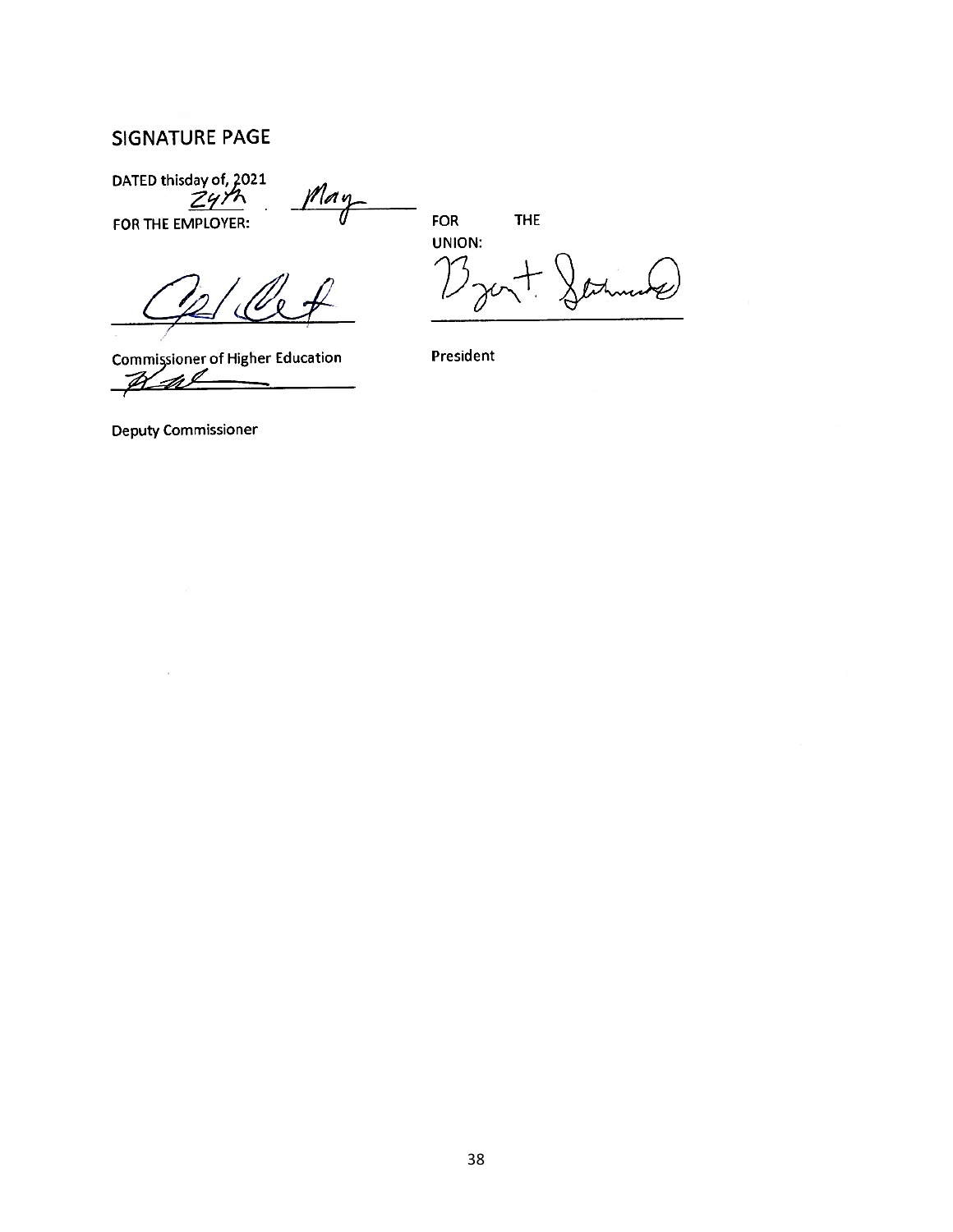**ADDENDUM A:** 

## **ARTICLE 10: COMPENSATION 21-23**

### **Salary Factors for 2021-2023**

**The following factors and methodology will be used to determine faculty member salaries for the period from July 1, 2021 until June 30, 2023.**

**Base salaries for all full-time equivalent faculty for the 2021-2022 academic year shall be preserved at their 2020-2021 academic year levels.**

**The normal salary increase paid to all full-time equivalent faculty for the 2022-2023**  academic year shall be 2%, added to the base salary effective the first day of the pay period that includes November 15, 2022. New hires will not be eligible for the normal increase in the year their employment becomes effective.

All other compensation provision of in the CBA will be maintained at the FY 2021 amounts.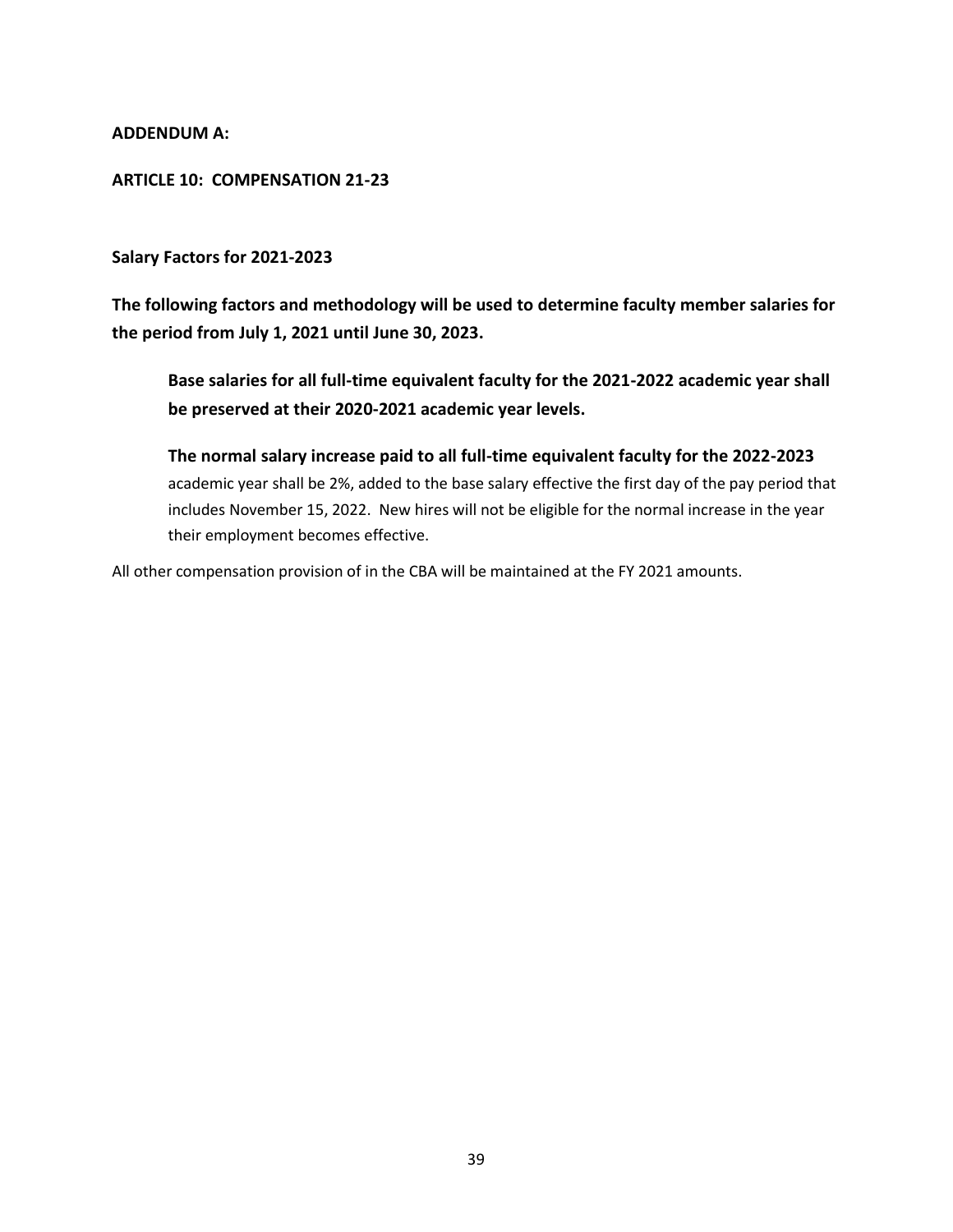## INDEX

| Academic Freedom, 8                     | Class and Course Assignment, 3                      |  |
|-----------------------------------------|-----------------------------------------------------|--|
| Academic Freedomers, 8                  | Committees, 6                                       |  |
| Accumulation, 11                        | Compensation, 23                                    |  |
| Addressing the Board, 10                | Conduct of the Hearing (Arbitration), 19            |  |
| Agreement, Copies of, 32                | Conflict with Statute, 32                           |  |
| Announcements, 10                       | Critical Illness, 12                                |  |
| Appendix A, 34                          | Department Chairs, Compensation of, 30              |  |
| Appendix B, 35                          | Dependent Tuition Waiver, 31                        |  |
| Arbitration, 16, 17, 18, 19             | Dues Checkoff, 11                                   |  |
| Arbitrator, Selection of an, 18         | Effect of Decision (Arbitration), 18                |  |
| Article 1, 1                            | Entire Agreement, 32                                |  |
| Article 10, 23                          | FACULTY MEMBER EVALUATIONS, 14                      |  |
| Article 11, 31                          | FACULTY MEMBER VISITATIONS AND EXCHANGE, 6          |  |
| Article 12, 33                          | FACULTY RIGHTS AND WORKING CONDITIONS, 2            |  |
| Article 2, 1                            | Fee Waivers, 7                                      |  |
| Article 3, 2                            | Fees and Expenses (Arbitrator), 18                  |  |
| Article 4, 2                            | Full-Time Employee Professional Responsibilities, 4 |  |
| Article 5, 9                            | FULL-TIME FACULTY MEMBER PROFESSIONAL               |  |
| Article 6, 11                           | RESPONSIBILITIES, 4                                 |  |
| Article 7, 14                           | General Contract Provisions, 31                     |  |
| Article 8, 16                           | Grievance Definitions, 16                           |  |
| Article 9, 19                           | Grievance Procedure, 16                             |  |
| Bargaining Unit, 1, 5, 20, 22, 23, 30   | Grievances, Procedures for Filing, 17               |  |
| BEREAVEMENT/CRITICAL FAMILY ILLNESS, 12 | Immediate Family, 12                                |  |
| Bulletin Boards, 9                      | Indemnification, 11                                 |  |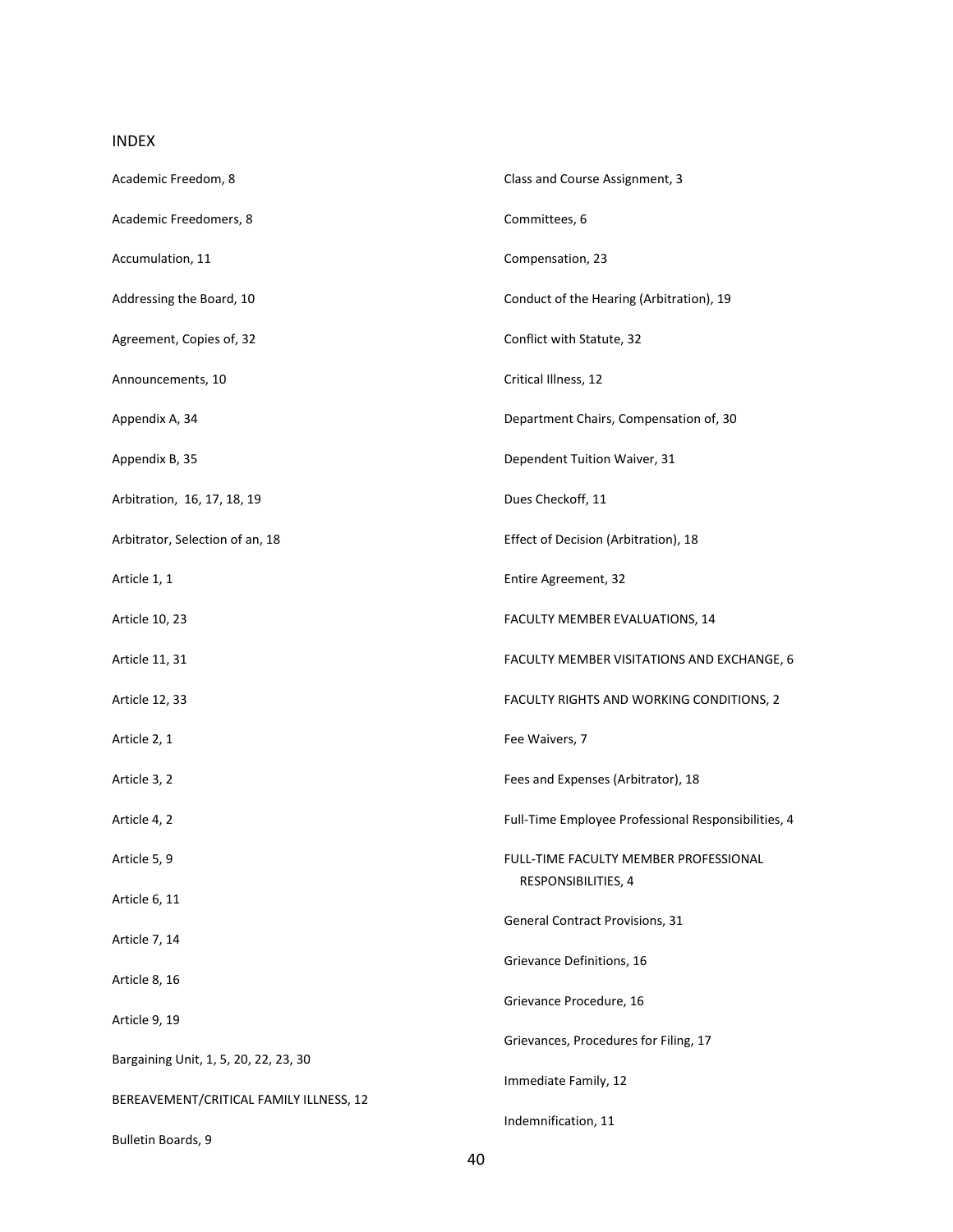| Information (Grievance), 17                                        | Nondiscrimination, 32                            |  |
|--------------------------------------------------------------------|--------------------------------------------------|--|
| Information and Data, 9                                            | Office Space, 3                                  |  |
| Information Distribution, 9                                        | Overload Compensation, 30                        |  |
| Insurance, 30                                                      | Parking, 3                                       |  |
| Interim Amendment, 32                                              | PART-TIME FACULTY MEMBER RESPONSIBILITIES, 5     |  |
| LABOR/MANAGEMENT COMMITTEE, 5                                      | Payroll Deductions, 3                            |  |
| layoff, 12, 19, 20, 22, 23                                         | Physician's Statement, 12                        |  |
| Layoff, 22                                                         | Policy and Statutory References (Appendix A), 34 |  |
| Leave of Absence for Union Business, 10                            | Preamble, 1                                      |  |
| Leave Without Pay, Educational and Professional<br>Improvement, 14 | Prebudgetary Negotiations, 32                    |  |
|                                                                    | <b>Probationary Employees, 21</b>                |  |
| Leave, Jury and Witness, 13                                        | Public Employees' Collective Bargaining Act, 1   |  |
| Leave, Maternity, 13                                               | Public Service Leave, 13                         |  |
| Leave, Military, 13                                                | Recognition, 1                                   |  |
| Leave, Parental and Family, 14                                     |                                                  |  |
| Leave, Personal, 12                                                | Records (Grievance), 17                          |  |
| Leave, Professional with Pay, 13                                   | Regents Policies, 34                             |  |
|                                                                    | Representation (Grievance), 17                   |  |
| Leave, Unpaid, 14                                                  | Reprisal, 17                                     |  |
| Leaves of Absence, 11                                              | Right to Organize, 9                             |  |
| Letters of Agreement, 33                                           | Sabattical, 6                                    |  |
| Lump-Sum Payment on Termination (Sick Leave), 11                   |                                                  |  |
| Management Rights, 2                                               | Safety, 2                                        |  |
| Meetings, 9                                                        | Savings Clause, 31                               |  |
| Memorandum of Understanding, 35                                    | Secretarial Support, 3                           |  |
|                                                                    | Seniority, 6, 7, 19, 22, 23                      |  |
| Merit Awards, 29, 35                                               | Sick Leave, 11                                   |  |
| No Strike/No Lockout, 33                                           | Sick Leave Donations, 12                         |  |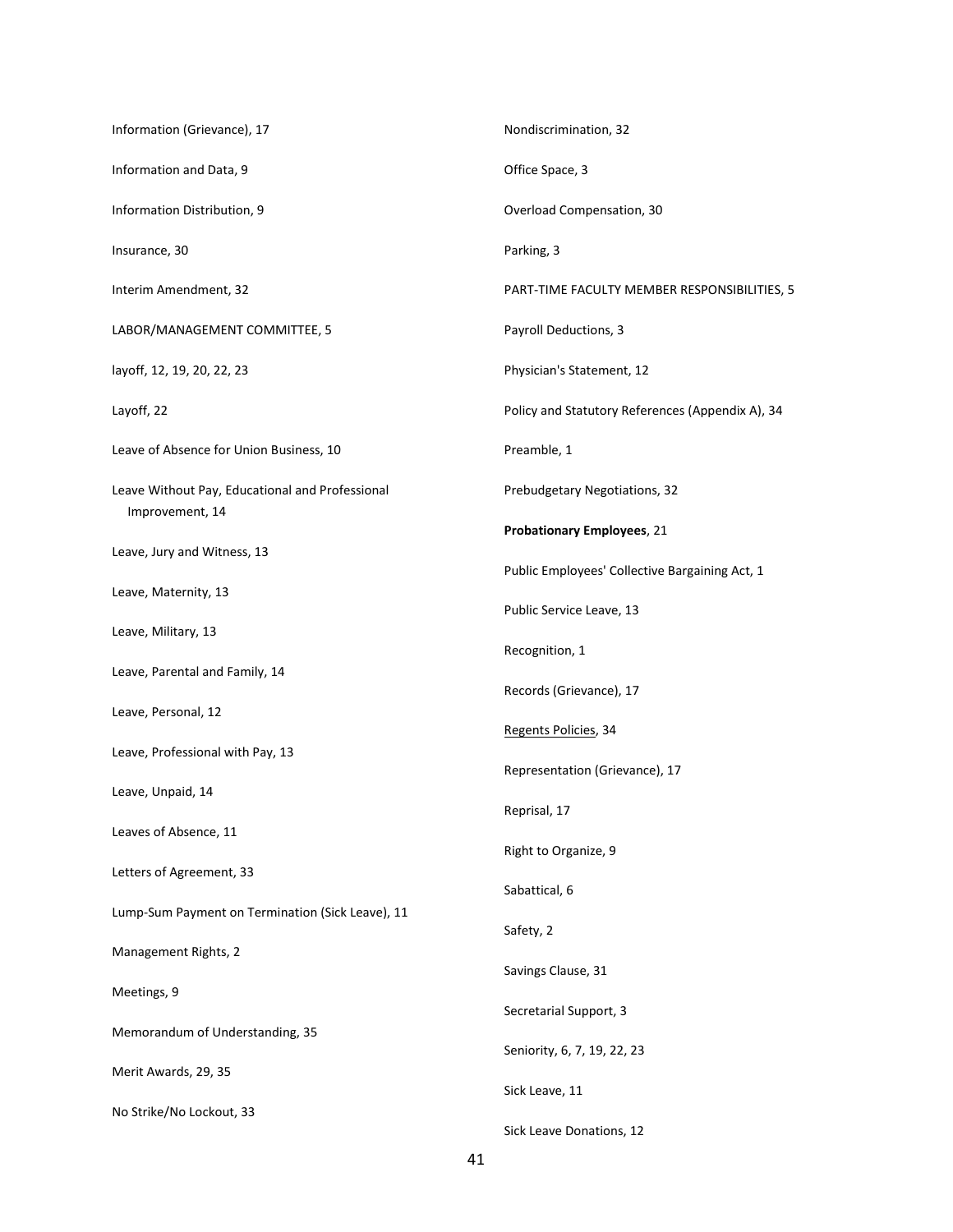| Sick Leave, Abuse of, 12   | TIME LIMITS, 16                          |
|----------------------------|------------------------------------------|
| Signature Page, 36         | Travel Expenses, 2                       |
| State Laws, 34             | Unemployment Insurance, 30               |
| Summer Programs, 30        | Union Activities, 9                      |
| Temporary Appointment, 22  | Union President, Responsibilities of, 10 |
| Temporary Appointments, 22 | Union Security, 10                       |
| Tenure, 19                 | Union Visits, 10                         |
| Term of Agreement, 33      | Workers' Compensation, 31                |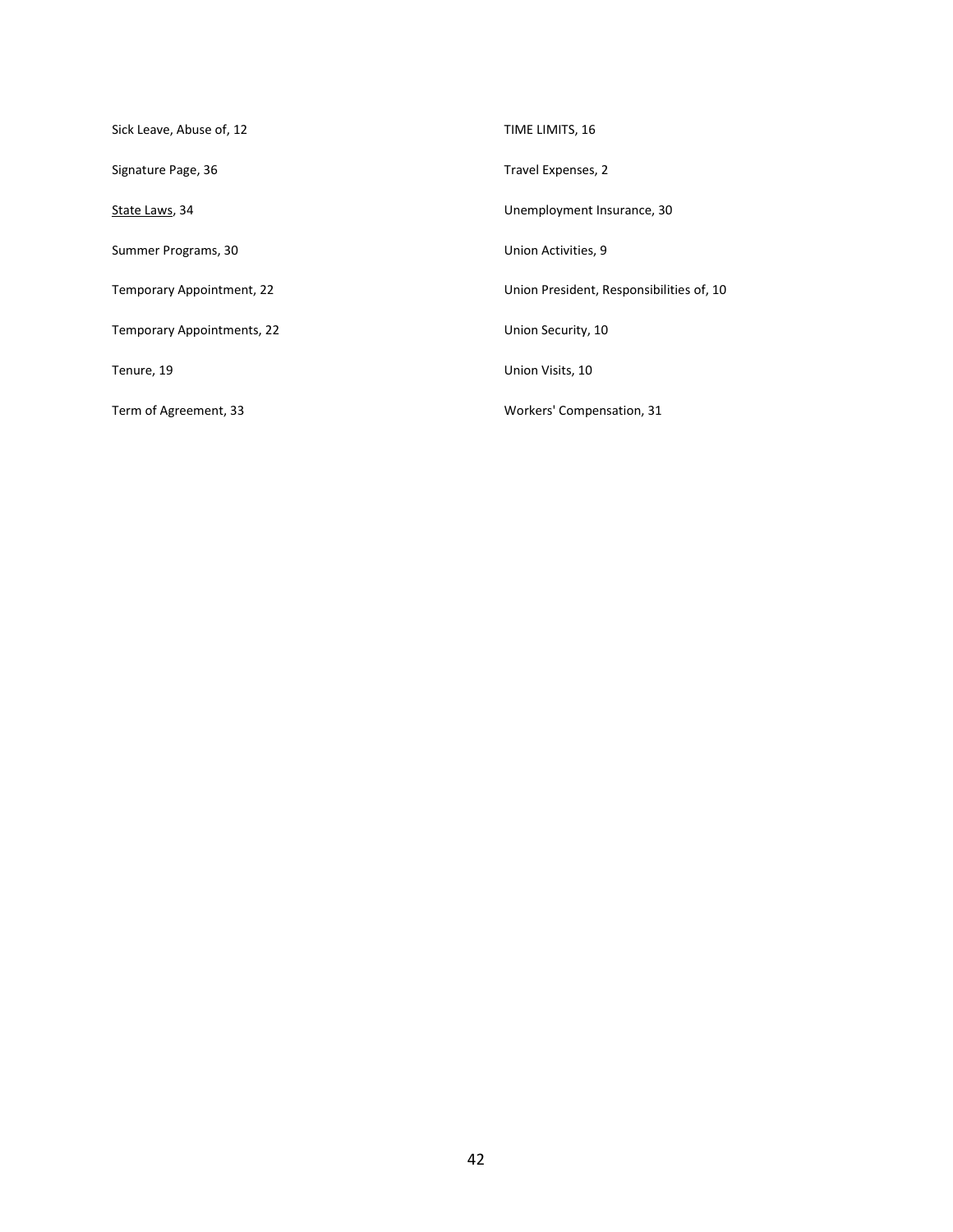

#### **2020-2021**

#### **2021-2023 EXTENDED**

#### **MEMORANDUM OF UNDERSTANDING**

**BETWEEN**

**HELENA COLLEGE TEACHERS UNION AND**

**HELENA COLLEGE ADDENDUM C**

This MEMORANDUM OF UNDERSTANDING (MOU) is between Helena College Teachers Union and Helena College University of Montana.

#### **PURPOSE:**

This Memorandum of Understanding (MOU) is in order to allow for the temporary organizational changes at the administration level at Helena College in relation to the Collective Bargaining Agreement (CBA) dated July 1, 2019 to June 30, 2021.TheMOU will be added as Addendum Cto the CBA.

Helena College and the Helena College Teachers Union agree to the following changes in the CBA dated July 1, 2019 toJune 30, 2021.

#### **Definitions:**

- 1. **Dean/CEO:** Sandra Bauman Ed. D.
- 2. **Administrative Associate of Academic Support** -Assistant to the Executive Director of General Education. (Melanie Heinitz)
- 3. **Executive Director of General Education and Transfer-** oversees the General Education, Business & Accounting,and the Computer Technology programs at Helena College. (Robyn Kiesling)
- 4. **Executive Director of Career Technical Education (CTE)** overseesthe Trade program. (Tammy Burke)
- 5. **Director of Nursing** oversees the Nursingprogram.(Sandra Sacry)
- 6. **Division Directors** The Executive Director of General Education, CTE, and the Director of Nursing.
- 7. **Academic Executive Directors or Executive Directors-The** Executive Directors of General Education and CTE.
- 8. **Executive Assistantto the Dean**-Administrativesupport to the Dean/CEO. (Paige Payne)

#### **Page 4**

4.8 FULL-TIME FACULTY M EM BER PROFESSIONAL RESPONSIBILITIES

Full time faculty members, defined as 1.0 FTE, are hired for 30-32 credit hours per academic calendar contract period. The professional responsibilities of instructional faculty members may include but are not limited to the following: teaching, laboratory supervision, lab/shop/equipment maintenance, curriculum development, assessment of dual creditofferings and review where applicable, professional development, departmental and institutional planning, committee activity and student advising, and comprehensive assessment to include student learning, course, program, and institutional assessment asappropriate and necessary.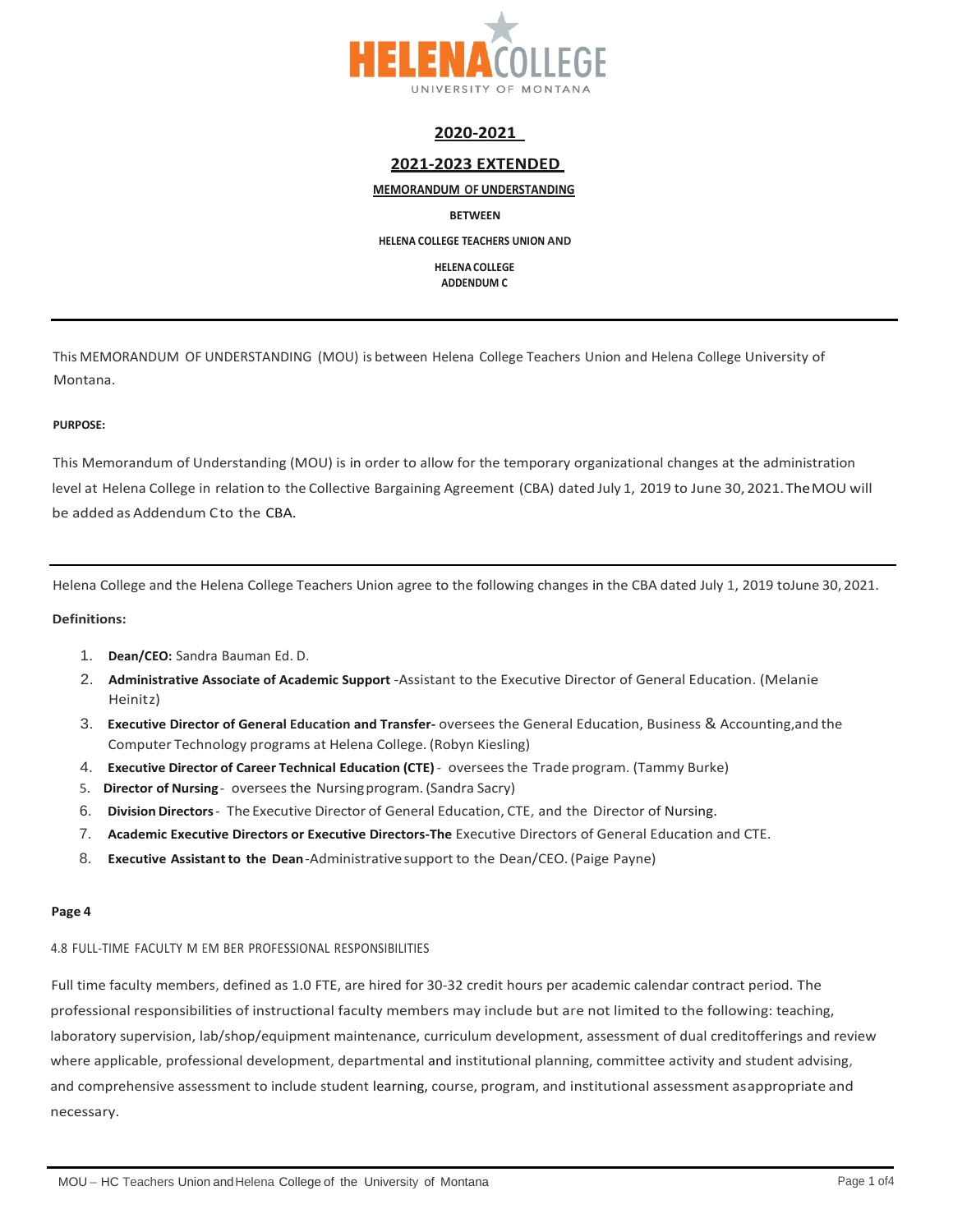

As a teacher, every faculty member is responsible for the effective instruction, including evaluation of students. All faculty members shall prepare a syllabus for each course they teach. A current copy of each syllabus will be filed with the Administrative Associate of Academic Support. Aspects of effective instruction include teaching classes in accordance with official descriptions and meeting classes in accordance with published schedules at on-campus locations, off-campus locations germane to the subject matter, or at other locations approved by the Dean/CEO or designee. No classes may be taught off-campus or at unscheduled locations at any time by any faculty member without prior approval of the Dean/CEO or designee.

#### **Page 20**

Eligible faculty will have two years, their fifth {5th} and sixth (6th} year of full-time probationary service, to submit theirportfolio application. Each year by November 1 the Academic Dean will notify faculty the tenure application process is beginning. By November 15 eligible faculty must notify the Dean/CEO of their intent to apply for tenure. The tenure portfolio must be submitted no later thanJanuary 15. The Dean/CEO will receive recommendation(s) from the committee by March 15 andwillforward recommendations to the Board of Regents by April1.

B.Committee for tenure application:

The Tenure committee is comprised of the Academic Executive Directors, two (2) tenured faculty selected by FacultySenate and two (2} tenured faculty selected by the Union. The committee will be created by the end of the fall semester.

#### **Page 25**

#### 10.3 PROMOTION FOR CURRENT FACULTYGeneral

Notwithstandingany of the factors outlined herein, no faculty member willreceive a lower full-time academic year salary in one academic year than wasreceived in the previous academic year.

The following criteria are effective in the 2013-2014 academic year and thereafter: Promotion to the next level requiresa minimum of four (4} yearsin the current leveland demonstration of meaningful contribution to effective performance in faculty member responsibility as out lined in section 4.8. Additionally, review and acceptance of an individualized professional development plan, to be completed during faculty evaluation, which has been reviewed and approved by Division Directors isnecessary.

Promotion to a higher level requires application by the faculty member and documentation of positive contributions tothe College as outlined in section 10.3.D. In all applications for promotion, instructional effectiveness, professional development, and contributions to profession/communityare all important andessential. Meeting threshold education and experience requirements is not sufficient in itselfto warrant promotion.

#### **Page 26**

Faculty may submit an application for promotion during the year in which they meet the eligibility criteria. If four (4)years of experience are required, the application may be madeduring the fourth (4th)year.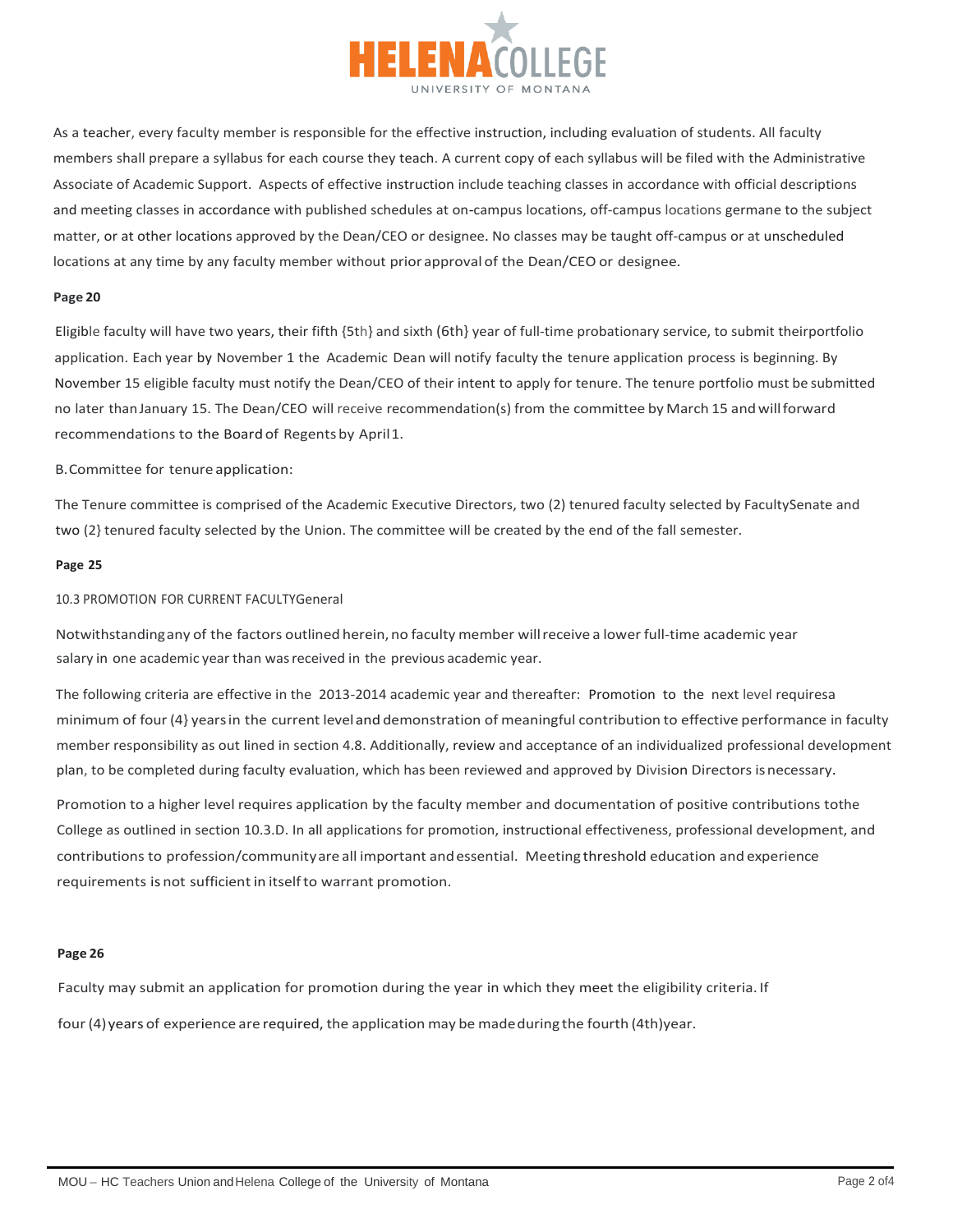

#### A. The Promotion Committee

The Promotion Committee will be convened each year as needed in accordance with the timetable in section 10.3.C. The Promotion Committee is chaired by one of the two Academic Executive Directors, and comprised of two (2) faculty selected by Faculty Senate and two (2) faculty selected by the Union who have themselves successfully promoted.

#### B. Professional Development

Professional development activities include experiences that advance a faculty member's professional skills, knowledge, and abilities (educational and occupational). Additionally, these experiences maintain a faculty member's currency with technology and practices in education and/or the occupation(s) for which they prepare/educate students for employment or further education.

If disagreement occurs between Division Director andfaculty member regarding the professional development plan, the matter moves to the Dean/CEO for resolution. If no resolution is agreed upon at that step, the matter moves to a committee comprised of two tenured faculty selected by the Union and the two other Division Directors. The committee's decisionisfinal.

#### C.Summary of Promotion Process

Promotion is defined as "the advancement from one salary-based level to another." Three promotion levels - II and III and IV - are defined within the Collective Bargaining Agreement at section 10.2. Individuals become eligible for promotion as specified in 10.3. A. Progression from one Level to another isnot guaranteed and isin no way automatic.

#### Promotion Process Timeline

November: Dean/CEO notifies faculty of the start of the Promotion Process by November 1st. Faculty members notify the Dean/CEO of intent to promote no laterthan November 15th.

December: The committee members are appointed. The committee consists of five members: one of the two Academic Executive Directors, two members appointed by Faculty Senate, and two Faculty members appointed by the Helena Teachers Union who have themselves successfully promoted.

January 15th: Faculty members submit a promotion portfolio to Executive Assistant to the Dean.

February-March: The Promotion Committee reviews portfolio.

April 1st: Recommendation issent from Promotion Committee Chair to Dean/CEO with recommended action.

May: Dean/CEO acts on the recommendation and, if concurs, forwards recommendation to UM President orCommissioner of Higher Education. Notice of action is sent to faculty member.

By July 1st: Recommendation is reviewed and acted on by the Commissioner of Higher Education. Notice of action issent to faculty member.

#### Page 29 (Merit Awards)

A faculty member must have servedthree years at the college in aninstructional tenure/ tenure-track assignment. With approval from the Union Management Committee, a faculty member may count up to one year in an approved credit release/reassignmentin aninterim administrativerole.